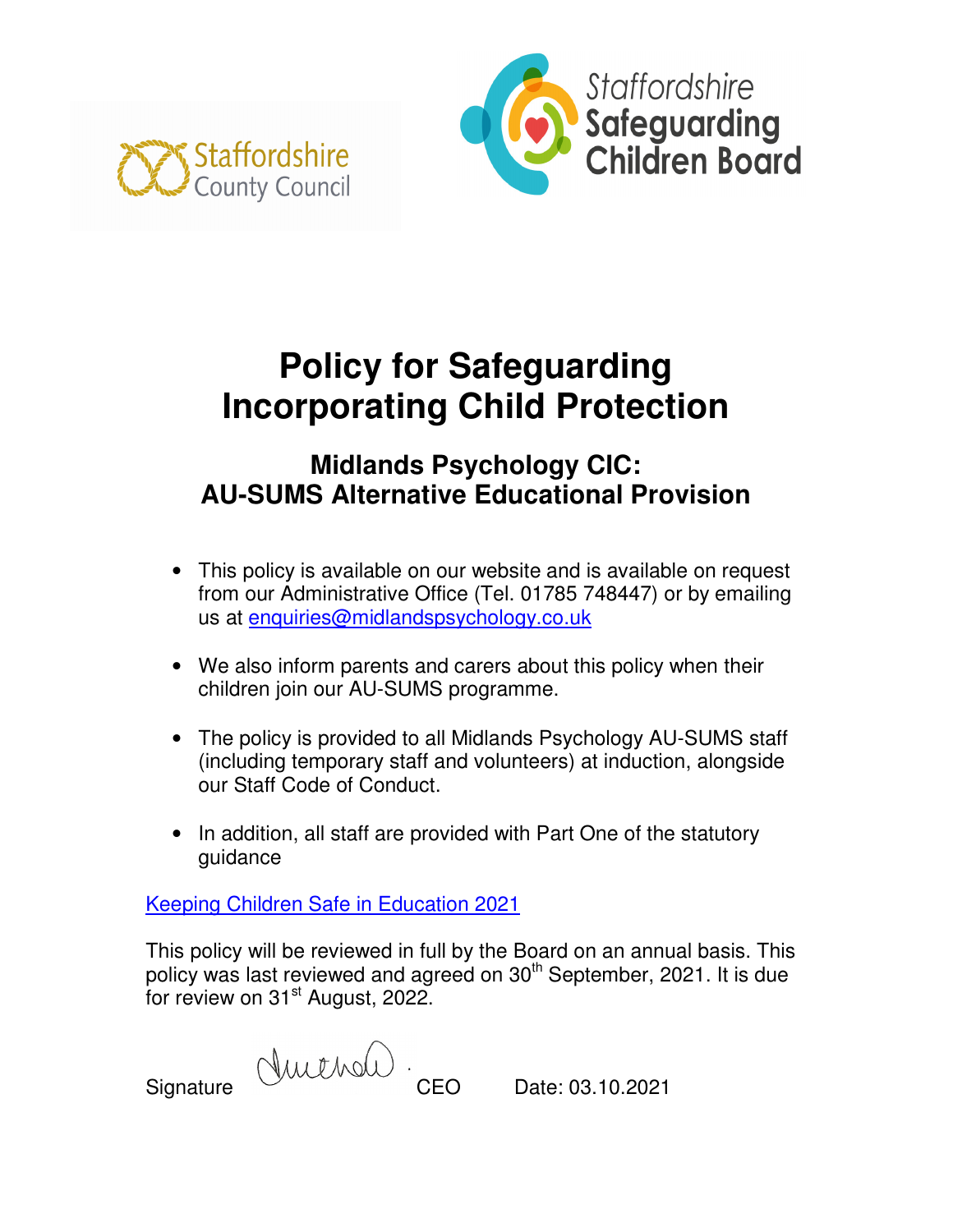RA

Signature **Chair** Date: 03.10.2021

**The minutes of the Governing body 30.09.2021 clearly demonstrate where this Policy has been developed with the staffing group using their expertise and knowledge.** 

**Publication date: 11.10.2021 Renewal Date: 01.10.2022**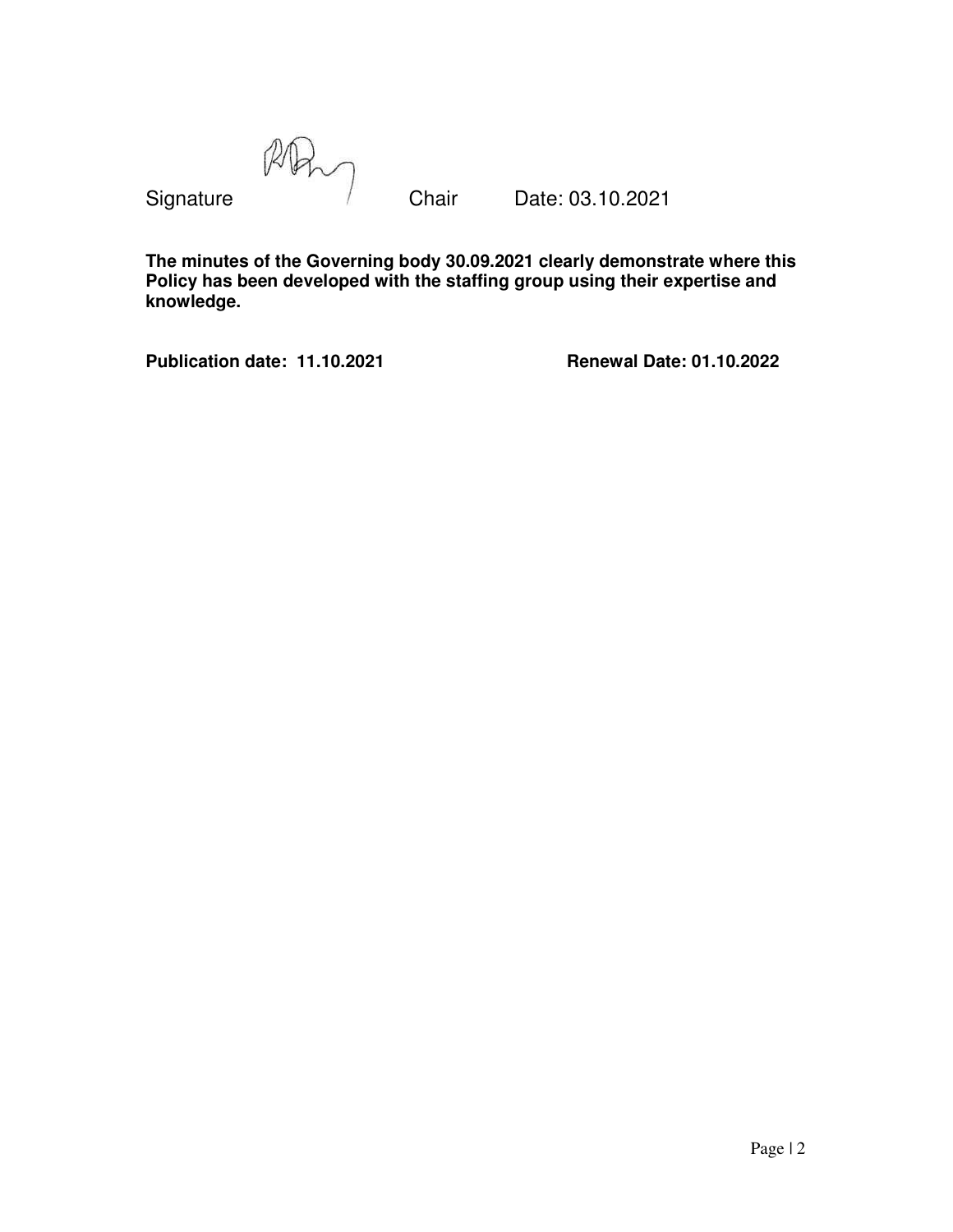# **Index Page**

| <b>Section</b>          | <b>Title</b>                                       | <b>Page Number</b> |  |  |  |
|-------------------------|----------------------------------------------------|--------------------|--|--|--|
| 1                       | Purpose and Aims                                   | 4                  |  |  |  |
| $\overline{c}$          | <b>Ethos</b>                                       | 6                  |  |  |  |
| 3                       | <b>Key Principles</b>                              | $\overline{7}$     |  |  |  |
| $\overline{\mathbf{4}}$ | Legislation & Guidance                             | 9                  |  |  |  |
| $\overline{5}$          | Roles & Responsibilities                           | $\overline{9}$     |  |  |  |
| $\overline{6}$          | Working with Parents and Carers                    | 16                 |  |  |  |
| $\overline{7}$          | <b>Staffordshire Early Help</b>                    | 17                 |  |  |  |
| 8                       | What happens after a referral is deemed            | 18                 |  |  |  |
|                         | necessary to escalate beyond early help            |                    |  |  |  |
| 9                       | <b>Escalation Procedure</b>                        | 19                 |  |  |  |
| 10                      | A safer school culture                             | 20                 |  |  |  |
| 11                      | Keeping children safe in Education (2021) specific | 22                 |  |  |  |
|                         | safeguarding issues                                |                    |  |  |  |
| 12                      | Vulnerable Children                                | 40                 |  |  |  |
| 13                      | <b>Educational Visitors</b>                        | 43                 |  |  |  |
| 14                      | Managing allegations against staff and volunteers  | 44                 |  |  |  |
| $\overline{15}$         | Information sharing-Communication/Confidentiality  | 46                 |  |  |  |
| 16                      | <b>Managing Complaints</b>                         | 47                 |  |  |  |
| $\overline{17}$         | <b>Site Security</b>                               | $\overline{48}$    |  |  |  |
| 18                      | Key Legislation                                    | 48                 |  |  |  |
| 19                      | <b>AU-SUMS Policies</b>                            | 49                 |  |  |  |
|                         | <b>Safeguarding Induction Checklist</b>            | $\overline{51}$    |  |  |  |
| <b>Appendices</b>       |                                                    |                    |  |  |  |
| Appendix 1              | Definitions and Indicators of Abuse                | 53                 |  |  |  |
| Appendix 2              | Dealing with a Disclosure of Abuse                 | 58                 |  |  |  |
| Appendix 3              | Allegations about a Member of Staff, Governor or   | 59                 |  |  |  |
|                         | Volunteer                                          |                    |  |  |  |
| Appendix 4              | Indicators of Vulnerability to Radicalisation      | 61                 |  |  |  |
| Appendix 5              | <b>SPOC</b> contacts                               | 63                 |  |  |  |
| Appendix 6              | Role of the Staffordshire LADO                     | 64                 |  |  |  |
|                         | <b>Further Contacts</b>                            | 65                 |  |  |  |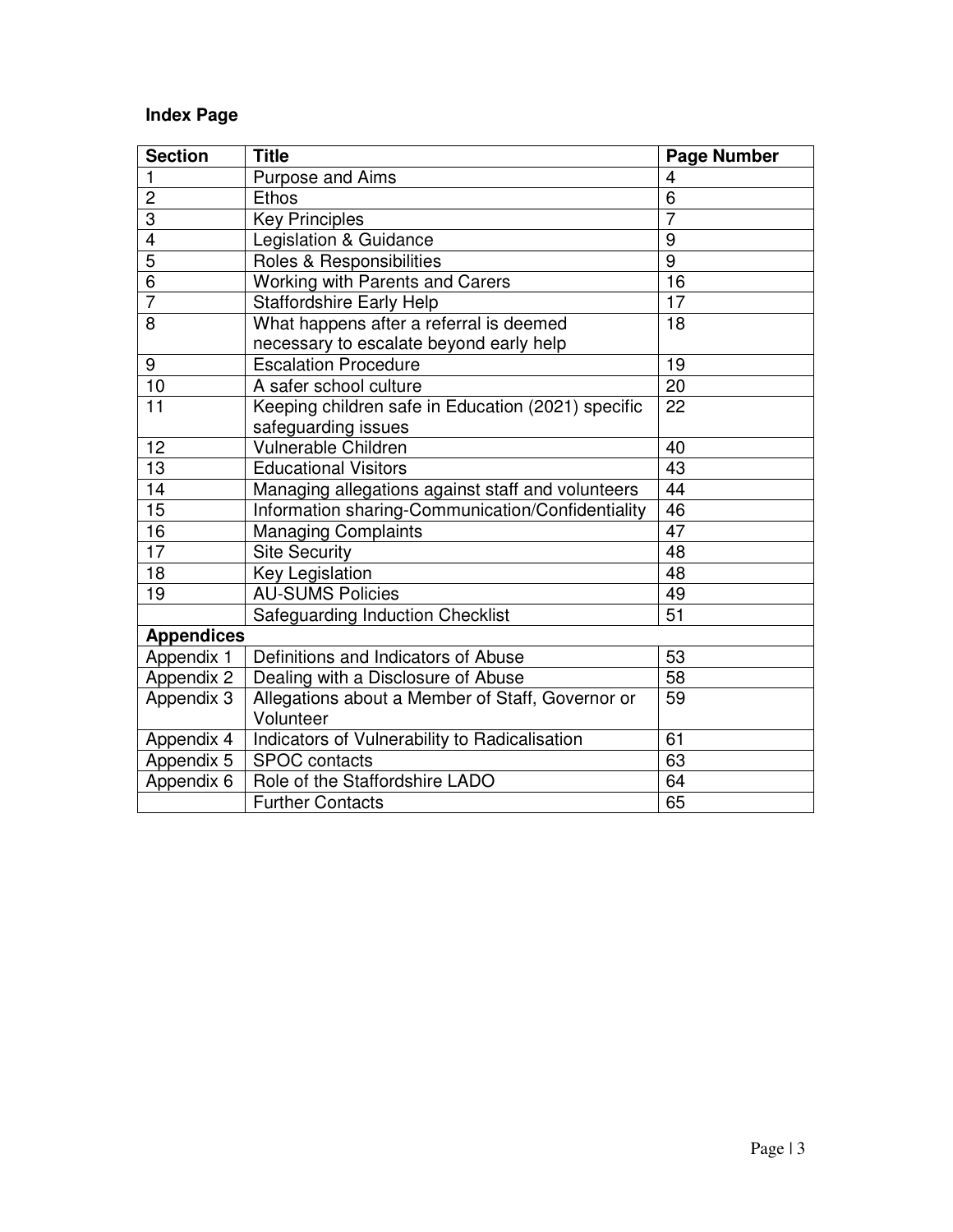# **1. PURPOSE & AIMS**

**The purpose** of **AU-SUMS'** Safeguarding policy is to ensure that we:

- **Are committed**  to develop a robust culture of vigilance and challenge.
- **Build resilience**  by raising awareness of safeguarding and child protection issues, and equipping children with the language and skills to keep themselves safe.
- **Establish a safe environment**  in which children can learn and develop within an ethos of openness and where children are taught to treat each other with respect, to feel safe, to have a voice and know that they will be listened to.
- **Support vulnerable pupils** –who have been abused, have witnessed violence towards others or may be vulnerable to abuse.
- **Prevent unsuitable people**  from working with children by ensuring we practice safe recruitment in checking the suitability of **all** school staff, supply staff and volunteers to work with our children. And to maintain an active vigilance thereafter in line with the safeguarding culture.

**Our aim** is to follow the procedures set out by Staffordshire Safeguarding Children's Board, Working Together to Safeguard Children 2018 and Keeping Children Safe in Education 2021 by **knowing** and **understanding** that:

- Safeguarding and promoting the welfare of children is **everyone's** responsibility, and the **voice of the child** is evident.
- **Everyone** who comes into contact with children and their families has a role to play.
- **Everyone** should ensure that their approach is **child-centred** considering, at all times, what is in the **best interests of the child.**
- By establishing **a safe environment,** we **enable** our children to learn and develop within an ethos of openness.
- **No single practitioner** can have the full picture of a child's needs and circumstances
- If children and families are to receive the **right help at the right time**, **everyone** who comes into contact with children and their families has a role to play in identifying concerns, sharing information and taking prompt action
- The importance of providing children with a **balanced curriculum** including PHSE, healthy relationship education, online safety, sexting, peer on peer abuse as well as County Lines, Contextualised issues and Child Criminal Exploitation. Also supporting this with online activities, enabling them to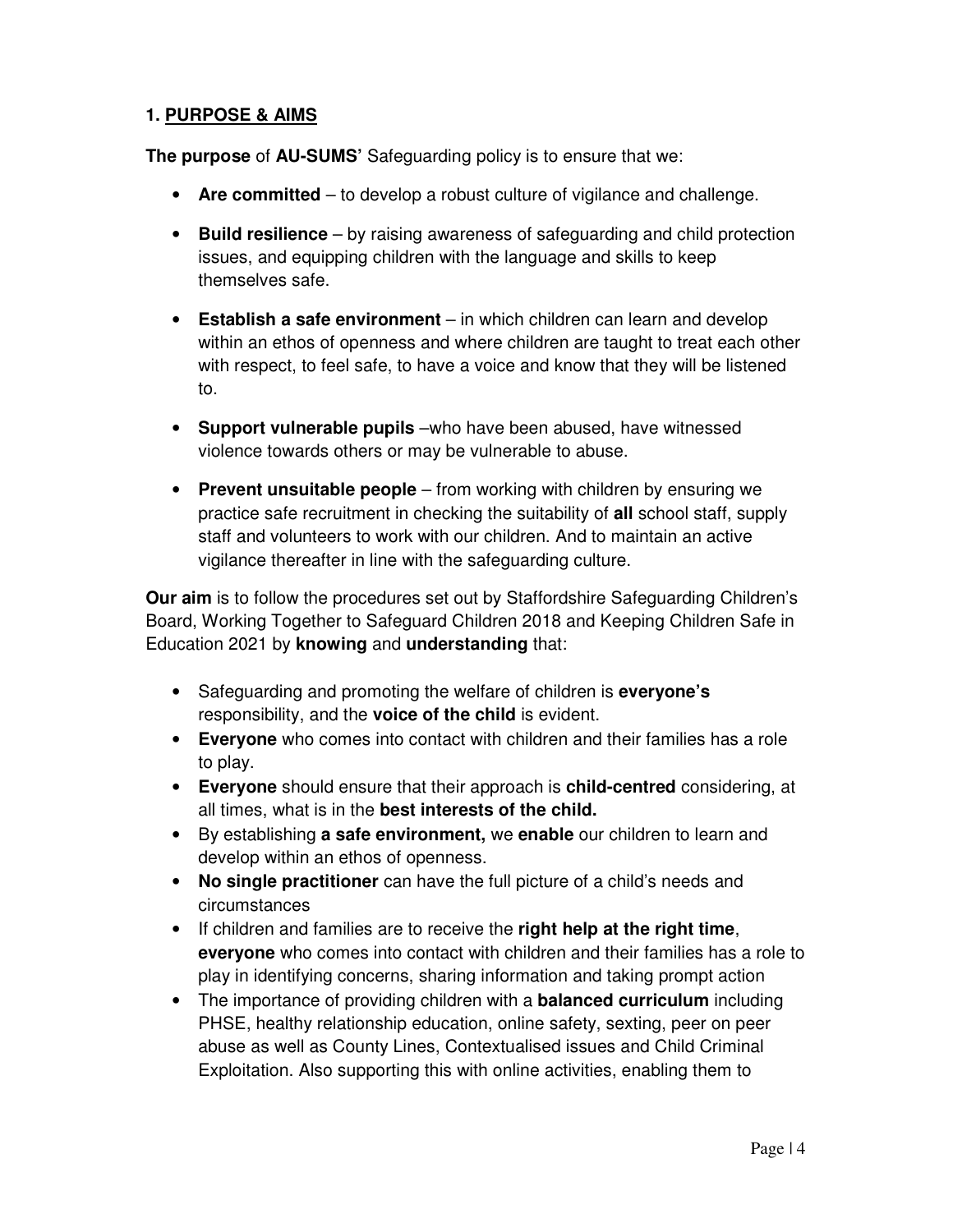enhance their **safeguarding** skills and knowledge whilst **understanding the risks.**

- Undertaking the role to enable children and young people at AU-SUMS to have **best outcomes**.
- Ensuring that as a specialist provider we have awareness of our staff's knowledge and understanding as well as embedding safeguarding, through clear systems of communication and Continuous Professional Development (CPD) so that safeguarding is a **robust element** of our practice.

At **AU-SUMS** we strive to: -

- **Protect** children and young people from maltreatment.
- **Prevent** impairment of our children and young people's mental and physical health or development.
- **Ensure** that our children and young people grow up in circumstances consistent with the provisions of safe and effective care.
- **Take action** to enable **ALL** children to have the **best outcomes**.

# **This policy provides guidance to all adults working within AU-SUMS, whether paid or voluntary or directly employed by the school or a third party.**

- This policy is available in full on our Midlands Psychology website and via a link on our AU-SUMS facebook page. It is also available on request from the main office (Tel 01785 748447). We always inform parents/carers about this policy when their children join our AU-SUMS community.
- This policy will be reviewed in full by the Board at Midlands Psychology on an annual basis or sooner should legislation/guidance change.
- This policy sets out how the Board discharges its statutory responsibilities relating to safeguarding and promoting the welfare of children who are pupils at AU-SUMS. Our policy applies to all staff; paid and unpaid, working within the AU-SUMS provision.
- The policy is provided to all staff (including temporary staff, supply staff and volunteers) at the point of induction, alongside our Staff code of conduct.
- Our Board, working with the senior leadership team and especially our Designated Safeguarding Lead, ensure that those staff who do not work directly with children read and either Part 1 or Annex A (condensed version of Part 1) of the KCSiE 2021 guidance.
- All staff who work directly with children, are provided and read Part One of Keeping Children Safe in Education 2021.
- AU-SUMS follows the Staffordshire Safeguarding Children's Board policies and procedures. StaffsSCB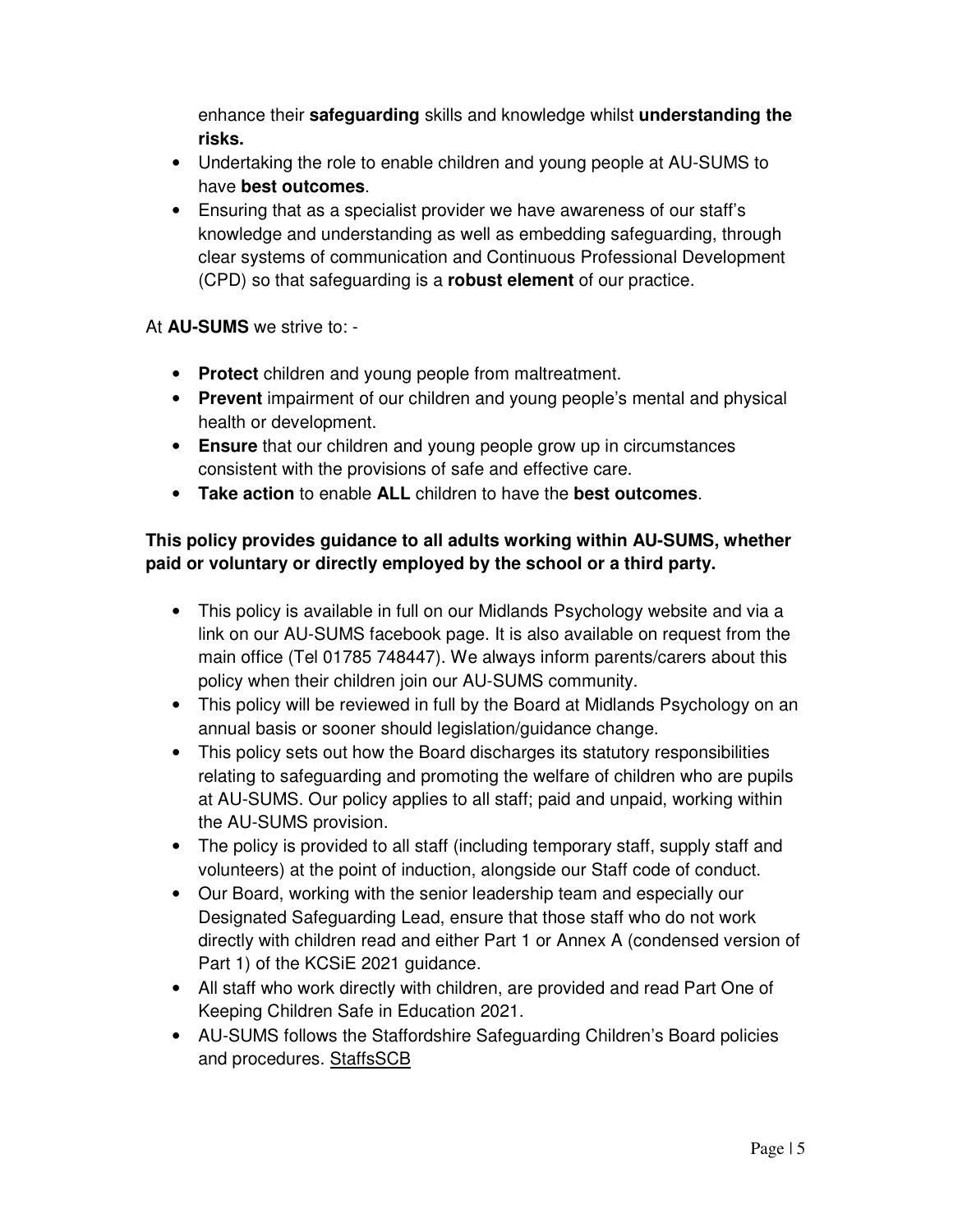# **2. ETHOS**

The child's welfare is of paramount importance, we are a child centred provision and make all efforts possible to capture the voice of the child and to try and understand what their daily lived experiences are like.

**AU-SUMS** is a holistic provision, which places a high importance on developing and maintaining relationships with the child's family and in developing a relationship of trust. Our support of each individual child is based on this relationship of trust and in getting to know each child individually, helping them to grow in confidence and supporting their positive qualities as individuals. These are the conditions which enable children to speak up about their experiences. We make it our business to know our children and understand their lives and the challenges they and their families face. As a small resource, embedded within psychological services, we feel supported, ourselves, to provide a 'safe base' for our children.

#### **We all have a statutory duty to safeguard and promote the welfare of children and to maintain a professional attitude of 'it could happen here' where safeguarding is concerned.**

AU-SUMS is committed to safeguarding children and promoting children's welfare and expects all staff, volunteers, and visitors to share this commitment and maintain a vigilant and safe environment. Everyone has a responsibility to **act without delay** to protect children by reporting anything that might suggest a child is being abused or neglected. It is our willingness to work safely and challenge inappropriate behaviours, that underpins this commitment. AU-SUMS seeks to work in partnership with families and other agencies to improve the outcomes for children who are vulnerable or in need.

**'Safeguarding and promoting the welfare of children is everyone's responsibility. Everyone who comes into contact with children and their families and carers has a role to play. In order to fulfil this responsibility effectively, all professionals should make sure their approach is child centred. This means that they should consider, at all times, what is in the best interests of the child.' (Keeping Children Safe in Education 2021)** 

All staff are encouraged to report any concerns that they have and **not see these as insignificant.** On occasions, a referral is justified by a **single incident** such as an injury or disclosure of abuse. More often however, **concerns accumulate over time** and are evidenced by building up a picture of harm; this is particularly true in cases of emotional abuse and neglect. In these circumstances, **it is crucial that staff record and pass on concerns** in accordance with this policy to allow the Designated Safeguarding Lead to build up a picture and access support for the child at the earliest opportunity**. (See Appendix 1)** 

We maintain a professional attitude of '**it could happen here'** where safeguarding is concerned. When there are concerns about the welfare of a child, staff members will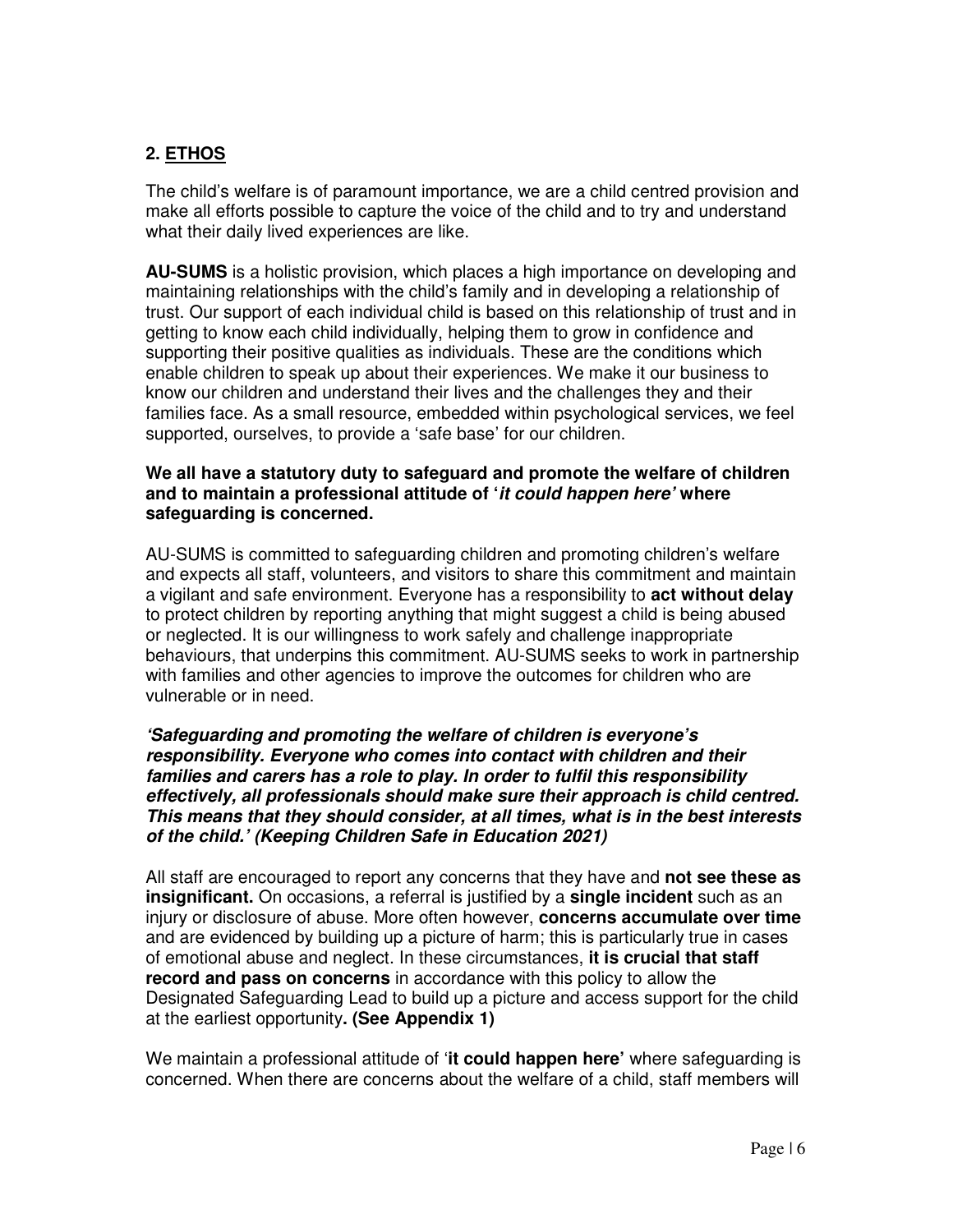always act in the best interests of the child. This policy has been developed inconjunction with our school culture of prevention, protection, and support.

Children at AU-SUMS are reassured that they have a voice, they are listened to and what they say is taken seriously. They know that they will be supported and kept safe. They are never be given the impression that they are creating a problem by reporting abuse, sexual violence, or sexual harassment. Children at AU-SUMS are encouraged to talk freely with staff if they are worried or concerned about something and our staff understand that a victim of any type of abuse should never be made to feel ashamed for making a report.

# **3. KEY PRINCIPLES**

The child's needs and welfare are paramount and **AU-SUMS** is a **child centred school.** All children have a right to be protected from abuse and neglect and have their welfare safeguarded. Children should be **listened to** and their views and wishes should inform any assessment and provision for them. Staff should always act in the **interests of the child** in order to protect them.

#### **The school recognises that scrutiny, challenge, and supervision are key to safeguarding children.**

- At **AU-SUMS** we have a robust Safeguarding training schedule for all staff, which is monitored by the DSL. All AU-SUMS receive Levels 1, 2 & 3 Safeguarding training, as required in KCSIE 2021, and receive regular updates through staff meetings, briefings, emails etc. to develop and support robust safeguarding practices amongst all staff.
- Administrative, Associate and IT staff are also trained to Level 3. This is a policy of Midlands Psychology that all staff who come into contact with children and vulnerable adults, whether directly or indirectly, must be trained to this level.
- **AU-SUMS** has **clear induction processes** for all staff, volunteers and Governors, and all required documents and policies are provided both at induction of new staff, and on a yearly refresh basis for current staff. These documents include Part 1 of KCSIE 2021. All staff must sign to say that they have read and understood these policies and documents this is reinforced by our own internal training programme which includes a practical workshop on applying safeguarding practice.
- All staff must be in receipt of regular supervision, where practice issues are discussed.
- **All** staff at **AU-SUMS** will be aware that abuse, neglect, and safeguarding issues are rarely standalone events that can be covered by one definition or label. In most cases, multiple issues will overlap with one another.
- **All** staff at **AU-SUMS** will be aware that safeguarding incidents and /or behaviours can be associated with factors external to the provision and /or can occur between children outside of the AU-SUMS environments.
- **All** staff, but especially the Designated Safeguarding Lead/ Deputies at **AU-SUMS** will consider whether children are at risk of abuse or exploitation in situations outside their families. Extra-familial harms take a variety of different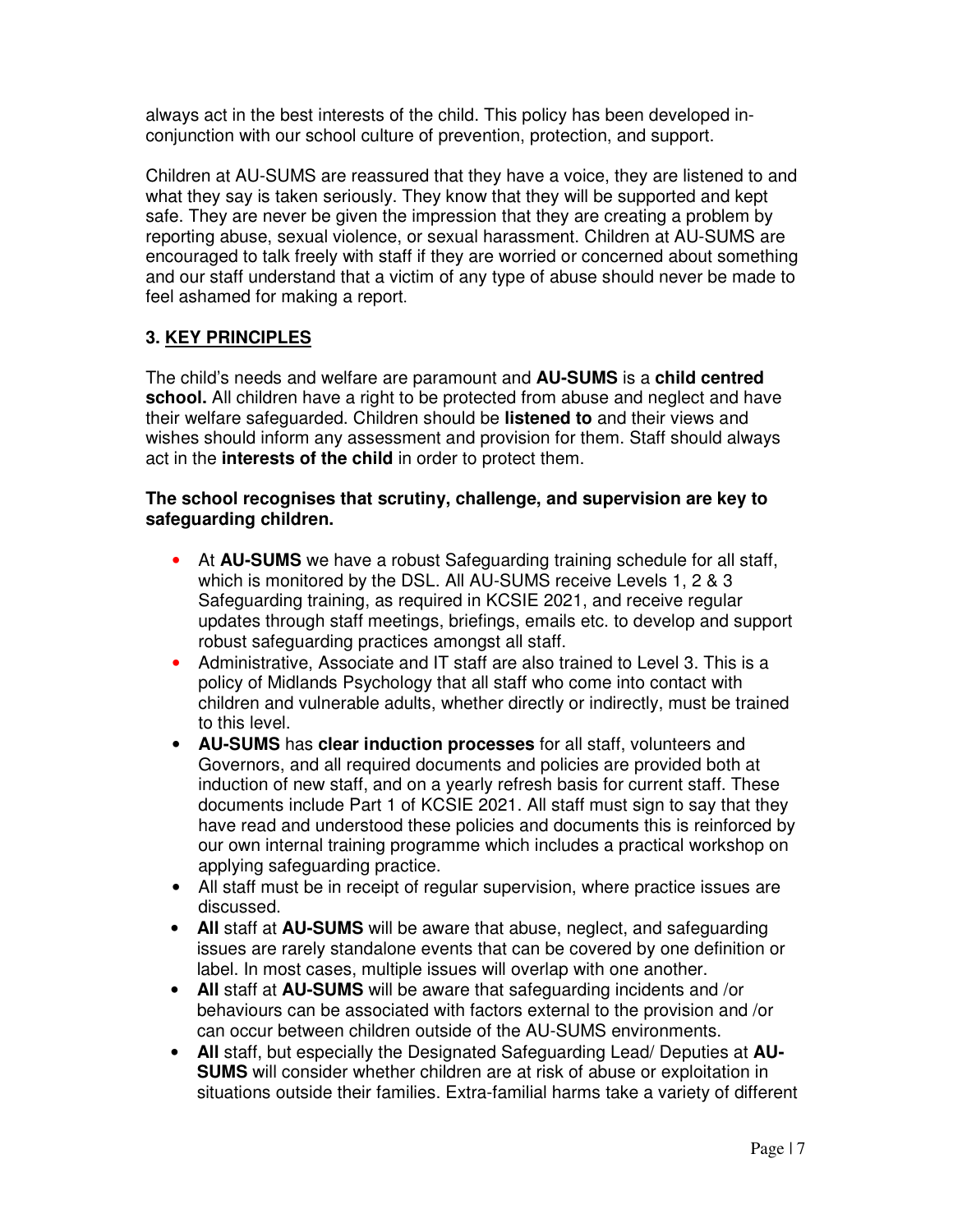forms and children can be vulnerable to multiple harms including, but not limited to, sexual exploitation, criminal exploitation and serious youth violence.

- **AU-SUMS** is committed to working with other agencies to provide **early help** for children before they become at risk of harm or require a 'child in need' statutory assessment.
- **All** staff should be aware of the local early help process and **understand their role in it**. (KCSIE 2021). 'Early Help means providing support **as soon as a problem emerges**, at any point in a child's life, from the foundation years through to the teenage years. '(WT 2018). This includes liaising with the designated safeguarding lead, sharing information with other professionals to support early identification and assessment and, in some cases, acting as the lead professional in undertaking an early help assessment.' (DfE 2018)
- **All** staff should be aware of the **process** for making referrals to children's social care and for statutory assessments under the Children Act 1989 that may follow a referral, along with the role they might be expected to play in such assessments. (KCSIE 2021)
- All staff have equal responsibility to report their concerns about a child or the behaviour of any adult without delay to the Designated Safeguarding Lead. Whilst the Designated Safeguarding Lead will normally make referrals to Children's Services, **any staff member can refer their concerns to children's social care** directly in emergencies or if they feel they need to do so. **(Staffordshire Childrens Advice & Support on 0800 1313126)**
- Everyone has responsibility to **escalate their concerns** and 'press for reconsideration' if they believe a child's needs remain unmet or if the child is failing to thrive and in need or if the child is at risk of harm.
- **AU-SUMS** understands its responsibility to **request a statutory assessment** lead by a social worker for any child in need, as defined under the Children Act 1989, who is unlikely to achieve or maintain a satisfactory level of health or development, or their health and development will be significantly impaired, without the provision of services.
- **AU-SUMS** will work in **partnership with other agencies** to promote the welfare of children and protect them from harm, including the need to share information about a child to safeguard them.
- **AU-SUMS** will **work with other agencies** to ensure any actions that are part of a multi-agency coordinated plan are completed in a timely way.
- **AU=SUMS** will follow the Staffordshire Safeguarding Children's Board's procedures and provide them with information as required StaffsSCB
- Staff, children, and families will need support following child protection processes being followed.
- Children have a right to learn ways to keep themselves safe from harm and exploitation. We will provide opportunities for pupils/students to develop skills, concepts, attitudes, and knowledge that promote their safety and wellbeing.
- Safeguarding issues will be addressed through the PSHE curriculum, for example self-esteem, emotional literacy, assertiveness, power, consent, coercion, control as part of healthy relationship education (previously known as sex and relationship education SRE), online safety (formally known as esafety), sexting and bullying (including cyber bullying)
- Relevant issues will be addressed through all areas of the curriculum.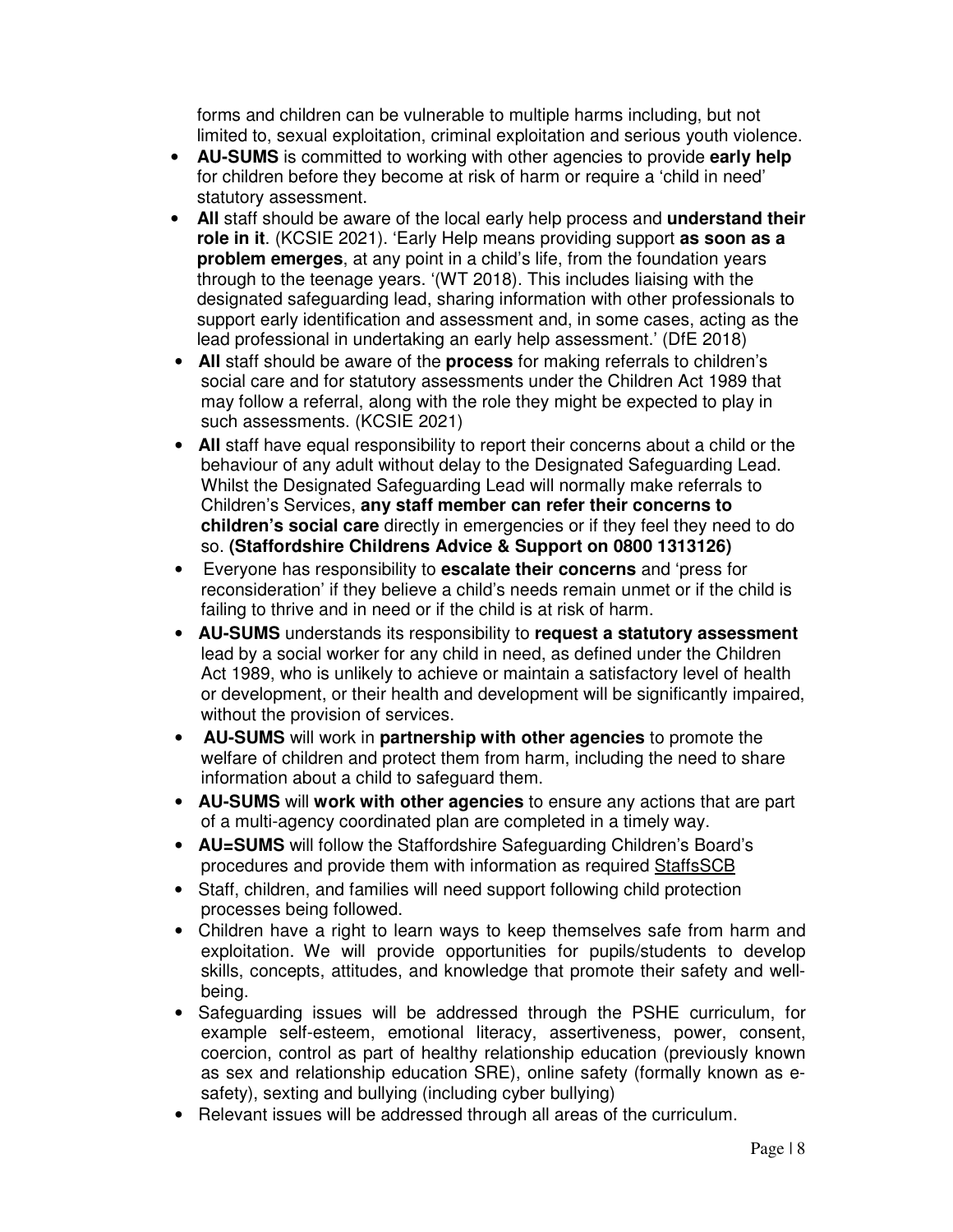• All our policies, which support our ethos of safeguarding, will be interlinked with this Safeguarding Policy.

# **4. LEGISLATION & GUIDANCE**

Schools and colleges **must have regard** for the DfE statutory guidance **'Keeping Children Safe in Education (DfE2021).** 

#### **Keeping Children Safe in Education 2021**

**This guidance is read alongside** 

- **statutory guidance Working Together to Safeguard Children**
- **departmental advice What to do if you are Worried a Child is being Abused-Advice for Practitioners and**
- **departmental advice Sexual Violence and Sexual Harassment Between Children in Schools and Colleges**

#### **All staff must read and understand at least part 1 of Keeping Children Safe in Education 2021**

Local authorities have a duty to make enquiries under section 47 of the Children Act 1989 if they have reasonable cause to suspect that a child is suffering, or is likely to suffer, **significant harm**, to enable them to decide whether they should take any action to safeguard and promote the child's welfare. There may be a need for immediate protection whilst the assessment is carried out. **(See Appendix 1)**

A **child in need** is defined under the Children Act 1989, as a child who is unlikely to achieve or maintain a satisfactory level of health or development, or their health and development will be significantly impaired, without the provision of services; or a child who is disabled. A social worker will lead and co-ordinate any assessment under section 17 of the Children Act 1989.

Section 175 of the Education Act 2002 places a duty on local authorities (in relation to their education functions, and governing bodies of maintained schools and further education institutions, which include sixth-form colleges) **to exercise their functions** with a view to safeguarding and promoting the welfare of children who are pupils at a school, or who are students under 18 years of age attending further education institutions.

The same duty applies to independent schools (which include Academies and free schools) by virtue of regulations made under section 157 of the same Act.

#### **5. ROLE & RESPONSIBILITIES**

**Designated and Deputy Safeguarding Leads** 

**Our Designated Safeguarding Lead is ANGELA SOUTHALL**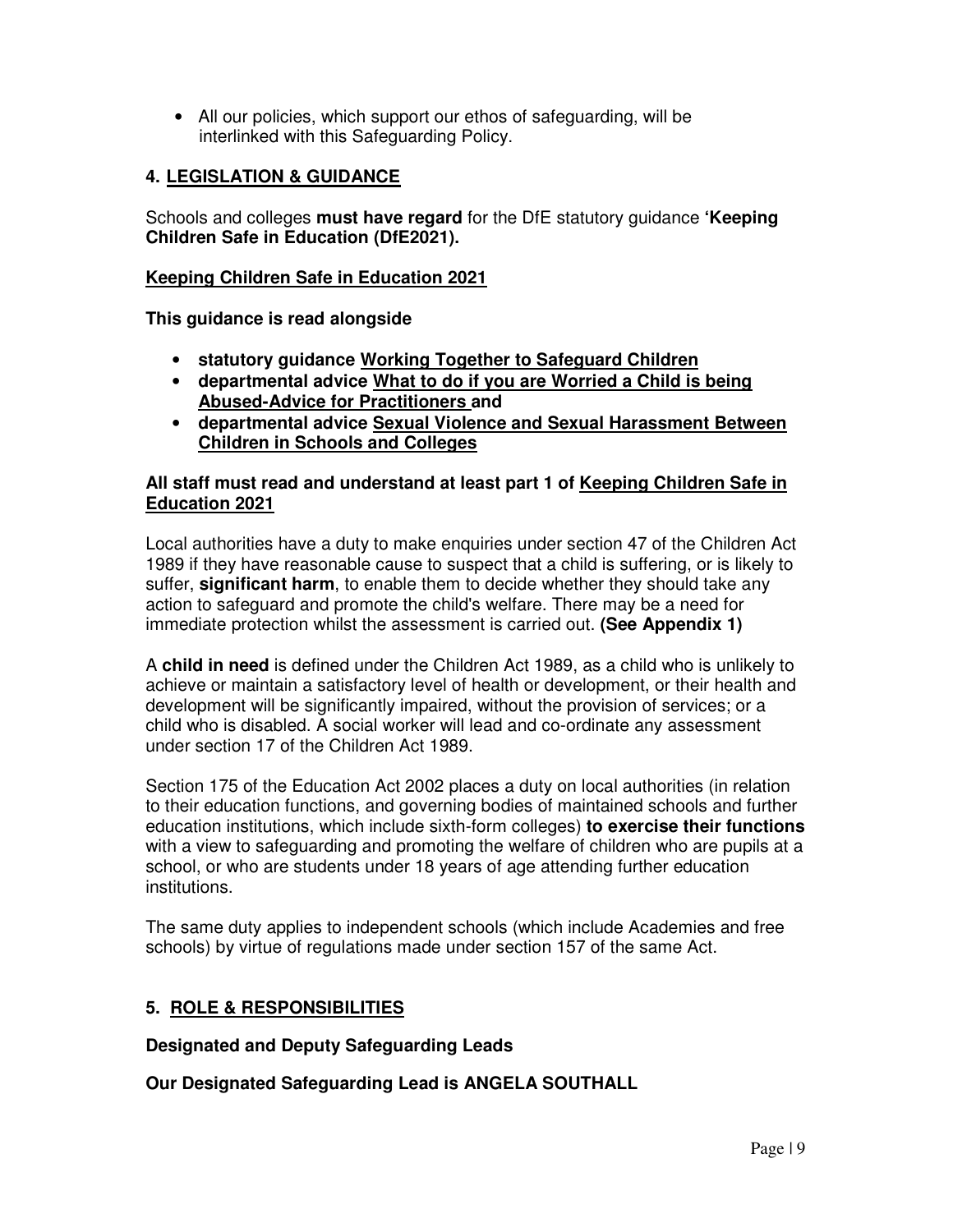# **Our Deputy Designated Safeguarding Lead is ALEX SMITH**

The Designated and Deputy Safeguarding Leads (DSL and DDSL) will carry out their roles in accordance with Keeping Children Safe in Education 2021

#### **Keeping Children Safe in Education 2021**

The DSL/DDSL will undergo the appropriate Safeguarding Training to provide them with the knowledge and skills to carry out their role. This training should be updated at least every 2 years, in line with the Staffordshire Safeguarding Childrens Board requirements.

In addition to the formal training, their knowledge and skills are refreshed at regular intervals, at least annually, through the termly SCC DSL Briefings, meeting other DSL's, emails and reading statutory guidance. The training provides DSL/DDSL's with a good understanding of their own role, the processes, procedures, and responsibilities of other agencies, particularly children's social care.

The DSL continually develops an understanding of the community the school serves, the risks and resilience.

AU-SUMS is embedded in the community it serves through its on-line support and community projects, as well as its link with *Keep Achieving* through our wider organisation, Midlands Psychology, which has as its specific focus the emotional health needs of the local community and has done so for over a decade. As a Staffordshire Social Enterprise, we have an enduring commitment to localism and to developing, sustaining and adding value to local networks. We know our communities and neighbourhoods and this is an ongoing priority for us as an organisation.

DSL/Deputy DSL will refer cases of suspected abuse to the local authority children's social care as required. They will represent AU-SUMS at child protection conferences and core group meetings. The DSL will be the expert within our setting to support staff in liaising with other agencies, making assessments and referrals. Any staff member may be required to be part of strategy discussions with other interagency meetings and contribute to the assessment of child/ren

The DSL/Deputy DSL should liaise with the three safeguarding partners and work with other agencies in line with Working Together to Safeguard Children 2018.

NPCC Guidance 'When to call the Police' helps designated safeguarding leads understand when they should consider calling the Police and what to expect when they do.

The DSL will support staff who make referrals to Staffordshire Children's Advice and Support service.

The DSL will refer cases to the Channel programme where there is a radicalisation concern as required, and support staff making Prevent referrals to the Channel programme.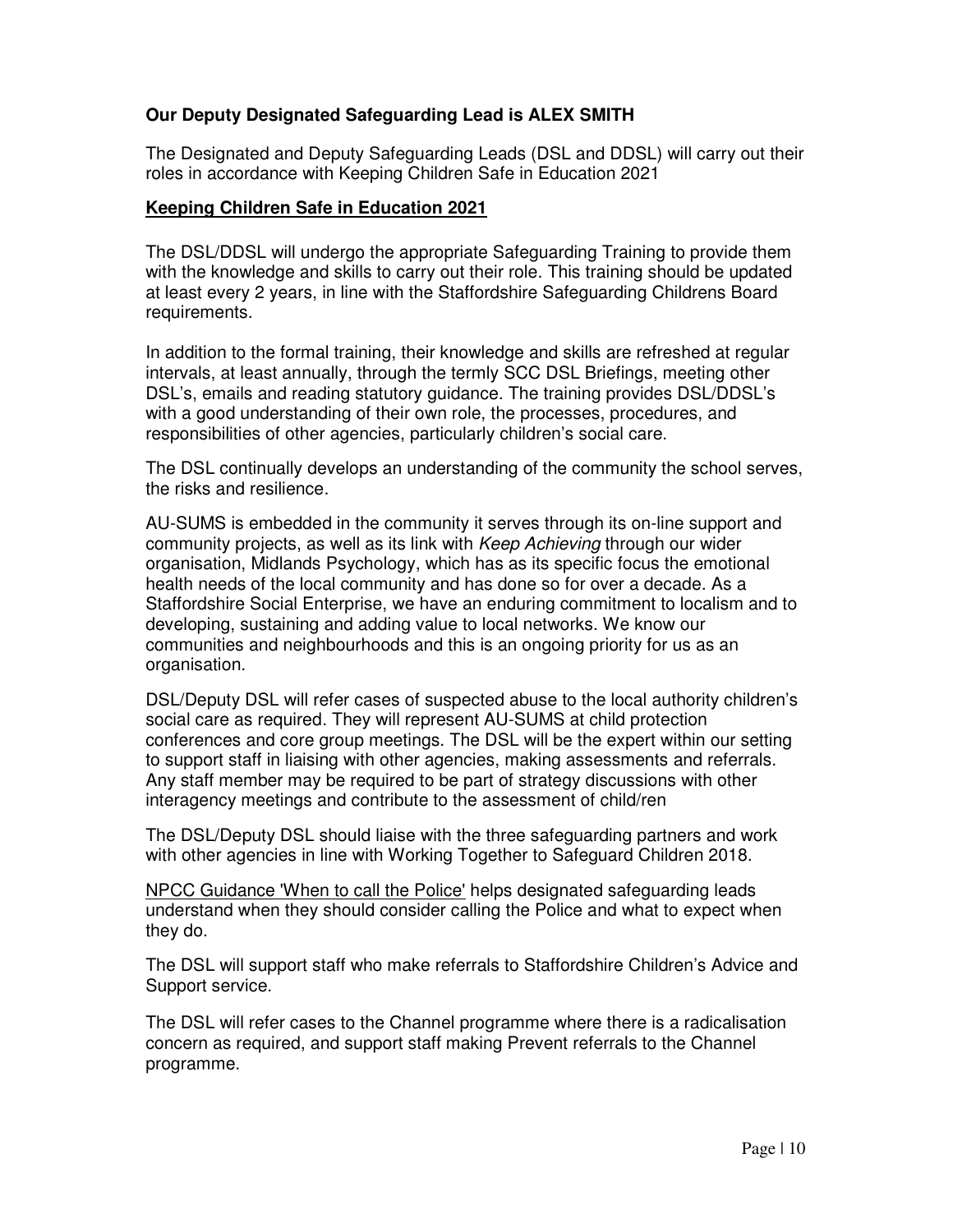The DSL will refer cases where a person is dismissed or left due to risk/harm to a child to the Disclosure and Barring Service, as required.

The DSL will refer cases where a crime may have been committed to the Police, as required.

The DSL/Deputy DSL will maintain robust systems to monitor and record training of all staff, volunteers, supply annually, refresher time scales are evident. Training is delivered in-line with Staffs SCB training strategy and KCSIE 2021 recommendations. Bulletins and briefings and regular updates will be shared by email with all staff and will be logged by the Team Administrator, who also logs details of staff attendance at training events. Details of attendance at internal training days and external events are also logged.

The DSL will ensure all staff and regular visitors have training on how to recognise indicators of concern, how to respond to a disclosure from a child and how to record and report this information accurately. Staff/volunteers do not make promises to any child and will not keep secrets. Every child will be made aware of what the adult will have to do with any information they have chosen to disclose to a staff member/volunteer.

The DSL monitors the electronic management systems to record concerns about children and young people ensuring that the quality of information is accurate, proportionate, timely and assessment/referrals are made appropriately. The recording and storing of information are kept in-line with the Data Protection Act 2018 and General Data Protection.

Safeguarding and child protection records are kept in a secure location, separate and away from academic records and there is a clear recording process of transfer, in or out, using the transfer of records form which needs to be signed by the sending and receiving settings and a copy of this form kept by both.

Safeguarding files have a front sheet, chronology as well as all other safeguarding paperwork in chronological order, the most recent being at the front of the file. All concerns, discussions and decisions made, and the reasons for those decisions, are recorded on the safeguarding file including: -

- a clear and comprehensive summary of any concern.
- details of how the concern was followed up and resolved.
- a note of any action taken, decisions reached and the outcome.

DSL monitors the quality of safeguarding files and/or recording on electronic systems through auditing case files regularly. The DSL/DDSL should have appropriate and regular supervision within the Senior Leadership Team. Systems are compliant with the General Data Protection Act.

DSL has a clear system for Child Protection (section 47), Child in Need (section 17), Early Help Assessment (EHA) files being removed from school and returned for the purposes of case review meetings, Rapid Reviews, Child Safeguarding Practice Reviews (CSPR) and DHR (Domestic Homicide Reviews).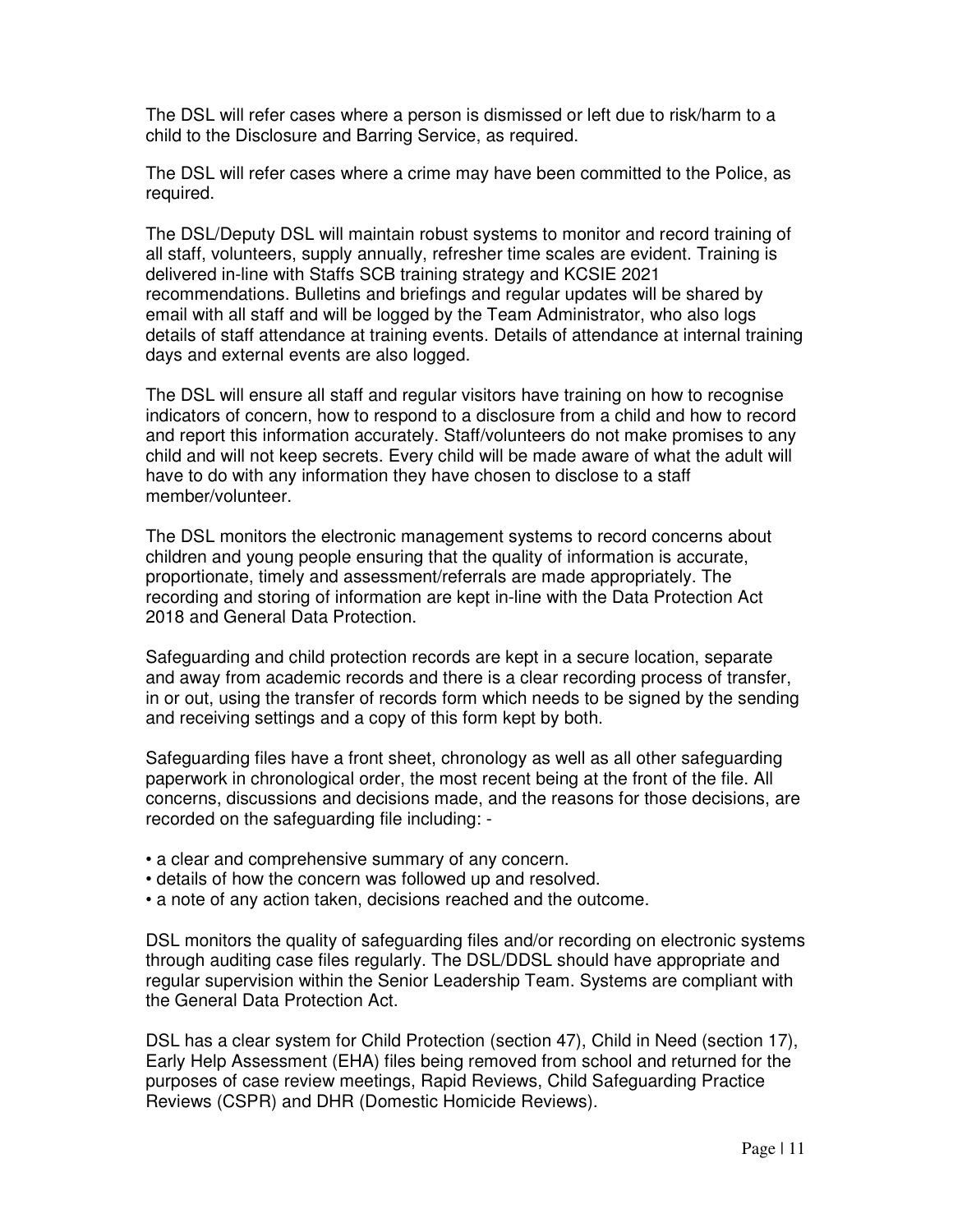DSL helps to promote educational outcomes by sharing the information about the welfare, safeguarding and child protection issues that children (including children with or who have previously had a Social Worker) are experiencing, or have experienced, with teachers and school leadership staff. Their role could include ensuring that the schools and their staff, know who these children are, understand their academic progress and attainment and maintain a culture of high aspirations for this cohort; supporting teaching staff to identify the challenges that children in this group might face and the additional academic support and adjustments that they could make to best support these children.

DSL ensures systems are in place to induct new staff/governors is robust and monitored and non-compliance shared with Senior Leadership Team/Governance body. DSL to ensure induction policy is updated annually in-line with Keeping Children Safe in Education.

DSL ensures each member of staff has access to and understands the AU-SUMS child protection policy and procedures, especially new and part-time staff.

DSL understands and supports AU-SUMS with regards to the requirements of the Prevent duty and can provide advice and support to staff on protecting children from the risk of radicalisation. Schools on-line safety policy links with this policy:

https://app.box.com/s/wlj1oagq93ww0j0na7yyrk2j25s7b2nx

Designated Safeguarding Lead/Governing Body/Headteacher all encourage a culture of listening to children and taking account of their wishes and feelings, among all staff, in any measures the school/college may put in place to protect them. DSL has developed systems to record these and ensure through case reviews that the child/rens voice(s) have been heard/recorded and they have a child-centred approach.

DSL will liaise with the Centre Coordinator to inform her of issues especially ongoing enquiries under section 47 of the Children Act 1989 and police investigations.

DSL notifies children's social care if a child with a child protection plan is absent for more than two days without explanation.

DSL as required, liaise with the "case manager" and the LADO (designated officer(s) at the local authority for child protection concerns (all cases which concern a staff member).

DSL will liaise with all staff (e.g. pastoral staff, school nurses, SEN staff and Mental Health Leads) on matters of safety and safeguarding and when deciding whether to make a referral by liaising with relevant agencies. The DSL acts as a source of support, advice, and expertise for staff. Risk assessments/safety plans will be completed as required and should, where appropriate, involve other agencies, these are reviewed regularly.

DSL, where a parent chooses to remove their child/ren from AU-SUMS to receive **EHE (Elective Home Education)**, will make arrangements to pass any safeguarding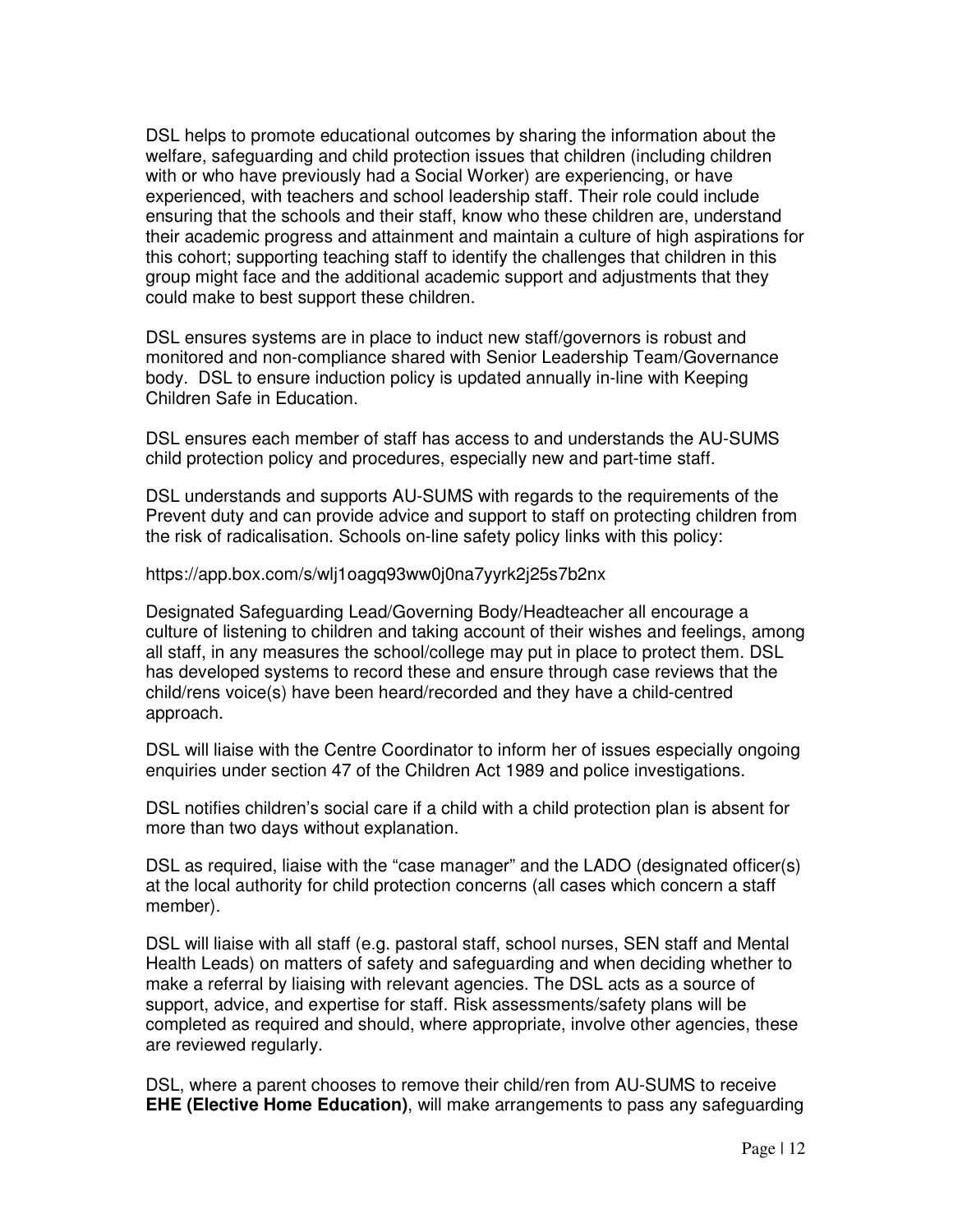concerns **and** the safeguarding file if there is one, to the EHE Team within Staffordshire County Council and inform other professionals who may be involved with that child. EHE email; electivehomeeducation@staffordshire.gov.uk or to refer to the EWO's after they have been missing for over 10 days but not yet the 20 it is educationcoreoffer@staffordshire.gov.uk

The DSL ensures the safeguarding/child protection policy is available publicly and parents know that referrals about suspected abuse or neglect, may be made and the role of our setting in this.

The DSL has links with the Staffs SCB and has contact names of all school representatives on the Board and subgroups and know that they can influence the work of the Board. As a specialist provision, we adopt local policies on safeguarding and training opportunities.

During term time, the DSL or DDSL is available for AU-SUMS staff to discuss any safeguarding concerns. We have cover arrangements in place to cover any out of hours/out of term activities. This information is shared with the Local Authority.

In cases where further assistance from interpreters is required to support children and families, these services will be accessed with support of the DSL.

#### **Governing Body**

# **The Board and Centre Coordinator are accountable for ensuring the effectiveness of this policy and school compliance**.

The Board has appointed **Angela Southall** as the Designated Safeguarding Lead who is part of the senior leadership team. The Board will monitor this post, to ensure that the DSL has the time and resources required, to fulfil the duty.

The Board has identified **Alex Smith** as Deputy Designated Safeguarding Lead, and they are trained to the same safeguarding standard as the DSL. The DSL can delegate activities to Deputy Designated Safeguarding Lead(s); however, the ultimate responsibility remains with the DSL, the lead responsibility should not be delegated. In the absence of the DSL the Deputy DSL(s) will take lead on safeguarding with clear direction from the Senior Leadership Team.

#### In **AU-SUMS** our Deputy Designated Safeguarding Lead is **Alex Smith**.

The DSL and DDSL job role have been added to each staff members job description. The Board has shared the content of "Keeping Children Safe in Education" (2021) with the Designated Safeguarding Lead/Deputy Designated Safeguarding Lead and are confident the individuals have the knowledge, understanding to carry out their roles appropriately. The DSL training is compliant with the Local Safeguarding Childrens Board requirement.

The Board ensures that the DSL understands their responsibility in leading safeguarding and child protection across the school. This individual has the appropriate status, authority, funding, resources, training, and support to provide advice and guidance to all staff members within the school on child welfare and child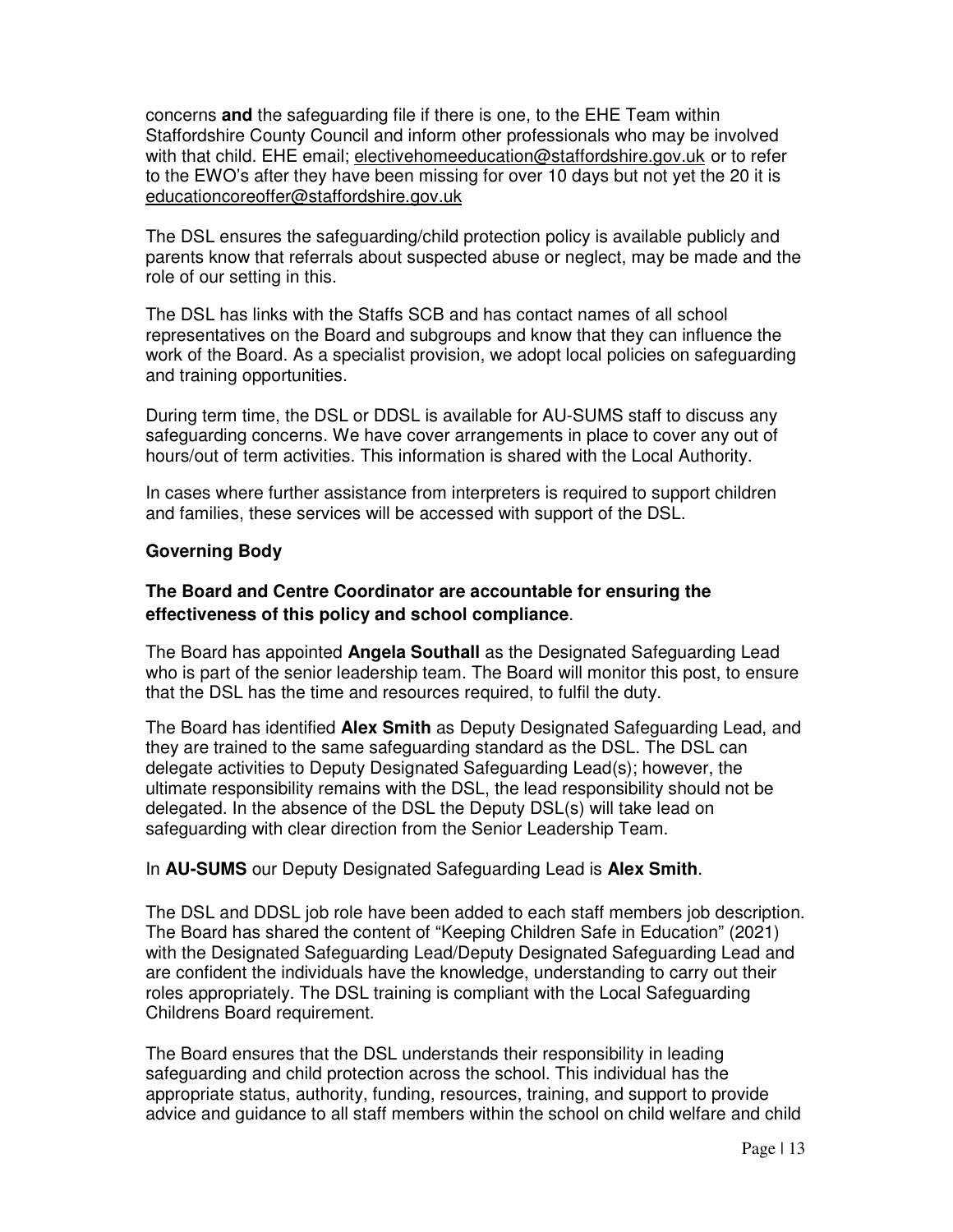protection. The DSL/Deputy DSL receives appropriate and regular supervision from senior leadership team or external services.

The Board ensures that a whole setting approach to safeguarding is facilitated across the organisation. This means ensuring safeguarding and child protection are at the forefront and underpin all relevant aspects of process and policy development. Ultimately, all systems, processes, policies and practice, should operate with the **best interests of the child** at their heart.

Where there is a safeguarding concern, the Board ensures that the child's wishes and feelings are considered when determining what action to take and what services to provide. Systems are in place and are well promoted, explained properly and easily accessible for children to confidently report abuse, knowing their concerns will be treated seriously, and knowing they can safely express their views and give feedback.

The Board will ensure that the school is **compliant with their 175/157** audit return to the Local Authority/Staffordshire Safeguarding Children Board. Any areas of concern in safeguarding are identified and a safeguarding action plan is developed. The Governing Body ensures the school contributes to inter-agency working in-line with Working Together to Safeguard Children (2018).

It ensures **Safer Recruitment Procedures**, that include the requirement for appropriate checks in line with national guidance, are followed and has an overview of **training schedules and future training requirements, which** is updated annually within the organisation, and termly for **AU-SUMS** staff. All staff and volunteers will have received an induction which includes regular updated safeguarding training compliant with StaffsSCB, including online safety.

At **AU-SUMS** we ensure that children are taught about safeguarding, including online safety (*see* On-line Safety Policy).

• Teaching about relationships, sex and health

There is an expectation that all staff will manage behaviour effectively to ensure a good and safe educational environment. This requires teachers to have a clear understanding of the needs of all pupils.

All staff will have read and understood the code of conduct annually and Keeping Children Safe in Education 2021, including hyperlinks. At **AU-SUMS** we have developed a system, in-line with guidance, to ensure that regulated and nonregulated activities, as well as staff supervision, is understood across the service. The identification of volunteers, students, associate staff and visitors can be clearly identified by our visitor system.

The Board will ensure there are appropriate policies and procedures in place for appropriate action to be taken in a timely manner to safeguard and promote children's welfare. These policies are updated at least annually with timely updates, if required sooner. These policies include: -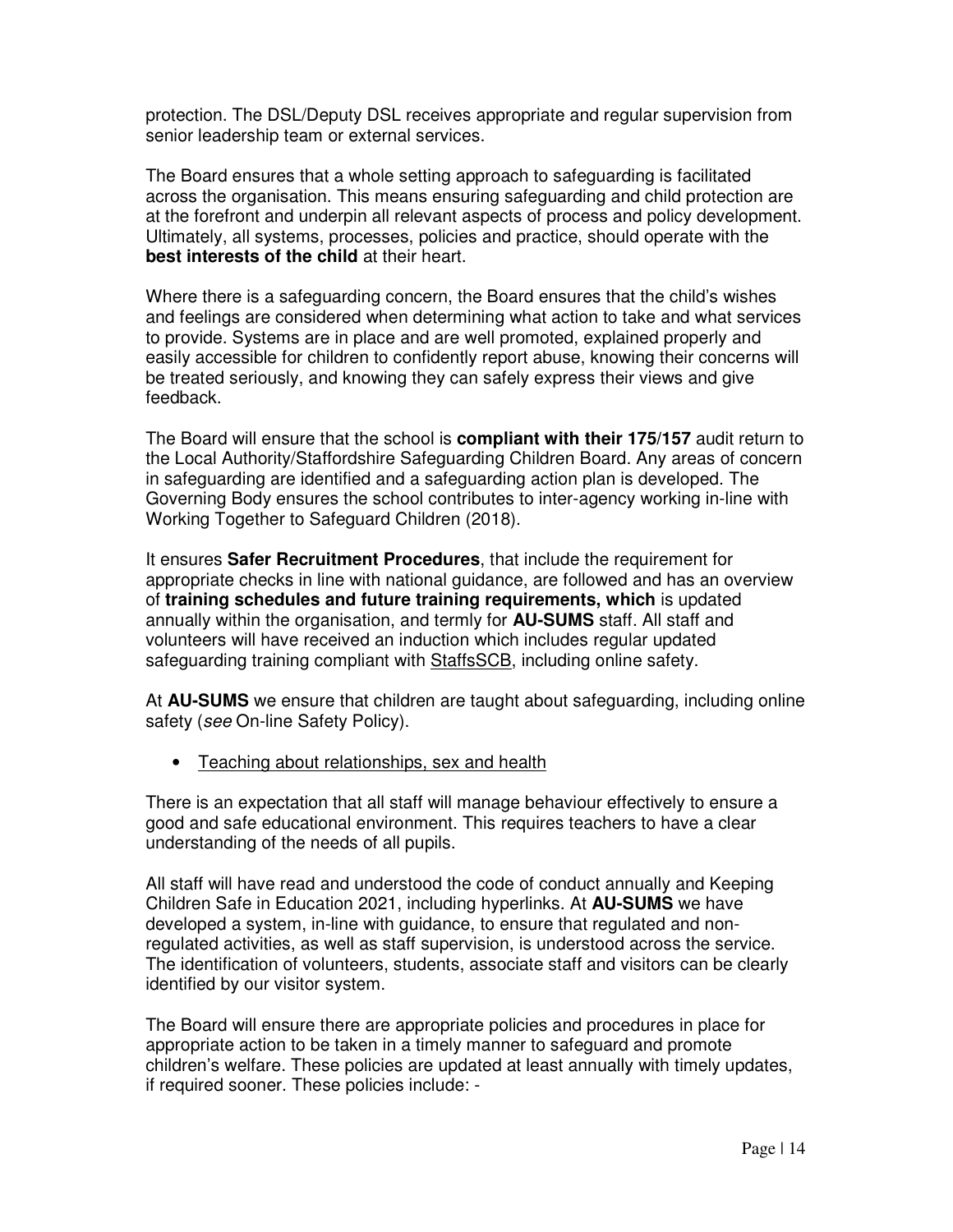- This Safeguarding/Child Protection Policy and our whole setting culture and approach to all forms of safeguarding referencing Staffs SCB safeguarding arrangements by safeguarding partners, as well as other policies such as peer on peer abuse/child on child sexual violence and sexual harassment, online safety and special educational needs and disabilities (SEND). We ensure that we keep up to date with safeguarding issues as they emerge and evolve, including lessons learnt.
- a restorative behaviour policy including measures to prevent bullying (including cyberbullying, prejudice-based and discriminatory bullying)
- a staff behaviour/code of conduct which includes acceptable use of technologies (including the use of mobile devices), staff/pupil relationships and communications including the use of social media.
- a whistleblowing policy and staff have received a copy and had the opportunity to raise concerns. There is a culture in our setting where staff can raise concerns about poor or unsafe practice and such concerns are addressed professionally and sensitively in accordance with agreed whistle blowing procedures:

https://app.box.com/s/wlj1oagq93ww0j0na7yyrk2j25s7b2nx

• appropriate safeguarding arrangements in place to respond to children who go missing their educational placement, particularly on repeat occasions

Our Board has ensured that there is a current whistle blowing policy and staff have received a copy and had the opportunity to raise concerns. There is a culture in our setting where staff can raise concerns about poor or unsafe practice and such concerns are addressed professionally and sensitively in accordance with agreed whistle blowing procedures:

# https://app.box.com/s/wlj1oagq93ww0j0na7yyrk2j25s7b2nx

Further guidance on whistle blowing can be found at this link. The NSPCC whistleblowing helpline is available for staff who do not feel able to raise concerns regarding child protection failures internally. Staff can call on 0800 028 0285 and the line is available from 8am to 8pm, Monday to Friday. Email: help@nspcc.org.uk

The Senior Management Team and Centre Coordinator have a schedule to review policies and procedures to ensure they are current and in line with National and Local guidance, and to notify the Board accordingly.

The Senior Management Team and the Centre Coordinator coordinate the updates within the training schedule to support the culture of learning for all staff/volunteers.

At **AU-SUMS** we update parents through our website and facebook page, as well as through printed media.

# **Designated Teacher for Looked After and previously Looked After Children**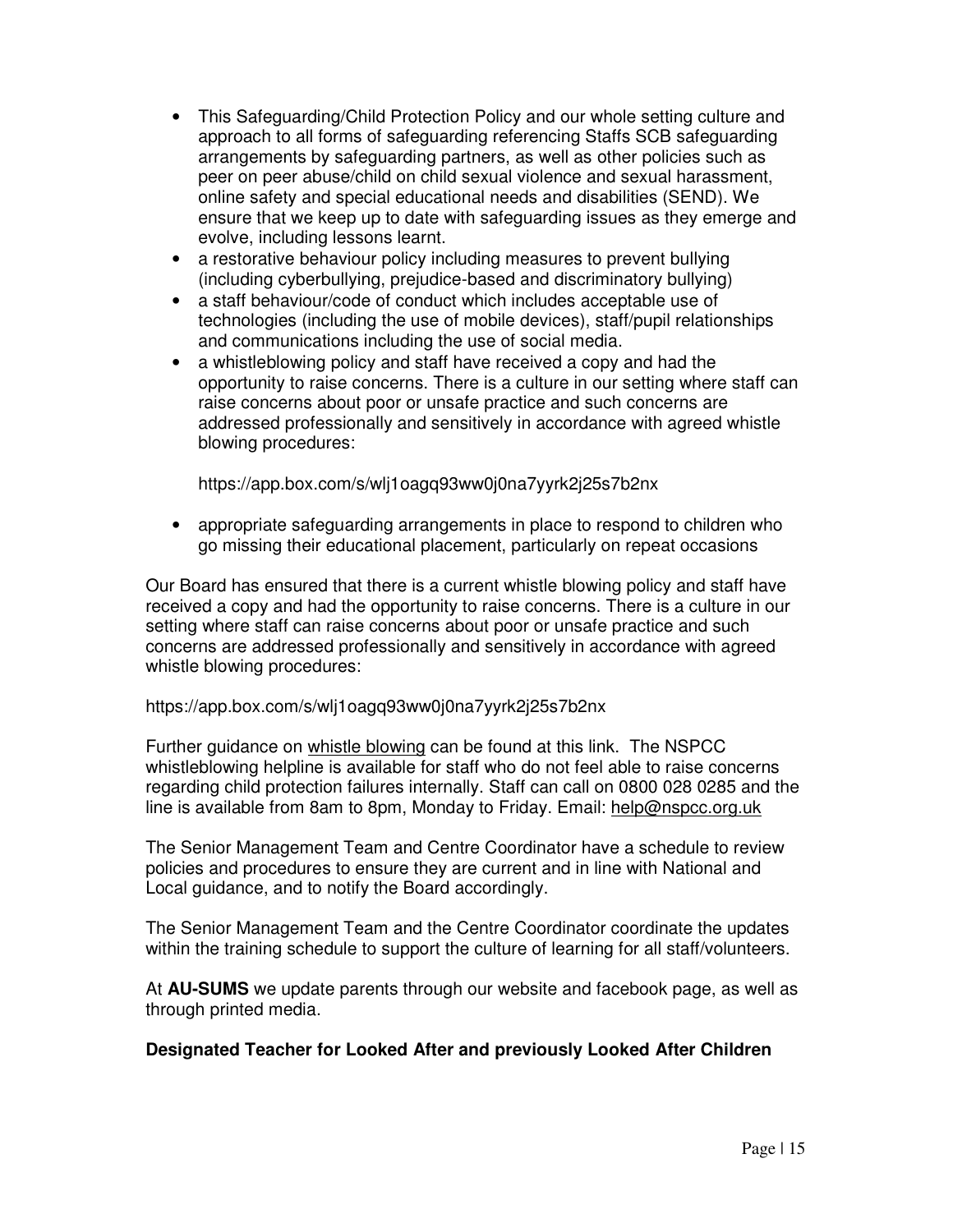We have appointed a Designated Teacher (DT) who works with the local authority and parents/carers to promote the educational achievement of registered pupils in our setting, who are 'looked after'.

#### The Designated Teacher is: **Denise Marlow**

Our Designated Teacher will work across the school to promote and improve educational outcomes for children in care using evidence-based interventions. This being children who have left care through adoption, special guardianship, or child arrangement orders or who were adopted from state care, outside of England and Wales. They are appropriately trained and have the relevant qualifications, training, and experience.

At **AU-SUMS** we are attachment aware and trauma informed and take a relational based approach to supporting our most vulnerable children and will work restoratively with children to improve their outcomes.

The Designated Teacher will works with the Virtual school, to provide the most appropriate support, utilising the pupil premium plus, to ensure that they meet the needs identified in the child's personal education plan (PEP). They will also work with the virtual school head, to promote the educational achievement of previously looked after children.

Our school will admit any children in care without delay and work restoratively, avoiding exclusions for our most vulnerable children. We will make reasonable adjustments to our Behaviour Policy to support children in care and contact the Virtual School when a child is at risk of exclusion. Where a short period of exclusion is unavoidable, we will provide  $1<sup>st</sup>$  day provision.

Care Leavers: - The Designated Teacher has the details of the Local Authority Personal Advisor who has been appointed to guide and support the care leaver and liaises as necessary regarding any issues of concern affecting the care leaver.

# **6. WORKING WITH PARENTS/CARERS**

At **AU-SUMS** we are committed to working in partnership with parents/carers to safeguard and promote the welfare of their children, and to support them to understand our statutory responsibilities in this area. AU-SUMS follows legislation that aims to act in the best interests of the child.

When new pupils join our community, parents and carers will be informed that we have a safeguarding policy. A copy will be provided to parents on request and is available on our website. Parents and carers will be informed of our legal duty to assist our colleagues in other agencies with child protection enquiries and what happens should we have cause to make a referral to the relevant local authority or other agencies.

We are committed to working with parents in a positive, open and transparent way. We ensure that all parents are treated with respect, dignity, and courtesy. We respect parents' rights to privacy and confidentiality and will not share sensitive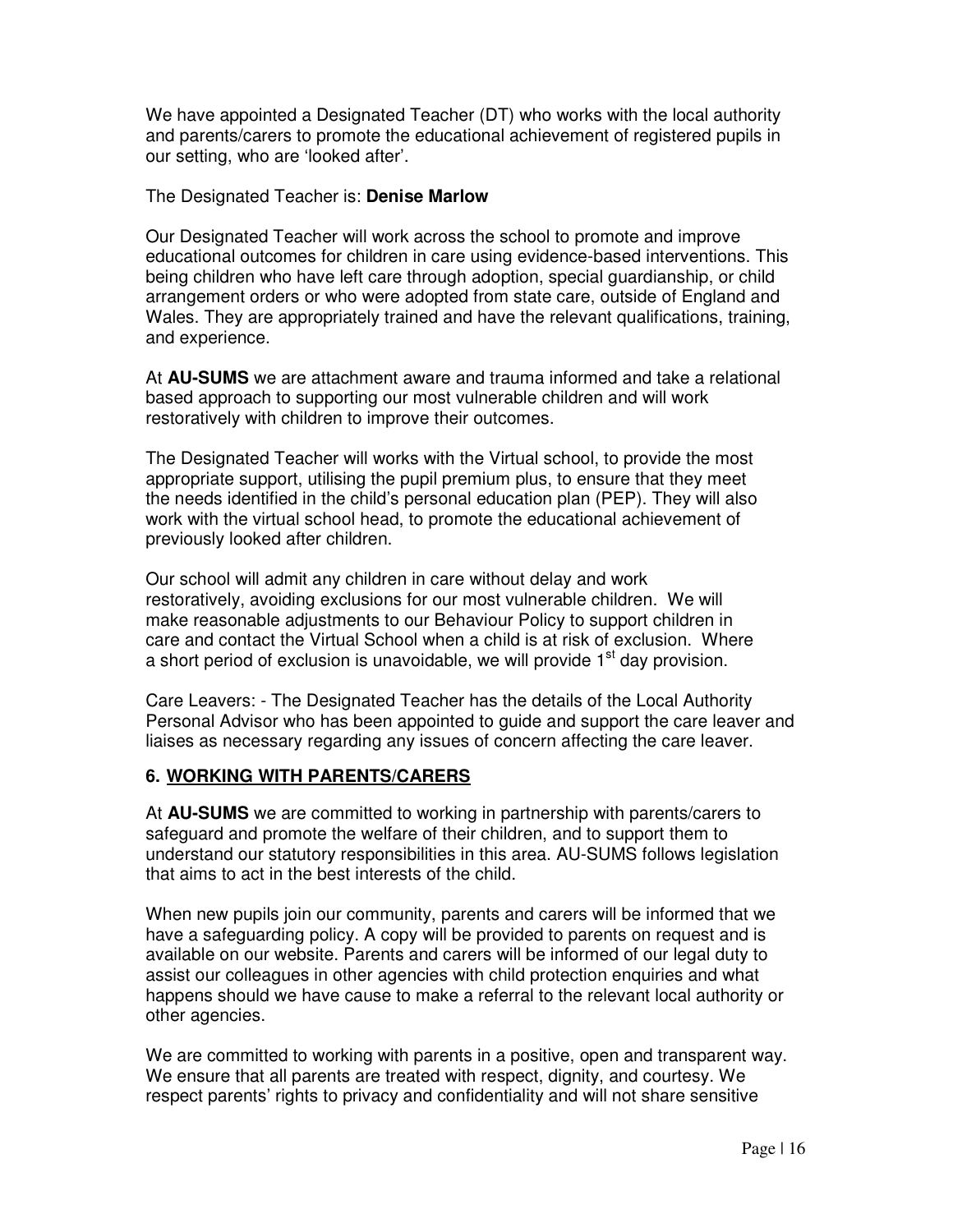information unless we have permission, or if it is necessary to do so to safeguard a child from harm.

We will seek to share with parents/carers any concerns we may have about their child before making a referral, unless to do so may place a child at increased risk of harm. A lack of parental engagement or agreement regarding the concerns that we have about a child will not prevent the Designated Safeguarding Lead making a referral to the relevant local authority in those circumstances where it is appropriate to do so.

To keep children safe and provide appropriate care for them, AU-SUMS requires parents to provide accurate and up to date information regarding:

- Full names and contact details of all adults with whom the child normally lives.
- Full names and contact details of all persons with parental responsibility (if different from above).
- Emergency contact details (if different from above) and **at least 2 contacts.**
- Full details of any other adult authorised by the parent to collect the child from the Centre (if different from the above).
- Any legal or criminal changes which effects parental responsibility e.g. bail condition, court orders, Multi Agency Risk Assessment Conference (MARAC).

The AU-SUMS will retain this information on the pupil file. We will only share information about pupils with adults who have parental responsibility for a pupil or where a parent has given permission and we have been supplied with the adult's full details in writing.

# **7. STAFFORDSHIRE EARLY HELP**

**Any Child** may benefit from Early Help, but all school/college staff are particularly alert to the potential need for early help for a child who: -

- Is disabled and has specific additional needs.
- Has special educational needs (whether they have a statutory Education, Health and Care Plan or not).
- Is a young carer.
- Is showing signs of being drawn in to antisocial or criminal behaviour, including gang involvement and association with organised crime groups.
- Is frequently missing or goes missing from school, care or from home.
- Is at risk of modern slavery, trafficking, or exploitation.
- Is at risk of being radicalised or exploited.
- Is in family circumstances that presents challenges for the child, such as drug or alcohol issues, adult mental health issues and domestic abuse.
- Is misusing drugs or alcohol themselves.
- Has returned home to their family from care.
- Is a privately fostered child.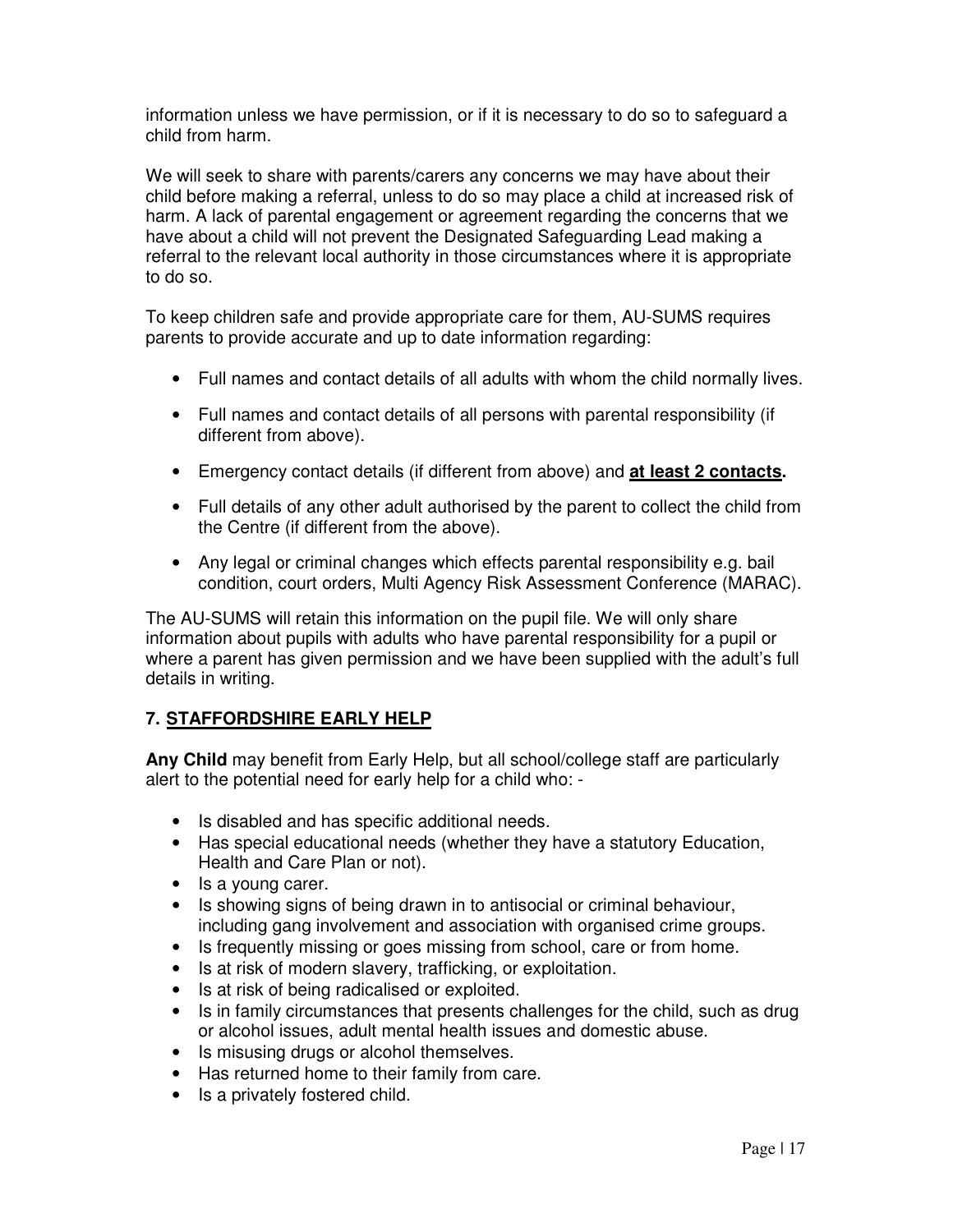The Designated Safeguarding Lead will ensure that **all** staff are aware of the early help process and understand their role in it. This includes identifying emerging problems, liaising with the Designated Safeguarding Lead, sharing information with other professionals to support early identification and assessment and, in some cases, acting as the lead professional in undertaking an early help assessment.

Every member of staff, including volunteers, working with children at our school are advised to maintain an attitude of **'professional curiosity and respectful uncertainty'** where safeguarding is concerned. When concerned about the welfare of a child, staff members should always act in the best interests of the child and have a responsibility to act as outlined in this policy.

Practitioners should complete the Staffordshire Early Help Assessment (EHA) when:

- Age appropriate progress is not being made and the causes are unclear.
- The support of more than one additional agency is needed to meet the child or young person's needs.
- Children do not meet threshold, yet concerns are emerging e.g. attendance, behavioural, academic progress, change in behaviour.

Guidance documents can be accessed at the following links:

- Staffordshire Early Help StaffsSCB
- Threshold Document StaffsSCB

The establishment EHA lead may need to make a referral directly to other agencies or request the support of Staffordshire County Council Early Help Teams. Referrals will be made through Staffordshire Children's Advice and Support Team (0800 1313126) or to report a concern via email; www.staffordshire.gov.uk/reportconcern

The DSL may also consider seeking advice and guidance from Staffordshire Education Safeguarding Advice Service **ESAS 01785 895836** around thresholds and appropriate referrals to Staffordshire Childrens Advice and Support.

Concerns about a child should always lead to help for a child. AU-SUMS may need to escalate its concerns with Children's Services to ensure a referral is accepted or work with other agencies to ensure that an Early Help Assessment is completed.

#### **8. WHAT HAPPENS AFTER A REFERRAL IS DEEMED NECESSARY TO ESCALATE BEYOND EARLY HELP.**

# **Child in Need (Section 17)**

If the DSL considers that the welfare concerns indicate that a Child in Need referral is appropriate, they will speak with parents/child and obtain their consent for referral to Staffordshire Childrens Advice and Support or the appropriate social care team if a different authority, to request an assessment. If parents refuse to give consent, but the child's needs are not being met, the DSL will discuss these issues with the Staffordshire Childrens Advice and Support. Appropriate school staff should be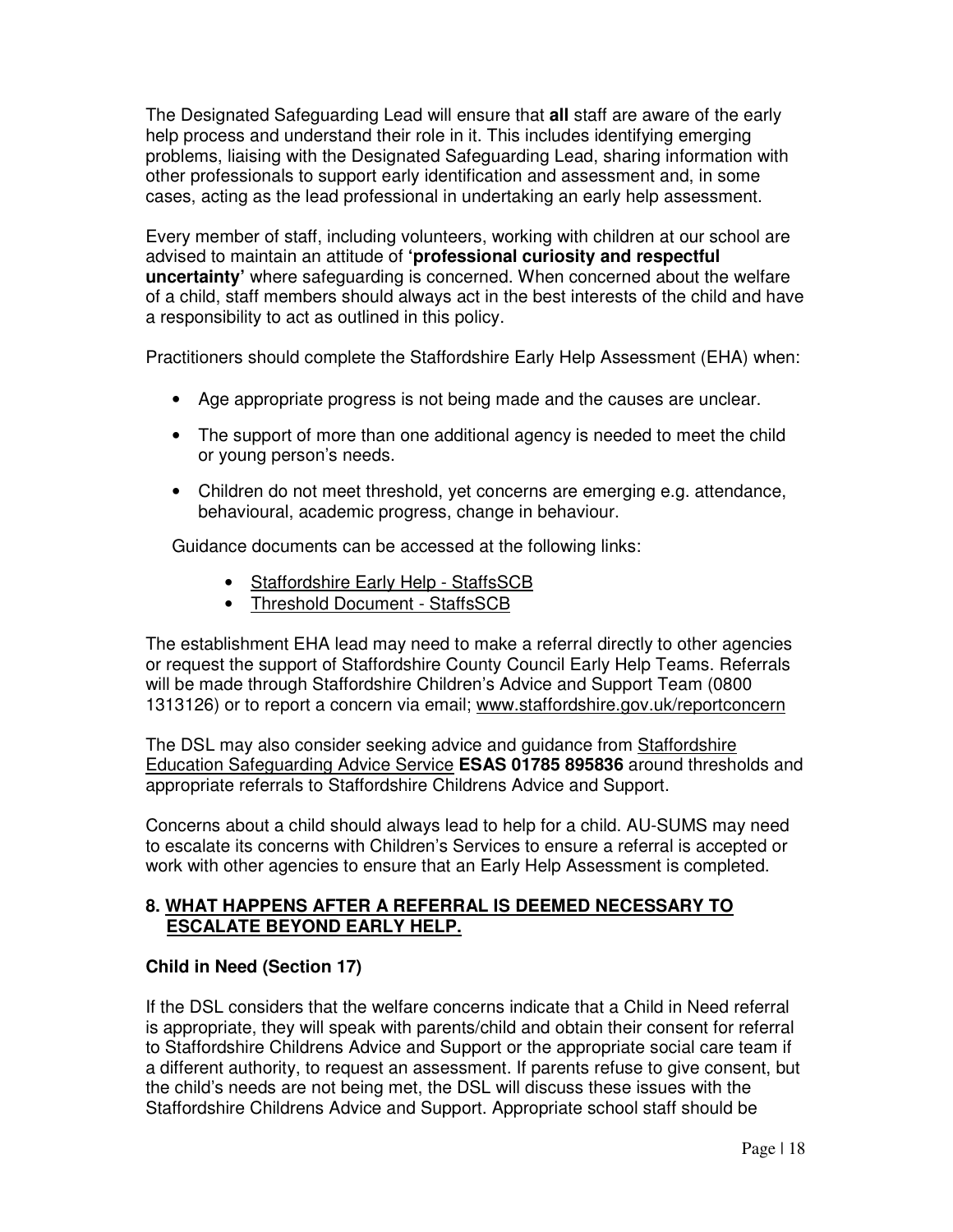invited to participate in Child in Need (CIN) meetings convened by Children's Social Care when children are deemed to require Section 17 services.

# **Child Protection (Section 47)**

If the local authority have reasonable cause to suspect that a child is suffering, or likely to suffer, significant harm, they have a duty to make enquires under Section 47 to enable them to decide whether they should take any action to safeguard and promote the child's welfare.

This duty also applies if a child is subject to an emergency protection order (under section 44 of the Children Act 1989) or in police protective custody under section 46 of the Children Act 1989.

Children's Services will convene an Initial Child Protection Conference (ICPC) once a child protection enquiry under Section 47 of the Children Act 1989 has been undertaken and the child is judged to be at continuing risk of significant harm. A review conference (RCPC) will take place once a child has been made the subject of a Child Protection Plan to monitor the safety of the child and the required reduction in risk. Between conferences regular meetings of a core group will take place to monitor the progress of the child protection plan.

The DSL, and sometimes other staff members, will attend a child protection conference on behalf of the school in respect of individual children. The person attending will have as much relevant and up to date information/case files about the child as possible; any member of staff will be required to contribute to this process. The person attending will contribute to a recommendation on the risks/protective factors for the family from their information and a view on the need for a child protection plan. If we cannot attend, then we ensure that a report is sent prior to the conference.

Clearly child protection conferences can be upsetting for parents. We recognise that we are likely to have more contact with parents than other professionals involved. We will work in an open, honest, and transparent way with any parent whose child has been referred to Staffordshire Childrens Advice and Support or whose child is subject to a child protection plan.

Our responsibility is to promote the protection and welfare of all children and our aim is to achieve this in partnership with our parents/carers.

# **9. ESCALATION PROCEDURE**

Staffordshire Safeguarding Children Board expects members of staff working directly with families to share information appropriately and work to plans agreed in all relevant forums. Good practice includes the expectation that constructive challenge amongst colleagues within agencies and between agencies provides a healthy approach to the work.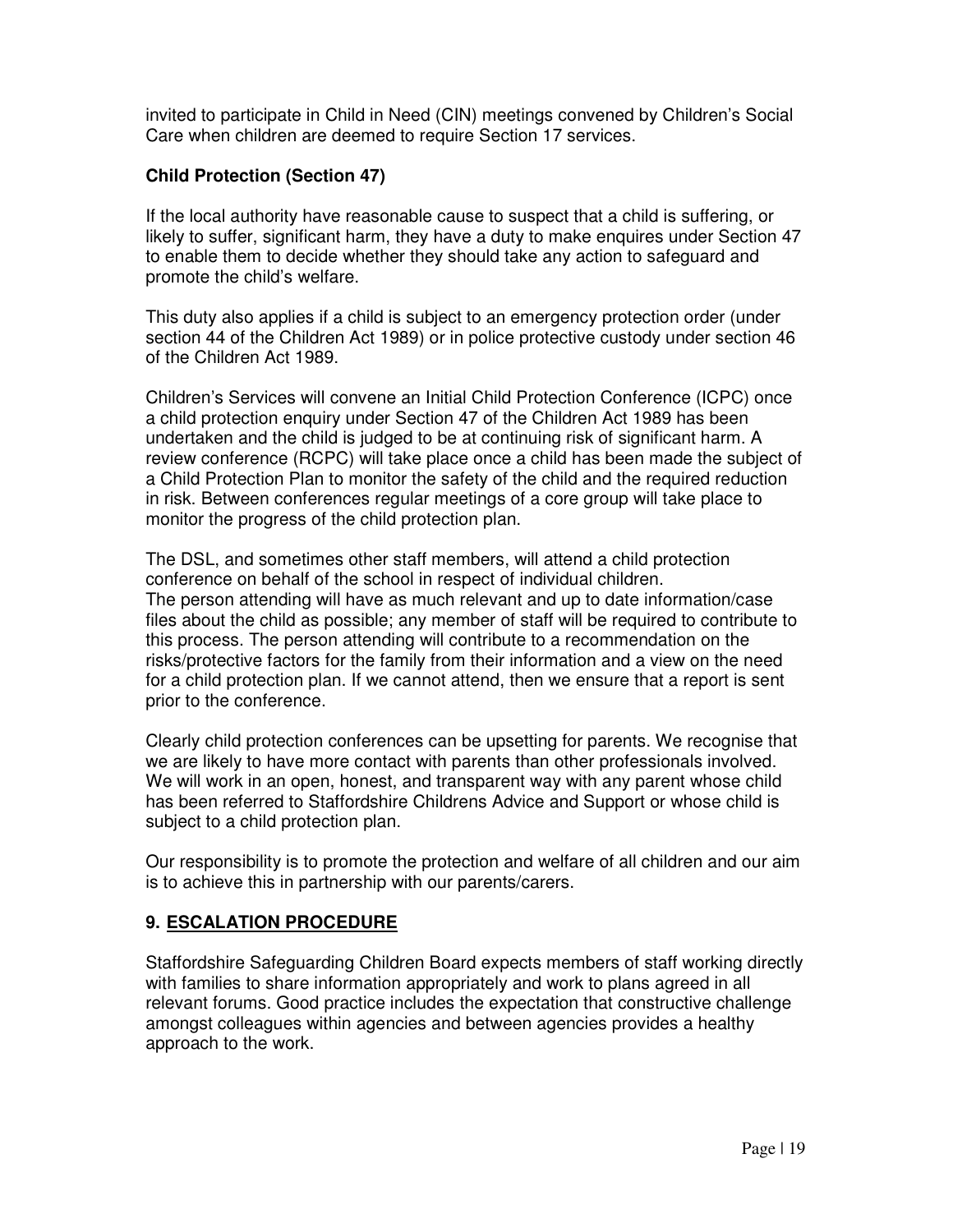If we believe that concerns regarding a child are not being addressed, we understand the expectations that we will commence the escalation process be used until a satisfactory conclusion is reached.

The process of resolution will be kept as simple as possible and the aim will be to resolve difficulties at a professional practitioner level, wherever possible and always in a restorative way. We recognise that differences in status and experience may affect the confidence of some workers to pursue this course of action, and support should be sought from the DSL.

Guidance Escalation Procedure - StaffsSCB

# **10. A SAFER SCHOOL CULTURE**

#### **Safer Recruitment and Selection**

At **AU-SUMS** we pay full regard to 'Keeping Children Safe in Education 2021'. Our Safer Recruitment and selection practice includes scrutinising applicants, verifying identity (best practice being birth certificate), checking academic or vocational qualifications, obtaining professional and character references, checking previous employment history, and ensuring that a candidate has the health and physical capacity for the job. It also includes undertaking interviews and appropriate checks including criminal record checks (DBS checks), barred list checks, prohibition checks whether they are known to the police and/or social care, if they have been disqualified from providing childcare and any relevant overseas information. Evidence of these checks is recorded on our Single Central Record.

Staff who have lived or worked outside the UK **will** undergo the same checks as all other staff, even if they have never been to the UK. We will ensure that any other appropriate checks are carried out so that any relevant events that occurred outside the UK can be considered. These checks could include criminal records checks for overseas applicants and for teaching positions obtaining a letter (via the applicant) from the professional regulating authority in the country (or countries) in which the applicant has worked confirming that they have not imposed any sanctions or restrictions, and or that they are aware of any reason why they may be unsuitable to work with children.

Guidance: Application process for criminal records checks overseas Regulated professions database UK Centre for Professional Qualifications

Separate barred list checks are only be carried out in the following circumstances:

- for newly appointed staff who are engaging in regulated activity, pending the receipt of an Enhanced Certificate with Barred List information from the Disclosure and Barring Service (DBS) (and where all other relevant checks as per paragraph 213 have been carried out); or,
- where an individual has worked in a post in a school or college that brought them into regular contact with children or young persons which ended not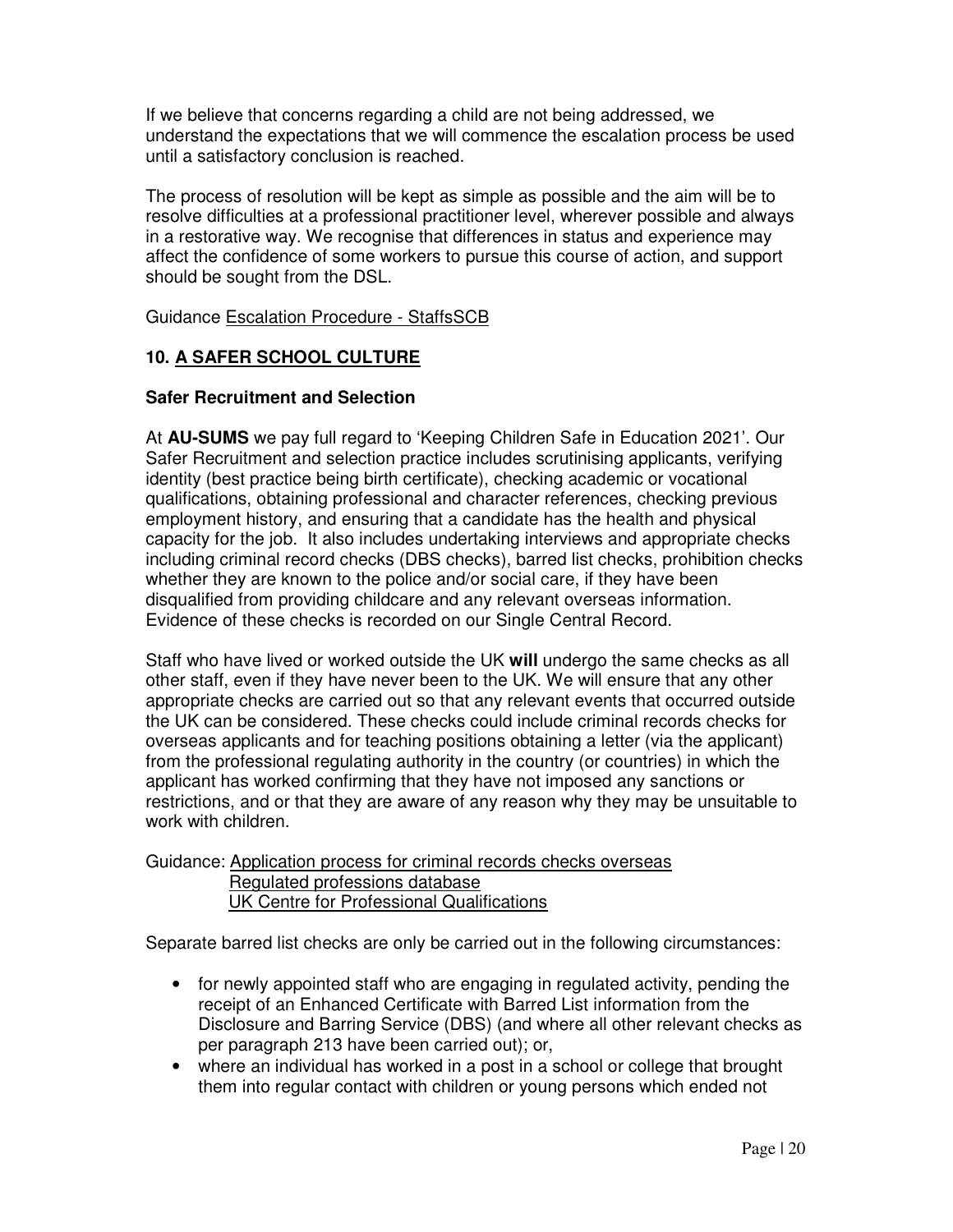more than three months prior to that person's appointment to the organisation (and where all other relevant checks as above have been carried out).

All recruitment materials will include reference to the organisation's commitment to safeguarding and promoting the wellbeing of pupils. Our HR staff has undertaken appropriate training in Safer Recruitment and participates in every recruitment process, including interview.

One of the above will be involved in **all** AUSUMS staff and volunteer recruitment processes and sit on the recruitment panel.

#### **Induction**

All staff must be aware of systems within their provision which support safeguarding, and these should be explained to them as part of staff induction. This should include:

- The child protection policy.
- The behaviour policy.
- Peer on Peer/Child on Child Sexual Violence & Sexual Harassment policy.
- The staff behaviour policy (sometimes called a code of conduct).
- The safeguarding response to children who go missing from education; and
- The role of the DSL (including the identity of the DSL and any deputies).
- At least part one of KCSIE 2021.

If staff, supply staff, visitors, volunteers, or parent helpers are working with children alone they will, wherever possible, be visible to other members of staff. They will be expected to inform another member of staff of their whereabouts in school, who they are with and for how long. Doors, ideally, should have a clear glass panel in them and be left open. No visitors, volunteers or parent helpers are ever to be left unsupervised with children or out of sight of the teacher or member of staff in charge. It is the responsibility of the member of staff to ensure this is the case.

Guidance about acceptable conduct and safe practice will be given to all staff and volunteers during induction. These are sensible steps that every adult should take in their daily professional conduct with children. All staff and volunteers are expected to carry out their work in accordance with this guidance and will be made aware that failure to do so could lead to disciplinary action.

# **Staff Support**

 We recognise the stressful and traumatic nature of safeguarding and child protection work. We will support staff by providing an opportunity to talk through their anxieties with the DSL and to signpost and seek further support as appropriate.

 Regular supervision will be offered to the Lead DSL within school, at least half-termly and may be extended to other members of staff, as deemed appropriate by the school.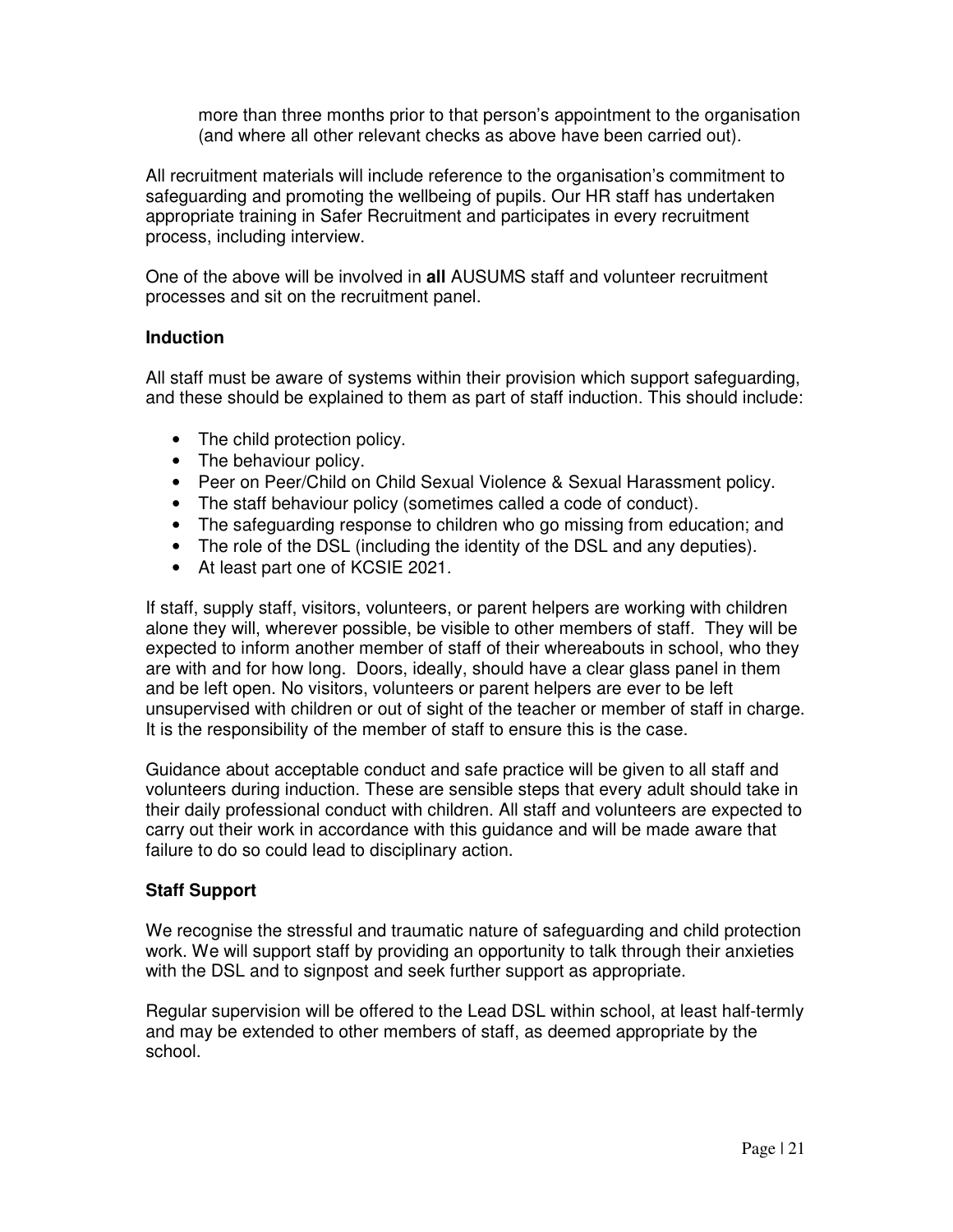#### **Use of reasonable force**

 There are circumstances when it is appropriate for staff in school to use reasonable force to safeguard children and young people. The term 'reasonable force' covers the broad range of actions used by staff that involves a degree of physical contact to control or restrain children. This can range from guiding a child to safety by the arm, to more extreme circumstances such as breaking up a fight or where a young person needs to be restrained to prevent violence or injury.

 'Reasonable' in these circumstances means 'using no more force than is needed'. The use of force may involve either passive physical contact, such as standing between pupils or blocking a pupil's path, or active physical contact such as leading a pupil by the arm out of the classroom. Departmental advice for schools is available here

When using reasonable force in response to risks presented by incidents involving children including any with SEN or disabilities, or with medical conditions, staff should consider the risks carefully.

By planning positive and proactive behaviour support, for instance through drawing up individual behaviour plans for more vulnerable children and agreeing them with parents and carers, we will reduce the occurrence of challenging behaviour and the need to use reasonable force.

#### **11. KEEPING CHILDREN SAFE IN EDUCATION 2021-SPECIFIC SAFEGUARDING ISSUES.**

All staff in **AU-SUMS** have an awareness of the following safeguarding issues through regular training and briefings. Staff are aware that these behaviours can make children vulnerable and put them in danger: All staff know who the Designated Safeguarding Lead is within our Community and, as well as being the expert in this filed, is there to support staff, volunteers and Senior Managers.

- Abuse
- Behaviours linked to safeguarding issues
- Children and the courts system
- Children with family members in prison
- Children missing from education
- Child missing from home or care
- Child Criminal Exploitation (CCE)
- Child sexual exploitation (CSE)
- County Lines
- Domestic abuse
- Drugs
- Fabricated or induced illness
- Faith abuse
- Female genital mutilation (FGM)
- Forced marriage
- Gangs and youth violence
- Gender-based violence/violence against women and girls (VAWG)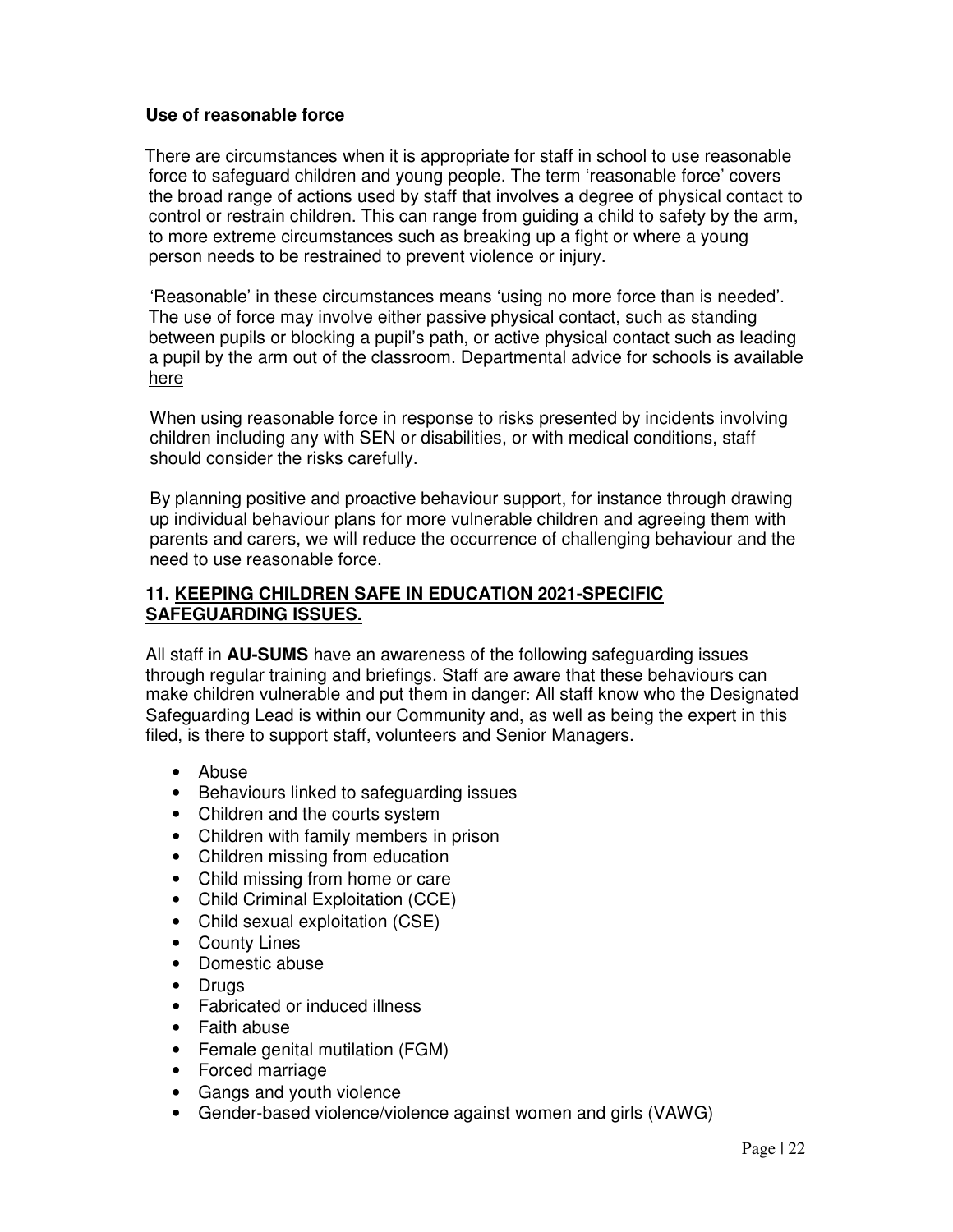- Homelessness
- Mental health
- Missing children and adult's strategy
- Online safety
- Peer on peer abuse/child on child abuse
- Private fostering
- Preventing radicalisation
- Prevent Duty and Channel
- Serious violence
- Sexual violence and sexual harassment
- Sexting-Sharing of nude/semi nude images
- Trafficking
- Upskirting

#### **Behaviours linked to safeguarding issues**

All staff should have an awareness of safeguarding issues that can put children at risk of harm. Presenting behaviours linked to issues such as drug taking and or alcohol misuse, deliberately missing education and consensual and non-consensual sharing of nude and semi-nude images and/or videos can be signs that children are at risk. Other safeguarding issues that all staff should be aware of include:

#### **Children Missing Education**

All professionals working with children, as well as the wider community can help by remaining vigilant to children's safety. The law states every child should be receiving an education, and we stand a better chance of ensuring a child's safety if we know where and how they are receiving this. The Education and Inspections Act 2006 places a duty on local authorities in England and Wales to make arrangements to identify children and young people of compulsory school age missing education in their area; we work closely to ensure we put appropriate safeguarding responses in place for children who go missing from education.

#### **https://app.box.com/s/wlj1oagq93ww0j0na7yyrk2j25s7b2nx**

A child going missing, particularly repeatedly, can be a vital warning sign of a range of safeguarding risks, including abuse and neglect, which may include sexual abuse or exploitation; child criminal exploitation; mental health problems; substance abuse and other issues. Early intervention is necessary to identify the existence of any underlying safeguarding risk and to help prevent the risks of them going missing in future.

AU-SUMS will hold **two or more** emergency contact numbers for each pupil. It is good practice to provide additional options to contact a responsible adult when a child missing education, is also identified as a welfare and/or safeguarding concern.

AU-SUMS will notify the Local Authority of any pupil/student who fails to attend regularly after making reasonable enquiries or has been absent without permission for a continuous period of 10 days or more. AU-SUMS (regardless of designation)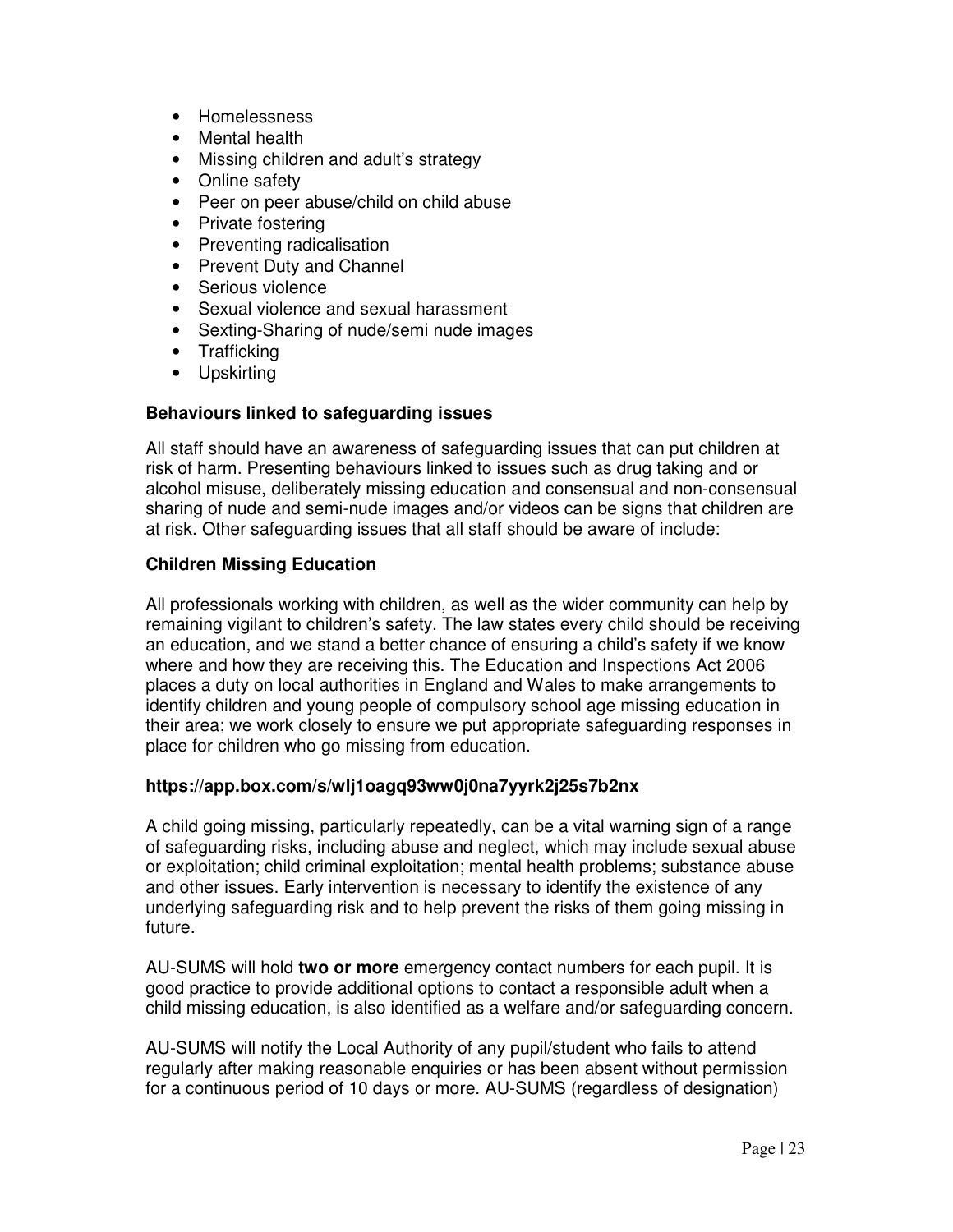will also notify the Local Authority of any pupil/student who is to be deleted from the admission register because s/he:

- Has been taken out of placement by their parents and is being educated outside the school system (e.g. elective home education).
- Has ceased to attend and no longer lives within a reasonable distance of AU-SUMS (moved within the city, within the country or moved abroad but failed to notify AU-SUMS of the change).
- Displaced because of a crisis e.g. domestic violence or homelessness.
- Has been certified by a certified medical officer as unlikely to be in a fit state of health to attend school before ceasing to be of compulsory school age, and neither s/he nor his/her parent has indicated the intention to continue to attend AU-SUMS after ceasing to be of compulsory school age;
- Is in custody for a period of more than four months due to a final court order and the proprietor does not reasonably believe that s/he will return to AU-SUMS at the end of that period; or
- Has been permanently excluded.

AU-SUMS will demonstrate that we have taken reasonable enquiries to ascertain the whereabouts of children that would be considered 'missing'

# **Child Missing from Home or Care**

There are strong links between children involved in criminal and sexual exploitation and other behaviours such as running away from home, care or school, bullying, self-harm, teenage pregnancy, truancy, and substance misuse.

In addition, some children are particularly vulnerable, for example, children with special needs, those in residential or foster care, those leaving care, migrant children, particularly those who are unaccompanied, those forced into marriage, those involved in gangs and unaccompanied asylum-seeking children. Most children who go missing are not in care and go missing from their family home. However, children who are looked after are much more likely to run away than those who live at home, and over 50% of young people in care have run away at some point.

Guidance document

• Children who run away or go missing from home or care

# **Child Sexual Exploitation (CSE) and Child Criminal Exploitation (CCE).**

Both CSE and CCE are forms of abuse that occur where an individual or group takes advantage of an imbalance in power to coerce, manipulate or deceive a child into taking part in sexual or criminal activity, in exchange for something the victim needs or wants, and/or for the financial advantage or increased status of the perpetrator or facilitator and/or through violence or the threat of violence.

CSE and CCE can affect children, both male and female and can include children who have been moved (commonly referred to as trafficking) for the purpose of exploitation.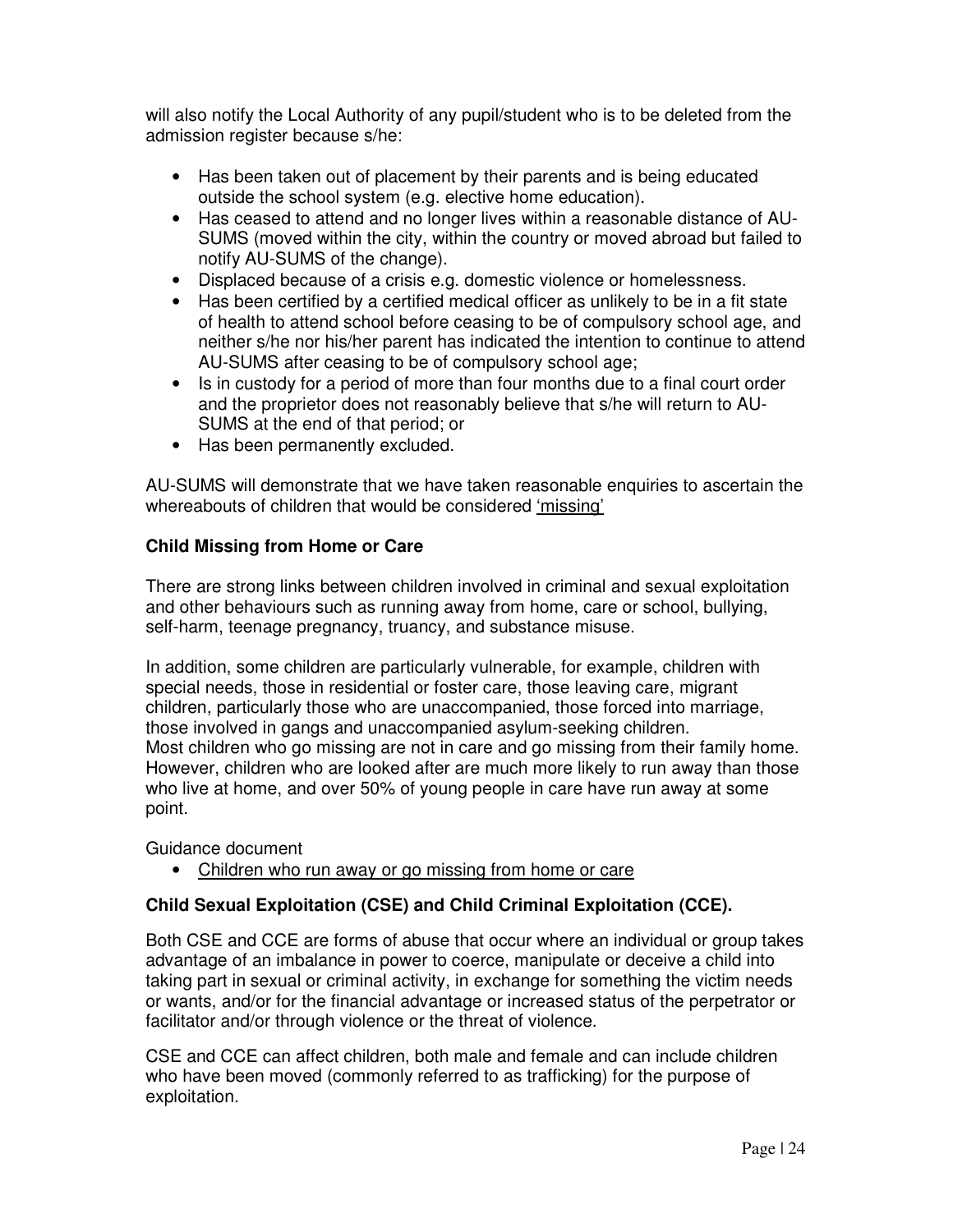# **Child Criminal Exploitation (CCE)**

Some specific forms of CCE can include children being forced or manipulated into transporting drugs or money through county lines, working in cannabis factories, shoplifting, or pickpocketing. They can also be forced or manipulated into committing vehicle crime or threatening/committing serious violence to others.

Children can become trapped by this type of exploitation as perpetrators can threaten victims (and their families) with violence or entrap and coerce them into debt. They may be coerced into carrying weapons such as knives or begin to carry a knife for a sense of protection from harm, from others. As children involved in criminal exploitation often commit crimes themselves, their vulnerability as victims is not always recognised by adults and professionals, (particularly older children), and they are not treated as victims despite the harm they have experienced. They may still have been criminally exploited even if the activity appears to be something they have agreed or consented to.

It is important to note that the experience of girls who are criminally exploited can be very different to that of boys. The indicators may not be the same, however professionals should be aware that girls are at risk of criminal exploitation too. It is also important to note that both boys and girls being criminally exploited may be at higher risk of sexual exploitation.

Some of the following can be indicators of CCE:

- children who appear with unexplained gifts or new possessions.
- children who associate with other young people involved in exploitation.
- children who suffer from changes in emotional well-being.
- children who misuse drugs and alcohol.
- children who go missing for periods of time or regularly come home late.
- children who regularly miss school or education or do not take part in education.

Guidance documents:

- Safeguarding children who may have been trafficked
- Child Exploitation StaffsSCB

#### **Child sexual exploitation (CSE)**

CSE is a form of child sexual abuse. Sexual abuse may involve physical contact, including assault by penetration (for example, rape or oral sex) or nonpenetrative acts such as masturbation, kissing, rubbing, and touching outside clothing. It may include non-contact activities, such as involving children in the production of sexual images, forcing children to look at sexual images or watch sexual activities, encouraging children to behave in sexually inappropriate ways or grooming a child in preparation for abuse including via the internet.

CSE can occur over time or be a one-off occurrence and may happen without the child's immediate knowledge e.g. through others sharing videos or images of them on social media.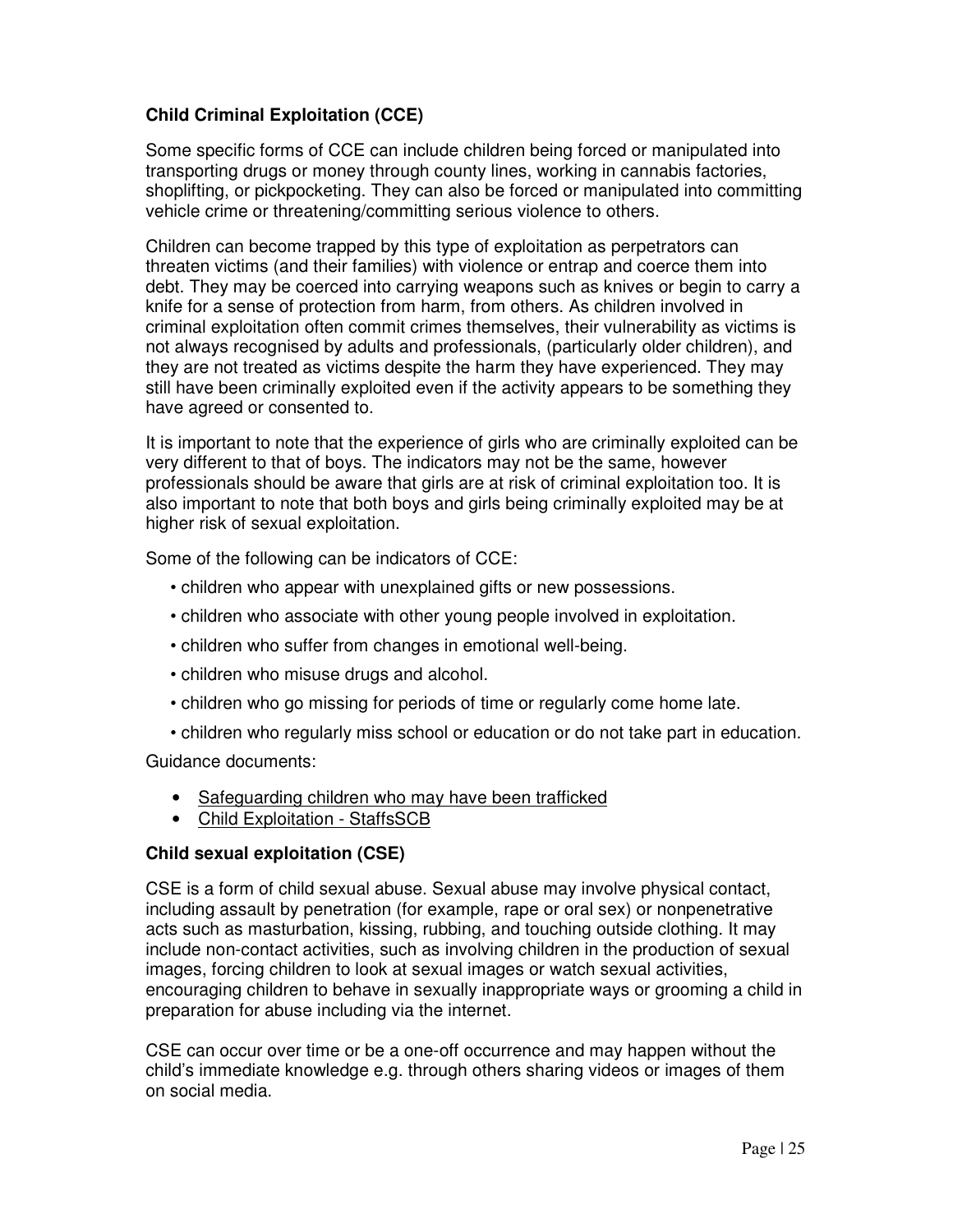CSE can affect any child, who has been coerced into engaging in sexual activities. This includes 16- and 17-year olds who can legally consent to have sex. Some children may not realise they are being exploited e.g. they believe they are in a genuine romantic relationship.

The above CCE indicators can also be signs of CSE, as can having older boyfriends or girlfriends and/or suffering from sexually transmitted infections/becoming pregnant.

Guidance documents:

- Child Sexual Exploitation Definition & Guidance
- Know about CSE

#### **County Lines**

County lines is a term used to describe gangs and organised criminal networks involved in exporting illegal drugs (primarily crack cocaine and heroin) into one or more importing areas (within the UK), using dedicated mobile phone lines or other form of "deal line".

Exploitation is an integral part of the county lines offending model with children and vulnerable adults exploited to move and/or store drugs and money. Offenders will often use coercion, intimidation, violence (including sexual violence) and weapons to ensure compliance of victims. Children can be targeted and recruited into county lines in several locations including schools, further and higher educational institutions, pupil referral units, special educational needs schools, children's homes, and care homes.

Children are often recruited to move drugs and money between locations and are known to be exposed to techniques such as 'plugging', where drugs are concealed internally to avoid detection. Children can easily become trapped by this type of exploitation as county lines gangs create drug debts and can threaten serious violence and kidnap towards victims (and their families) if they attempt to leave the county lines network.

One of the ways of identifying potential involvement in county lines are missing episodes (both from home and school), when the victim may have been trafficked for the purpose of transporting drugs and a referral to the National Referral Mechanism (NRF) should be considered. Further information can be found here National Referral Mechanism.

If a child is suspected to be at risk of or involved in county lines, a safeguarding referral should be considered alongside consideration of availability of local services/third sector providers who offer support to victims of county lines exploitation.

Like other forms of abuse and exploitation, county lines exploitation: -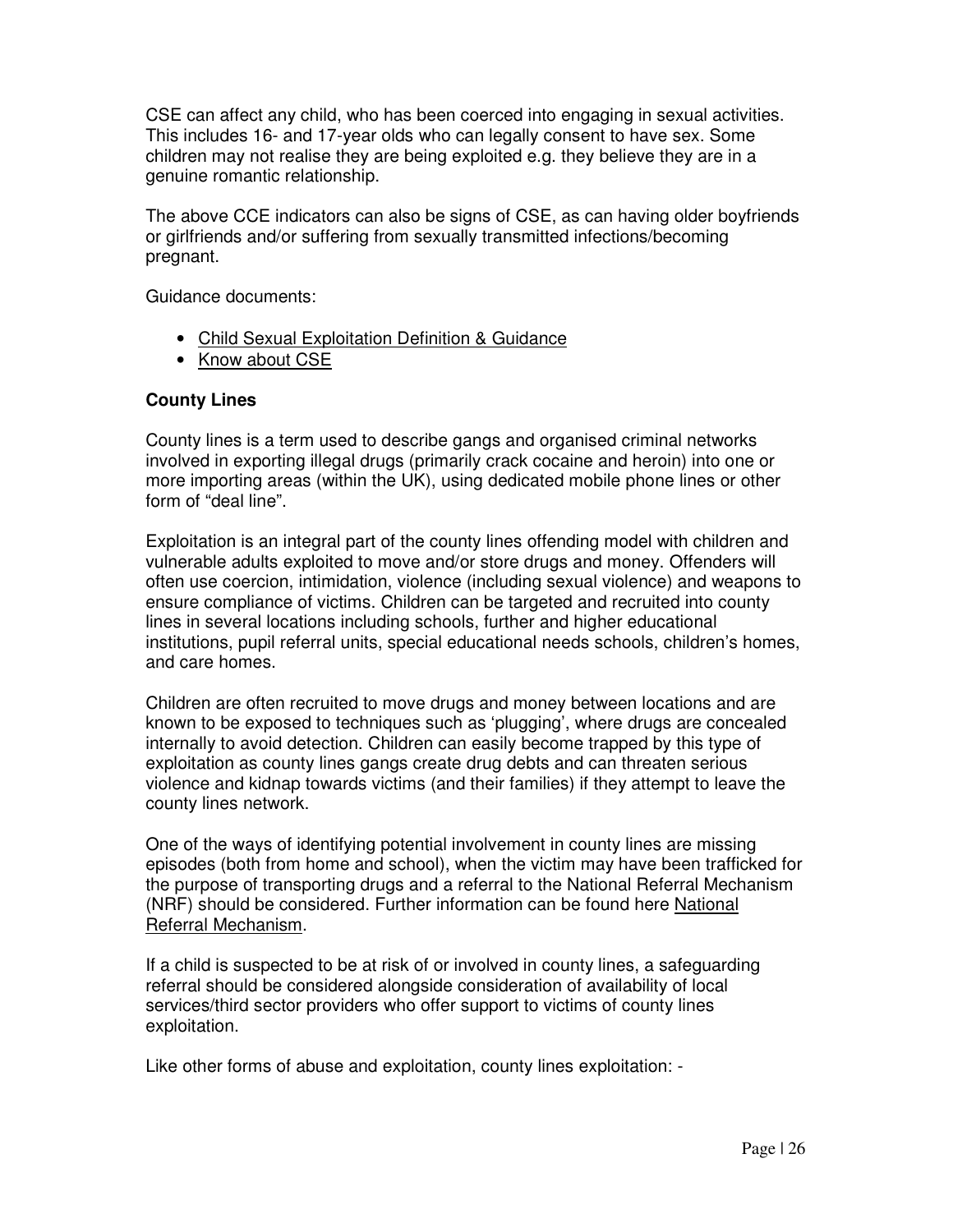- Can affect any child or young person (male or female) under the age of 18 years.
- Can affect any vulnerable adult over the age of 18 years.
- Can still be exploitation even if the activity appears consensual.
- Can involve force and/or enticement-based methods of compliance and is often accompanied by violence or threats of violence.
- Can be perpetrated by individuals or groups, males or females, and young people or adults and
- Is typified by some form of power imbalance in favour of those perpetrating the exploitation. Whilst age may be the most obvious, this power imbalance can also be due to a range of other factors including gender, cognitive ability, physical strength, status, and access to economic or other resources.

Guidance Document:

• Criminal Exploitation of Children and Vulnerable Adults; County Lines

# **Domestic Abuse**

Any incident or pattern of incidents of controlling, coercive or threatening behaviour, violence, or abuse between those aged 16 or over who are or have been intimate partners or family members regardless of gender or sexuality. This can encompass but is not limited to the following types of abuse:

- Psychological
- Physical
- Sexual
- Financial
- Emotional

Exposure to domestic abuse and/or violence can have a serious, long lasting emotional and psychological impact on children. In some cases, a child may blame themselves for the abuse or may have had to leave the family home as a result. Domestic abuse affecting young people, can also occur within their personal relationships, as well as in the context of their home life. We will signpost and support our children/ young people.

Guidance Documents:

- Domestic Violence and Abuse
- Domestic Abuse-Staffsscb
- NSPCC-Domestic Abuse
- •

# **Drugs**

There is evidence that children and young people are increasingly misusing alcohol and illegal drugs. Consequences range from non-attendance and poor attainment at school, poor health, committing crime to support 'habits' and increased risk of being a victim of violent crime and criminal exploitation, including sexual exploitation.

Guidance Documents: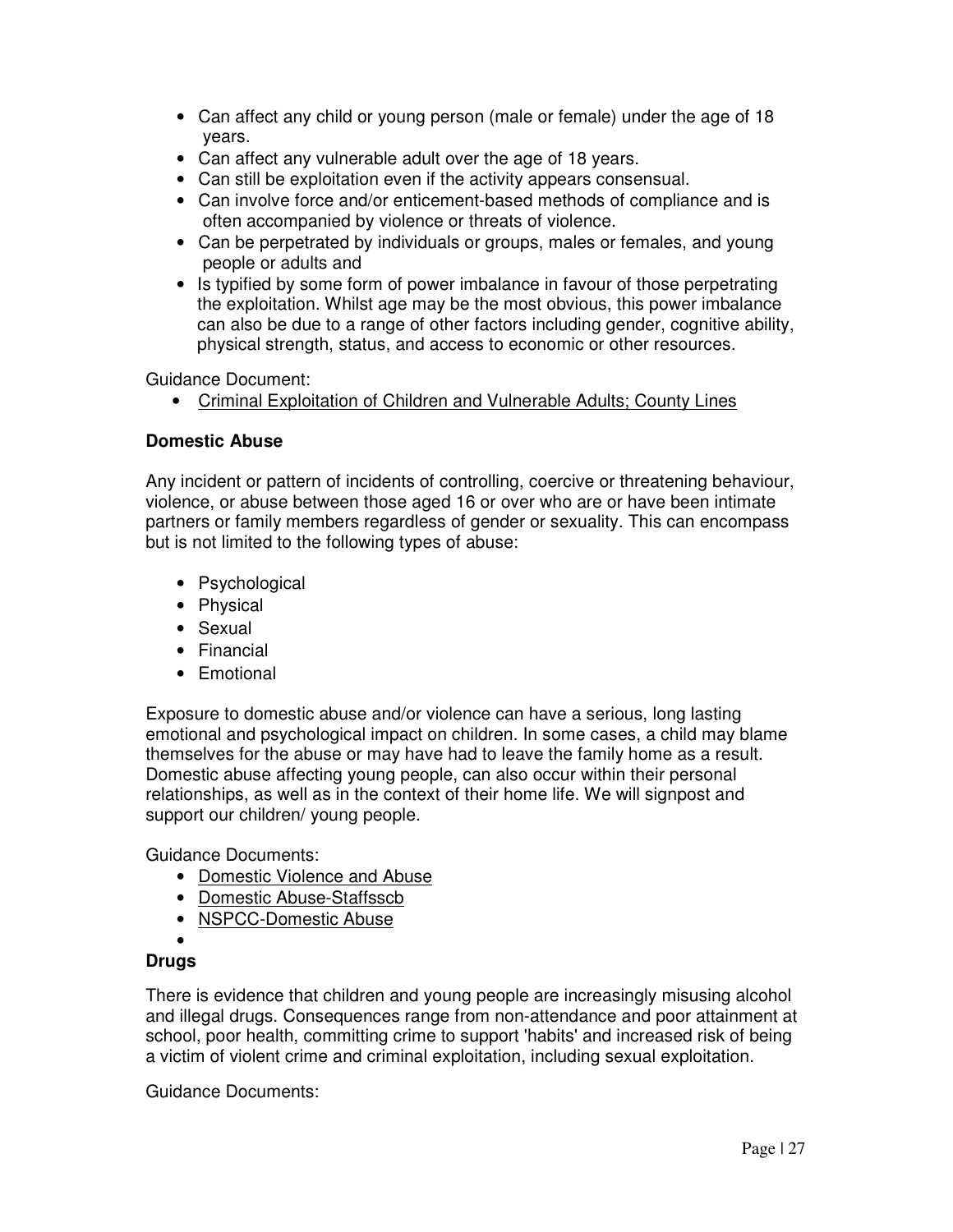- NSPCC-Parental Substance Misuse
- SSCB-Working with parents who misuse substances
- Drugs Advise for Schools

# **Fabricated or Induced Illness (FII)**

Fabricated or Induced Illness is a condition whereby a child suffers harm through the deliberate action of their carer, and which is attributed by the adult to another cause. There may be several explanations for these circumstances, and each requires careful consideration and review. Concerns about a child's health should be discussed with a health professional who is involved with the child. Guidance Documents:

- Safeguarding children in whom illness is fabricated or induced
- Staffsscb-Fabricated or induced Illness Guidance

#### **Homelessness**

Being homeless or being at risk of becoming homeless presents a real risk to a child's welfare. The designated safeguarding lead (and any deputies) should be aware of contact details and referral routes into the Local Housing Authority, so they can raise/progress concerns at the earliest opportunity.

Indicators that a family may be at risk of homelessness include household debt, rent arrears, domestic abuse, and anti-social behaviour, as well as the family being asked to leave a property. Whilst referrals and/or discussion with the Local Housing Authority should be progressed as appropriate, and in accordance with local procedures, this does not, and should not, replace a referral into children's social care where a child has been harmed or is at risk of harm.

Our staff will consider homelessness in the context of children who live with their families, and intervention will be on that basis. However, it is also recognised that in some cases 16- and 17-year olds could be living independently from their parents or guardians, for example through their exclusion from the family home, and they will require a different level of intervention and support.

Children's services will be the lead agency for these young people and the designated safeguarding lead (or a deputy) should ensure appropriate referrals are made based on the child's circumstances.

#### **Honour-based Abuse**

So-called 'honour-based' abuse (HBA) encompasses incidents or crimes which have been committed to protect or defend the honour of the family and/or the community, including female genital mutilation (FGM), forced marriage, and practices such as breast ironing. Abuse committed in the context of preserving "honour" often involves a wider network of family or community pressure and can include multiple perpetrators.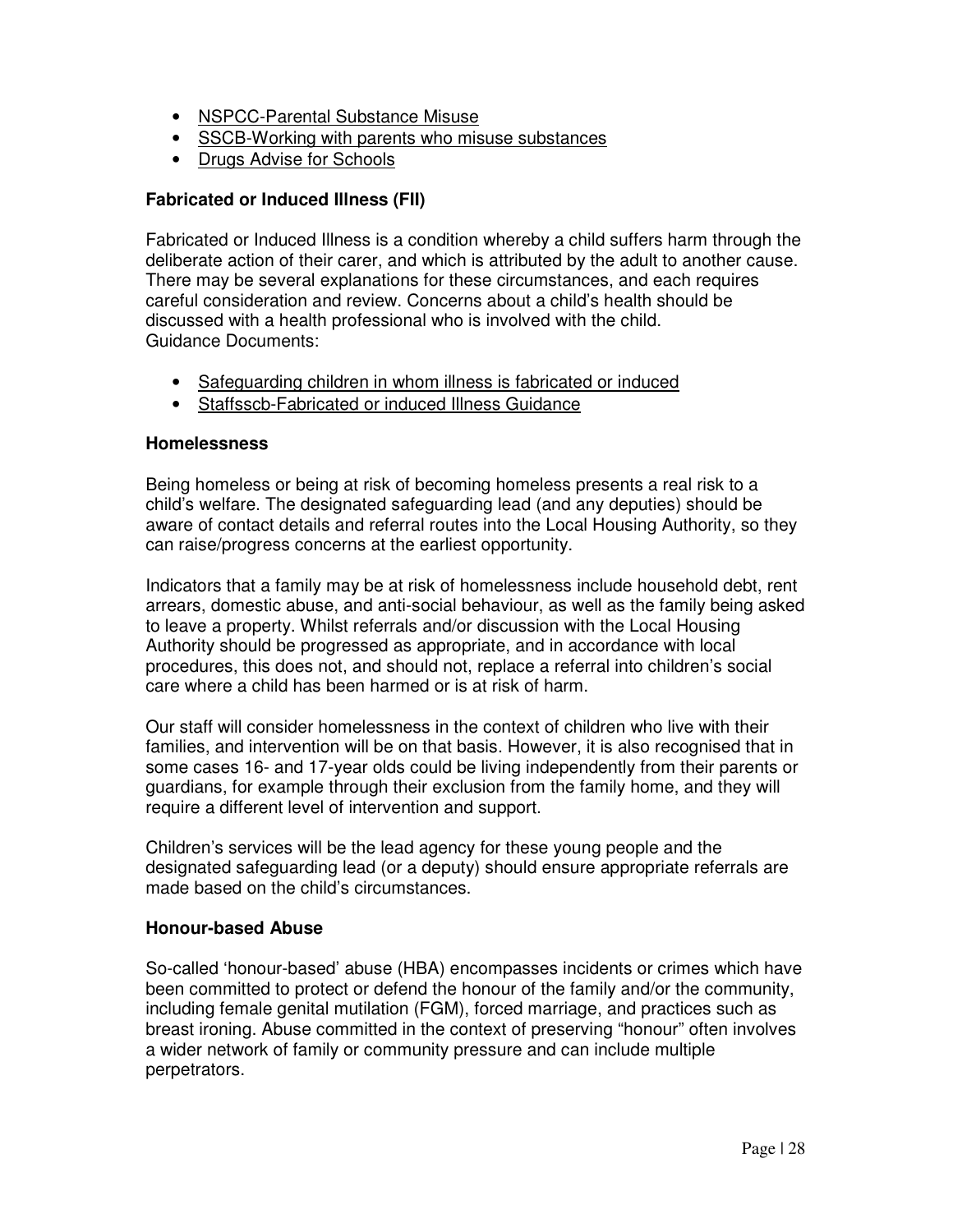It is important to be aware of this dynamic and additional risk factors, when deciding what form of safeguarding action to take. All forms of HBA are abuse (regardless of the motivation) and should be handled and escalated as such. Professionals in all agencies, and individuals and groups in relevant communities, need to be alert to the possibility of a child being at risk of HBA, or already having suffered HBA.

# **Female Genital Mutilation (FGM)**

FGM comprises of all procedures involving partial or total removal of the external female genitalia or other injury to the female genital organs. It is illegal in the UK and a form of child abuse with long-lasting harmful consequences.

FGM is known by several names including "cutting", "female circumcision" or "initiation". The term female circumcision suggests that the practice is like male circumcision, but it bears no resemblance to male circumcision and it has serious health consequences with no medical benefits. FGM is also linked to domestic abuse, particularly in relation to "honour-based abuse".

FGM mandatory reporting duty for teachers Section 5B of the Female Genital Mutilation Act 2003 (as inserted by section 74 of the Serious Crime Act 2015) places a statutory duty upon teachers along with regulated health and social care professionals in England and Wales, to report to the police where they discover (either via disclosure by the victim or visual evidence) that FGM appears to have been carried out on a girl under 18.

Those failing to report such cases may face disciplinary sanctions. It is rare to see visual evidence, and children should not be examined but the same definition of what is meant by "to discover that an act of FGM appears to have been carried out" is used for all professionals to whom this mandatory reporting duty applies.

Staff **must** personally report to the police cases where they discover that an act of FGM appears to have been carried out. Unless there is good reason not to, they should still consider and discuss any such case with the DSL (or deputy) and involve children's social care as appropriate. The duty does not apply in relation to at risk or suspected cases (i.e. where staff do not discover that FGM appears to have been carried out, either through disclosure by the victim or visual evidence) or in cases where the woman is 18 or over. In these cases, staff will follow local safeguarding procedures.

Guidance Documents: -

- Multi Agency Statutory guidance on Female Genital Mutilation
- Female Genital Mutilation Act 2003

#### **Forced Marriage**

Forcing a person into a marriage is a crime in England and Wales. A forced marriage is one, entered, **without** the full and free consent of one or both parties and where violence, threats or any other form of coercion is used to cause a person to enter a marriage. The threats can be physical or emotional and psychological. A lack of full and free consent can be where a person does not consent or where they cannot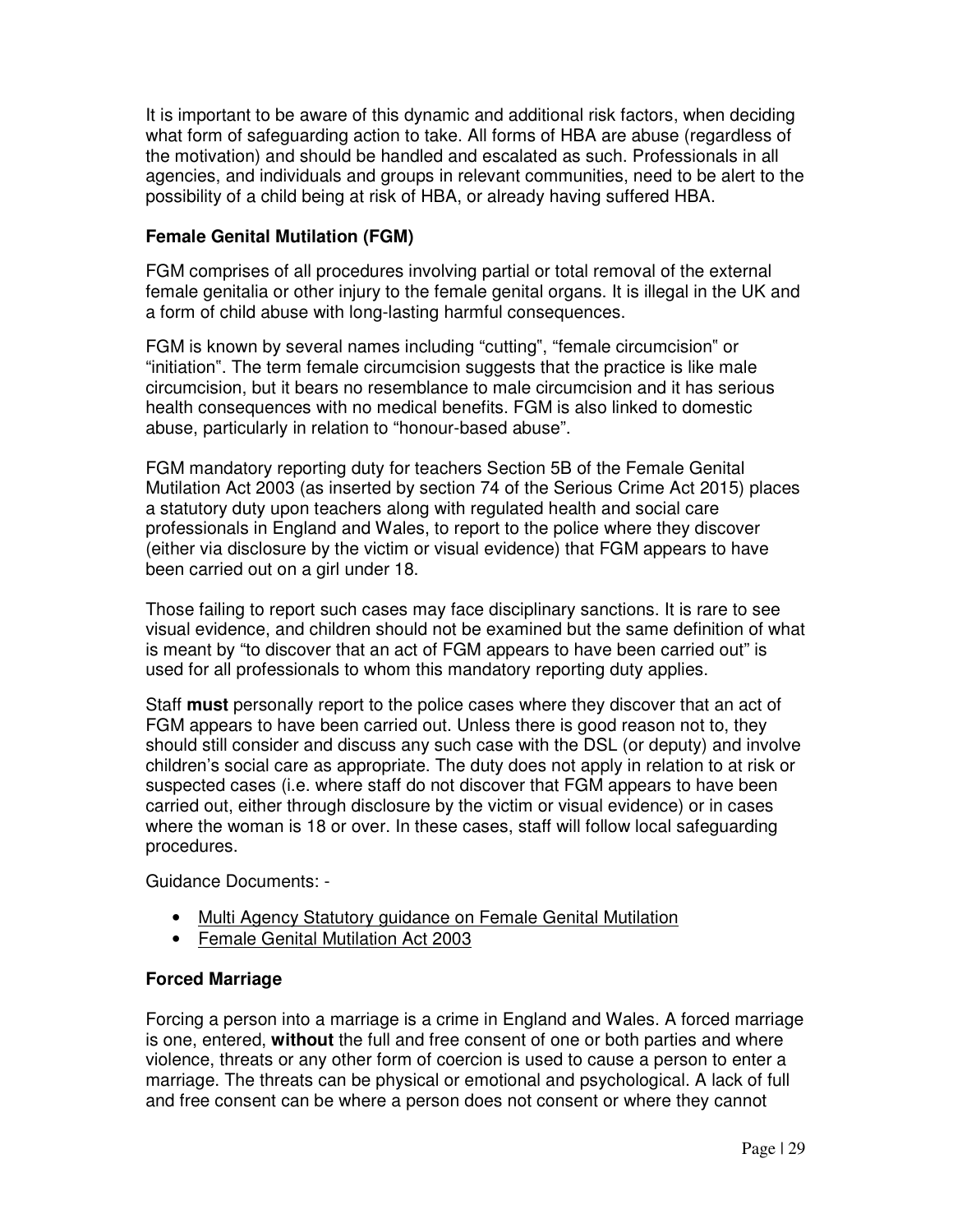consent (if they have learning disabilities, for example). Some perpetrators use perceived culture practices, to coerce a person into marriage. Schools and colleges play an important role in safeguarding children from forced marriage.

There are some significant differences between the referral of a concern about a young person being forced into marriage and other child protection referrals. Professionals must be aware that sharing information with a young person's parents, extended family, or members of their community, could put the young person in a situation of significant risk.

Any disclosure that indicates a young person may be facing a forced marriage must be taken seriously by professionals who should also realise that this could be 'one chance to save a life'. A forced marriage is a marriage in which one or both spouses do not consent to the marriage but are coerced into it. Duress can include physical, psychological, financial, sexual, and emotional pressure. In cases of vulnerable adults who lack the capacity to consent to marriage, coercion is not required for a marriage to be forced.

Guidance Document:

• Forced Marriage

#### **Mental Health**

**All** staff have an incredibly important role to play in supporting the mental health and wellbeing of our pupils and **are** aware that mental health problems can, in some cases, be an indicator that a child has suffered or is at risk of suffering abuse, neglect or exploitation.

We have clear systems and processes in place for identifying possible mental health problems, including routes to escalate and clear referral and accountability systems.

AU-SUMS is embedded within the wider organisation of Midlands Psychology, which is a Social Enterprise providing community mental health and support services. Midlands Psychology is very active in providing training services for professionals who work with children, as well as in the assessment, diagnosis and therapeutic treatment of children's mental health difficulties. AU-SUMS staff, like other staff within the organisation, attend a comprehensive internal training programme on various aspects of emotional health and well-being. Additionally, AU-SUMS staff regularly undertake various external courses, including Mental Health First Aid Training. Midlands Psychology clinical staff includes those trained in autism, learning disabilities and challenging behaviour, attachment and trauma. They regularly work alongside AU-SUMS staff to provide advice, guidance and supervision in specific cases, in some circumstances also working in a co-working capacity. Our Clinical Director is Dr Naida Southall, who meets with the AU-SUMS Co-ordinator regularly at the Senior Management Meeting. Dr Southall is available in an on-call capacity to the AU-SUMS team.

Only appropriately trained professionals should attempt to make a diagnosis of a mental health problem. Education staff, however, are well placed to **observe**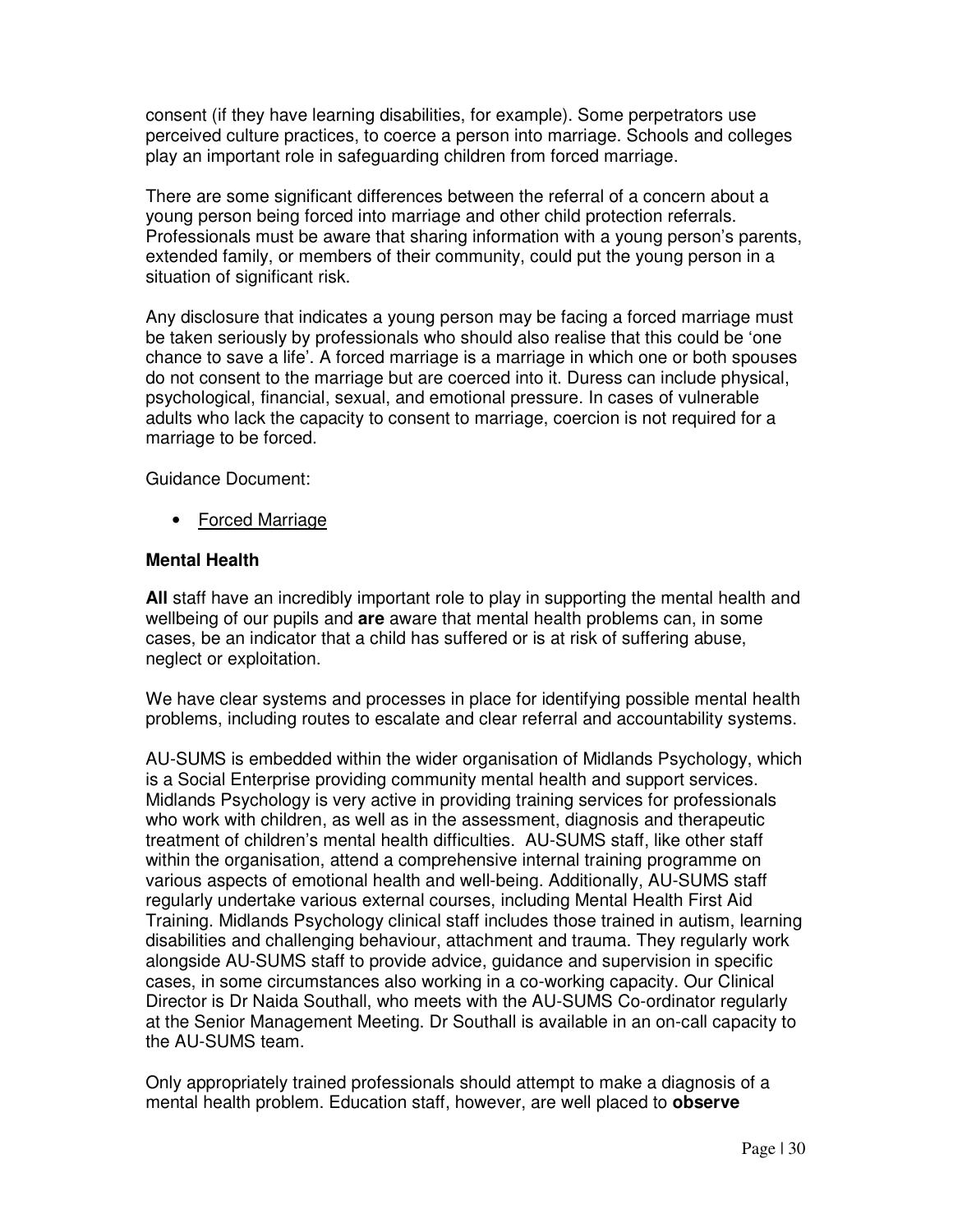children day-to-day and identify those whose behaviour suggests that they may be experiencing a mental health problem or be at risk of developing one. Where children have suffered abuse and neglect, or other potentially traumatic Adverse Childhood Experiences (ACE), this can have a lasting impact throughout childhood, adolescence and into adulthood. It is key that staff are aware of how these children's experiences, can impact on their mental health, behaviour, and education.

Guidance and helpful documents: -

- Addressing Trauma and Adversity
- Mental Health and Behaviour in Schools Guidance.
- Preventing and tackling bullying
- PHE Rise Above for Schools programme.
- Every Interaction Matters
- Education recovery
- MIND-Parenting Capacity and Mental Health
- NSPCC-Mental Health and Parenting
- SSCB-Children & Young People who Self Harm or Disclose an Intent to Die by Suicide
- Staffordshire County Council Resource Bank (sent out at least annually)

If staff have a mental health concern about a child that is also a safeguarding concern, immediate action should be taken, following their child protection policy, and by speaking to the designated safeguarding lead or a deputy.

# **Online Safety**

The use of technology has become a significant component of many safeguarding issues. Child Criminal Exploitation, Child Sexual Exploitation, radicalisation, sexual predation, and technology often provides the platform that facilitates harm.

At **AU-SUMS** we realise that it is essential for our children to be safeguarded from potentially harmful and inappropriate online material. We have an effective whole community approach to online safety which empowers us to protect and educate pupils and staff in their use of technology and establishes mechanisms for us to identify, intervene in, and escalate any concerns where appropriate.

The breadth of issues classified within online safety is considerable, but can be categorised into four areas of risk:

- **Content**: being exposed to illegal, inappropriate, or harmful content, for example: pornography, fake news, racism, misogyny, self-harm, suicide, anti-Semitism, radicalisation, and extremism.
- **Contact**: being subjected to harmful online interaction with other users; for example: peer to peer pressure, commercial advertising and adults posing as children or young adults with the intention to groom or exploit them for sexual, criminal, financial or other purposes.
- **Conduct**: personal online behaviour that increases the likelihood of, or causes, harm; for example, making, sending and receiving explicit images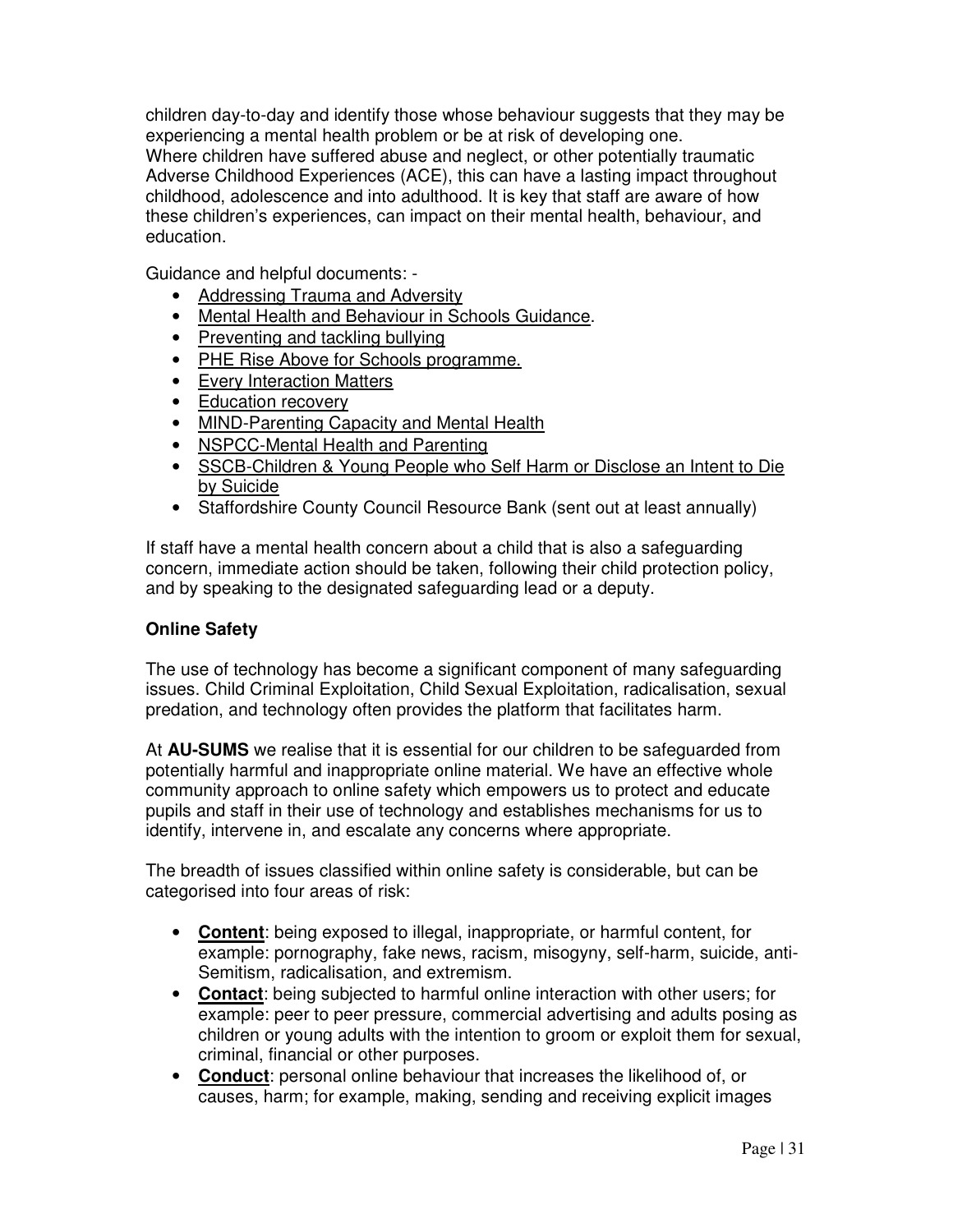(e.g. consensual and non-consensual sharing of nudes and semi-nudes and/or pornography, sharing other explicit images and online bullying; and

• **Commerce**: risks such as online gambling, inappropriate advertising, phishing and or financial scams. If you feel your pupils, students or staff are at risk, please report it to the Anti-Phishing Working Group (https://apwg.org/).

We ensure that online safety is a running and interrelated theme whilst devising and implementing policies and procedures. We consider online safety in other relevant policies, when planning curriculum, training, the role and responsibilities of the DSL and parental engagement. We have filters and monitoring systems in place, and these are regulated, and risk assessed as part of the prevent duty.

We have an online safety policy:

#### https://app.box.com/s/wlj1oagq93ww0j0na7yyrk2j25s7b2nx

which identifies the usage and expected behaviour of children/students. As a learning community, we appreciate the value of technology and that appropriate filters are in place, yet this does not lead to unreasonable restrictions which would limit online teaching and safeguarding.

Education at home/Remote learning: - Where children are being asked to learn online at home, AU-SUMS will refer to and use the links and resources provided by the DfE; Safeguarding in schools, colleges and other providers and Safeguarding in remote education.

# **Our approach to online safety**

We would normally direct our children away from the use of computers / tablets etc and focus on other creative activities as a method of learning. Where online access is available or required we would monitor activities in very small group ratios such as 1:1, 1:2 or 1:3. We would also risk assess the ICT Acceptable Use Policy that stipulate constraints and practices relating to an organisation that would give us internet access and ensure that appropriate filters are in place.

#### **Systems we use**

We do not use any specific systems as such apart from the standard Microsoft Office Suite and drawing software such as Paint for example. Any online activity that would involve internet based searching or game based platforms would be supervised in small groups as mentioned previously.

#### **How we protect and educate the whole organisation in the use of technology.**

Organisationally, all new starters are given IT / Information Governance training as part of their induction and are made aware of all associated IT policies which are signed off as read by that member of staff following review. We provide all staff with Information Governance top-up training on an annual basis. We also have an Information Governance training pack available to staff in a public area of our server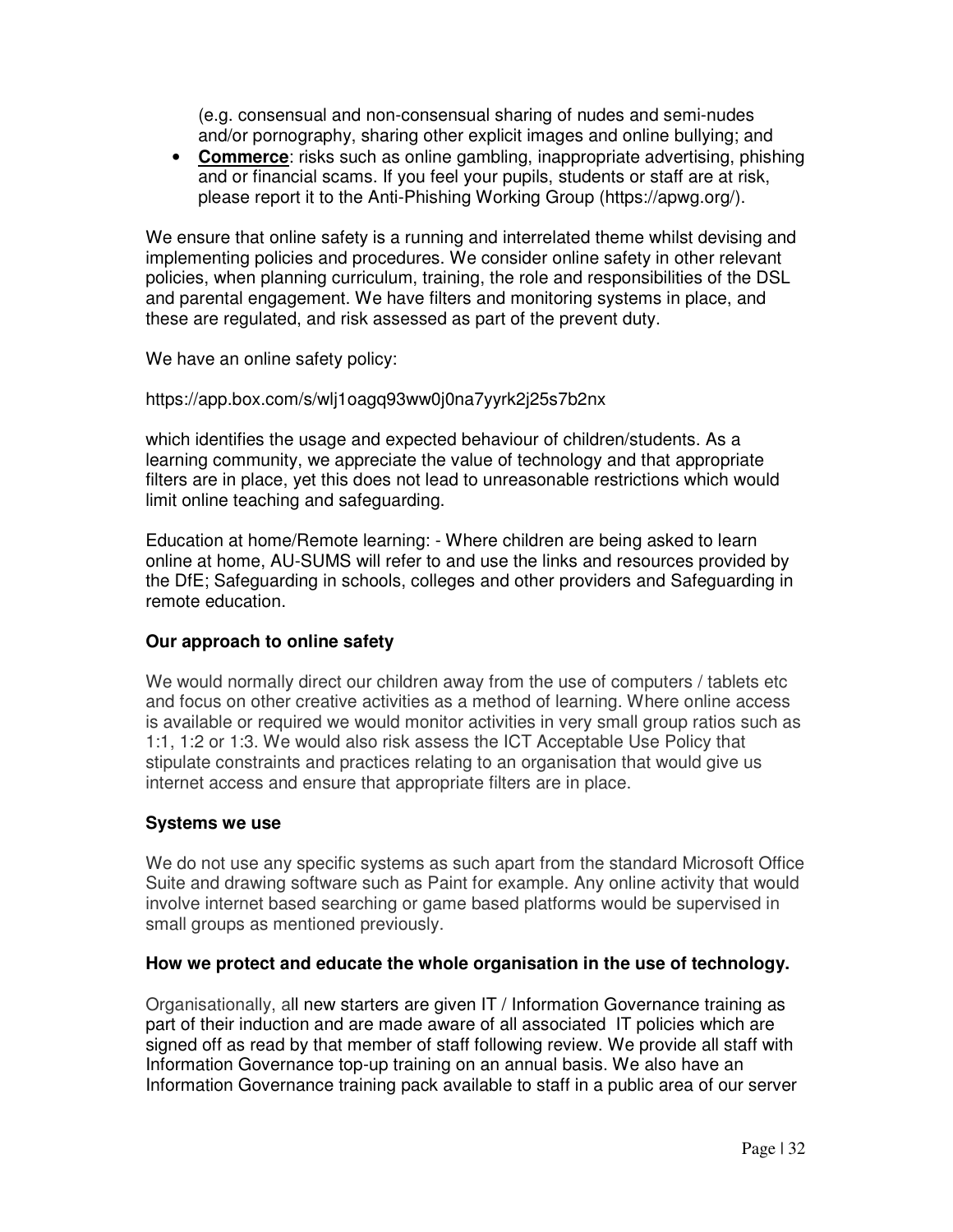for staff to access. Any IT incidents are reported directly to the IT Manager

#### **How we ensure that online safety is a running and interrelated theme when devising and implementing policies and procedures**

This is done internally via our IT Department who keep up to date with associated issues / updates / trends as and when required. Policies and procedures are updated accordingly and any important information requiring change of practice is disseminated through news feeds or Information Governance top-up training.

Our Online Safety Policy and Behaviour Policies can be accessed via the following link.

Other relevant policies that we have are Confidentiality, Data Protection, Information Governance, Information Security, Internet and Email Accepted Use Policy. These are available on the public drive of our internal computer network, which is accessible only to staff.

Our approach to online safety and security is reviewed annually, or earlier if the need arises.

At AU-SUMS we work hard to engage parents and made sure they are kept abreast of or new developments. We do this through our website, our AU-SUMS Facebook page and through printed information sheets.

Guidance Documents:

- Children's Commissioner-Online Safety
- Teaching online safety in education settings
- Appropriate Filtering and Monitoring
- CEOP-Safety Centre
- National Cyber Security Centre
- NSPCC-Undertaking remote teaching safely
- PHSE-Advice on addressing coronavirus (COVID-19)
- 360 Degree Safe Online Safety Review Tool
- UKCCIS-UK Council for Child Internet Safety

#### **Peer on peer abuse (including Child on Child Sexual Violence and Sexual Harassment)**

**All** staff at **AU-SUMS** have the knowledge and awareness that children can and sometimes do abuse other children (often referred to as peer on peer abuse).

We have a specific and separate Peer on Peer Abuse Policy which includes Sexual Violence and Sexual Harassment between children, as well as an anti-bullying and behaviour policy to guide, inform and support children, staff and parents/carers.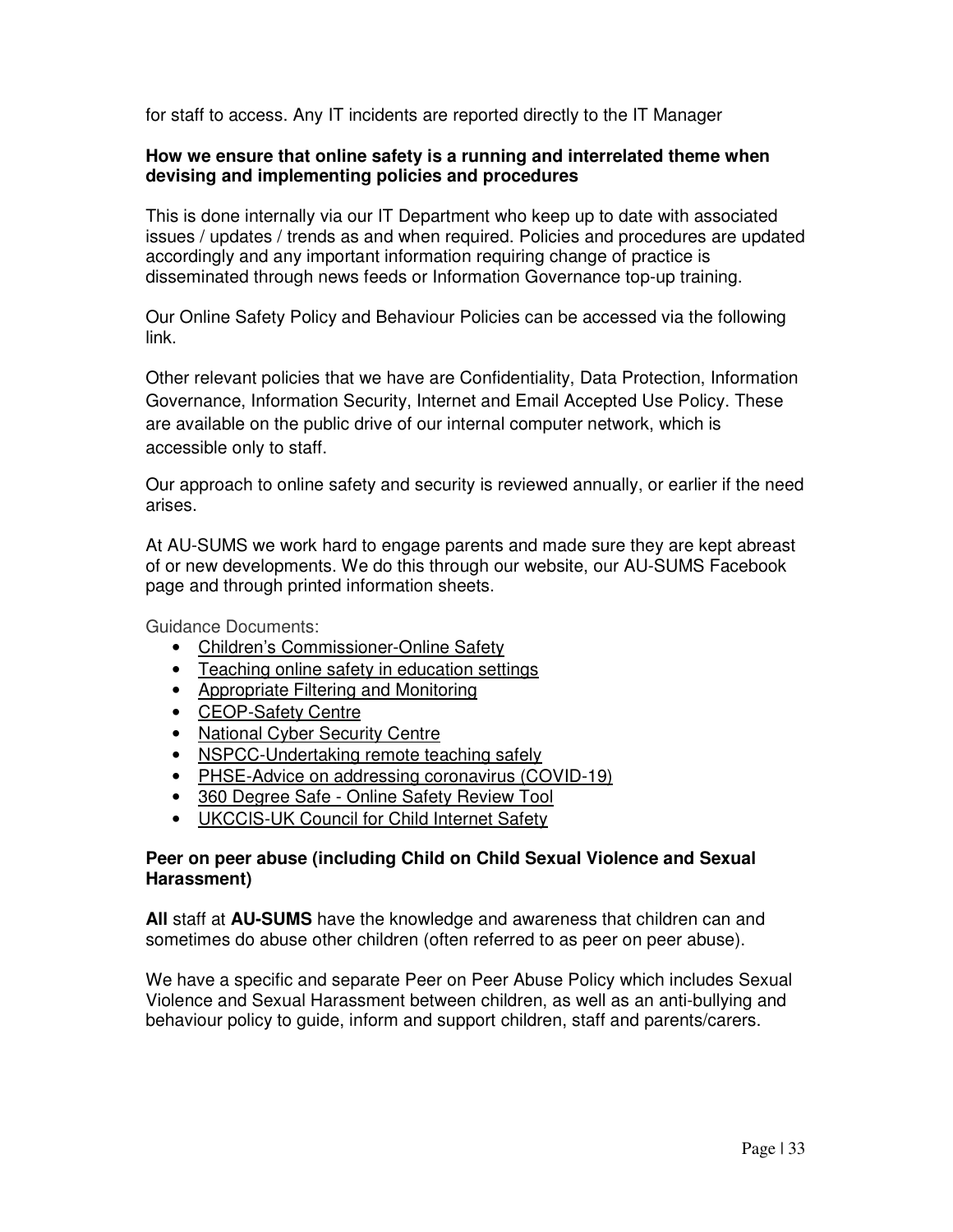#### **Our Peer on Peer Abuse, Anti Bullying and Behaviour Polices can be accessed via the following link:**

#### **https://app.box.com/s/wlj1oagq93ww0j0na7yyrk2j25s7b2nx**

Peer on peer abuse including sexual violence and sexual harassment can occur between two children of **any** age and sex. It can occur with a single child or group of children. This can happen both inside and outside of our setting including online. Children who are victims of peer on peer abuse including sexual violence and sexual harassment will find the experience stressful and distressing. This is likely to have an adverse effect their educational attainment. This type of abuse can exist on a continuum and may overlap, they can occur online and offline (both physical and verbal) and are never acceptable.

**All** staff at **AU-SUMS** recognise the indicators and signs of peer on peer abuse and know how to identify it and respond to reports of it. They understand the importance of the **timely** challenge of inappropriate behaviours between peers, many listed below, that are abusive in nature. They are aware of the importance of: -

- Making clear that peer on peer abuse, including sexual violence and sexual harassment, is not acceptable and that that we have a zero-tolerance approach.
- Not dismissing peer on per abuse (incl sexual violence or sexual harassment) as "banter", "part of growing up", "just having a laugh" or "boys being boys"; and
- Challenging behaviours (potentially criminal in nature), such as physical and sexual assaults e.g. grabbing bottoms, breasts, and genitalia, flicking bras and the lifting up of skirts.

**All** staff know that if we do not challenge and support our children that this will lead to a **culture** of unacceptable behaviours, an unsafe environment for children and in worst case scenarios a culture that normalises abuse leading to children accepting it as normal and not coming forward to report it.

At **AU-SUMS** we strive for a culture where children feel safe to speak to staff about their experiences. We know that the initial response to a report from a child is vitally important. We do not want to miss that opportunity and so we reassure victims that their reports are being taken seriously and that they will be supported and kept safe. We never give victims the impression that they are creating a problem by reporting sexual violence or sexual harassment. We reassure victims that they should not feel ashamed for making a report.

We have well-promoted and easily understood systems in place so that our children feel confident to knowing their concerns will be treated seriously. All children within our community are made aware of our Zero Tolerance Policy towards bullying and that this includes various forms of peer-peer abuse. We have a 'whole community culture' that militates against this behaviour through promoting mutual respect, collaboration and kindness. Through the development of trusting relationships, we encourage our children to raise any issues they feel unhappy or uncomfortable about and we make sure that they know we take them seriously.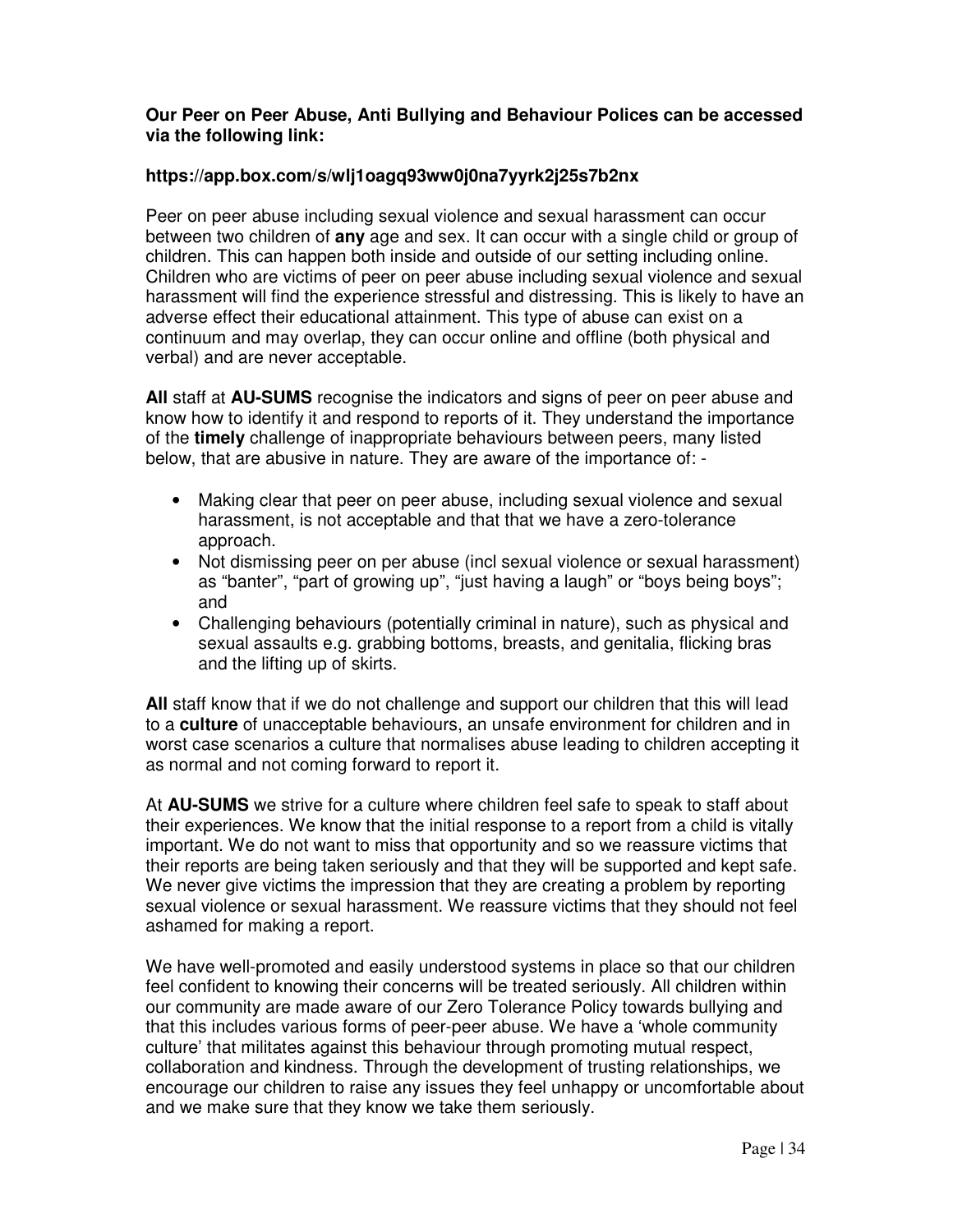Any allegations of peer on peer abuse will be recorded, investigated and dealt with in the same way as any other safeguarding allegations. This includes detail about how we have responded and what support has been offered to all of those affected.

**All** victims are taken seriously and offered appropriate support. Staff are aware of the groups that are potentially more at risk as evidence shows that girls, children with SEND and LGBT children are at greater risk. The DfE states 'peer on peer abuse should be taken as seriously as abuse by adults and should be subject to the same child protection procedures.

Victims of peer on peer abuse will be supported by the emotional health and wellbeing service at Midlands Psychology, if appropriate. Risk assessment and/or safety planning are an integral part of this support plan, particularly regarding the post incident management.

**All** staff understand, that even if there are no reports in our setting, this does not mean that it is not happening, it may be the case that it is just not being reported. As such it is important that if staff at **AU-SUMS** have any concerns regarding peer on peer abuse, they speak to their Designated Safeguarding Lead (DSL) or deputy (DDSL). Our staff will not develop high thresholds before acting.

Peer on peer abuse is most likely to include, but may not be limited to:

- bullying (including cyberbullying, prejudice-based and discriminatory bullying).
- abuse in intimate personal relationships between peers.
- physical abuse such as hitting, kicking, shaking, biting, hair pulling, or otherwise causing physical harm (this may include an online element which facilitates, threatens and/or encourages physical abuse).
- sexual violence such as rape, assault by penetration and sexual assault and may include an online element which facilitates, threatens and/or encourages sexual violence. Causing someone to engage in sexual activity without consent, such as forcing someone to strip, touch themselves sexually, or to engage in sexual activity with a third party.
- sexual harassment such as sexual comments, remarks about clothes and/or appearance, jokes, taunting and online sexual harassment. This also includes the telling of sexual stories, making lewd comments and calling someone sexual names and physical behaviour, such as: deliberately brushing against someone, interfering with someone's clothes and displaying pictures, photos or drawings of a sexual nature; and online sexual harassment.
- causing someone to engage in sexual activity without consent, such as forcing someone to strip, touch themselves sexually, or to engage in sexual activity with a third party.
- consensual and non-consensual sharing of nudes and semi-nude images and or videos (also known as sexting or youth produced sexual imagery) Consensual image sharing, especially between older children of the same age, may require a different response. It might not be abusive – but children still need to know it is illegal- whilst non-consensual is illegal and abusive.
- upskirting, which typically involves taking a picture under a person's clothing without their permission, with the intention of viewing their genitals or buttocks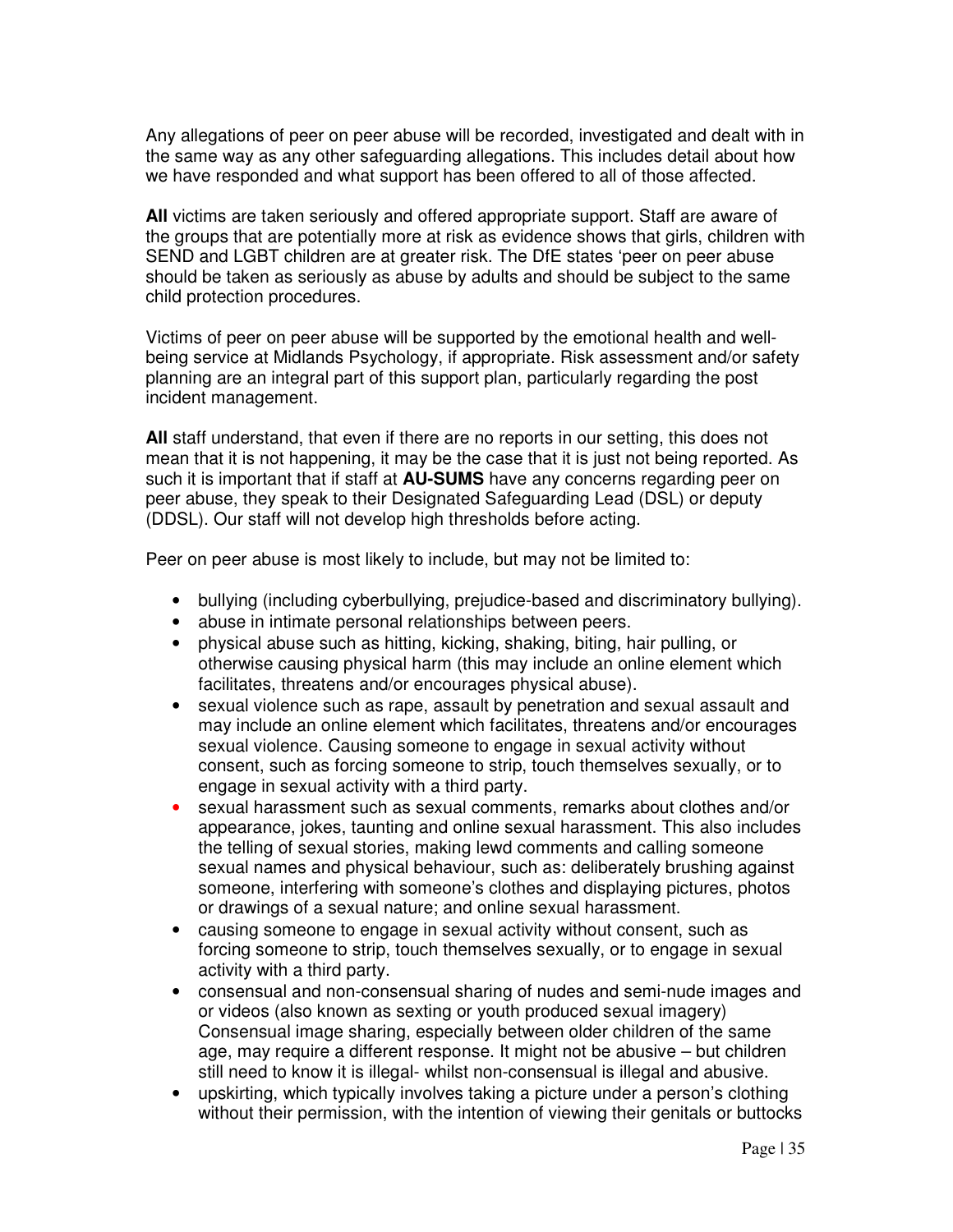to obtain sexual gratification, or cause the victim humiliation, distress, or alarm; and

• initiation/hazing type violence and rituals (this could include activities involving harassment, abuse or humiliation used as a way of initiating a person into a group and may also include an online element).

**All** staff **are** clear as to AUSUMS' policy and procedures with regards to peer on peer abuse and the important role they have to play in preventing it and responding where they believe a child may be at risk from it.

If staff have a concern about a child or a child makes a report to them, they will follow the safeguarding referral process. As is always the case, if staff are in any doubt as to what to do, they should speak to the designated safeguarding lead (or a deputy). Schools behaviour policy will support any sanctions.

The DfE states 'peer on peer abuse should be taken as seriously as abuse by adults and should be subject to the same child protection procedures.

Guidance Documents:

- Staffsscb-Responding to Sexting Guidance
- Disrespect NoBody
- CEOP-Safety centre
- UKCIS Guidance: Sharing Nudes and Semi-Nudes
- Sexual violence and sexual harassment between children in schools and colleges (publishing.service.gov.uk)
- Review of sexual abuse in schools and colleges GOV.UK (www.gov.uk)
- Searching, screening and confiscation (publishing.service.gov.uk)
- Sharing nudes and semi-nudes: advice for education settings working with children and young people - GOV.UK (www.gov.uk)

# **Bullying, including Cyberbullying**

Bullying may be defined as deliberately hurtful behaviour, usually repeated over a period, where it is difficult for those bullied to protect themselves. It can take many forms, but the main types are:

- Physical (e.g. hitting, kicking, theft)
- Verbal (e.g. racist or homophobic remarks, threats, name-calling)
- Emotional (e.g. isolating an individual from the activities and social acceptance of their peer group)
- Cyberbullying (including sexting)

Guidance on bullying can be Preventing & tackling bullying Cyberbullying advice

# **Our Anti-Bullying Policy can be accessed via the following link:**

# **https://app.box.com/s/wlj1oagq93ww0j0na7yyrk2j25s7b2nx**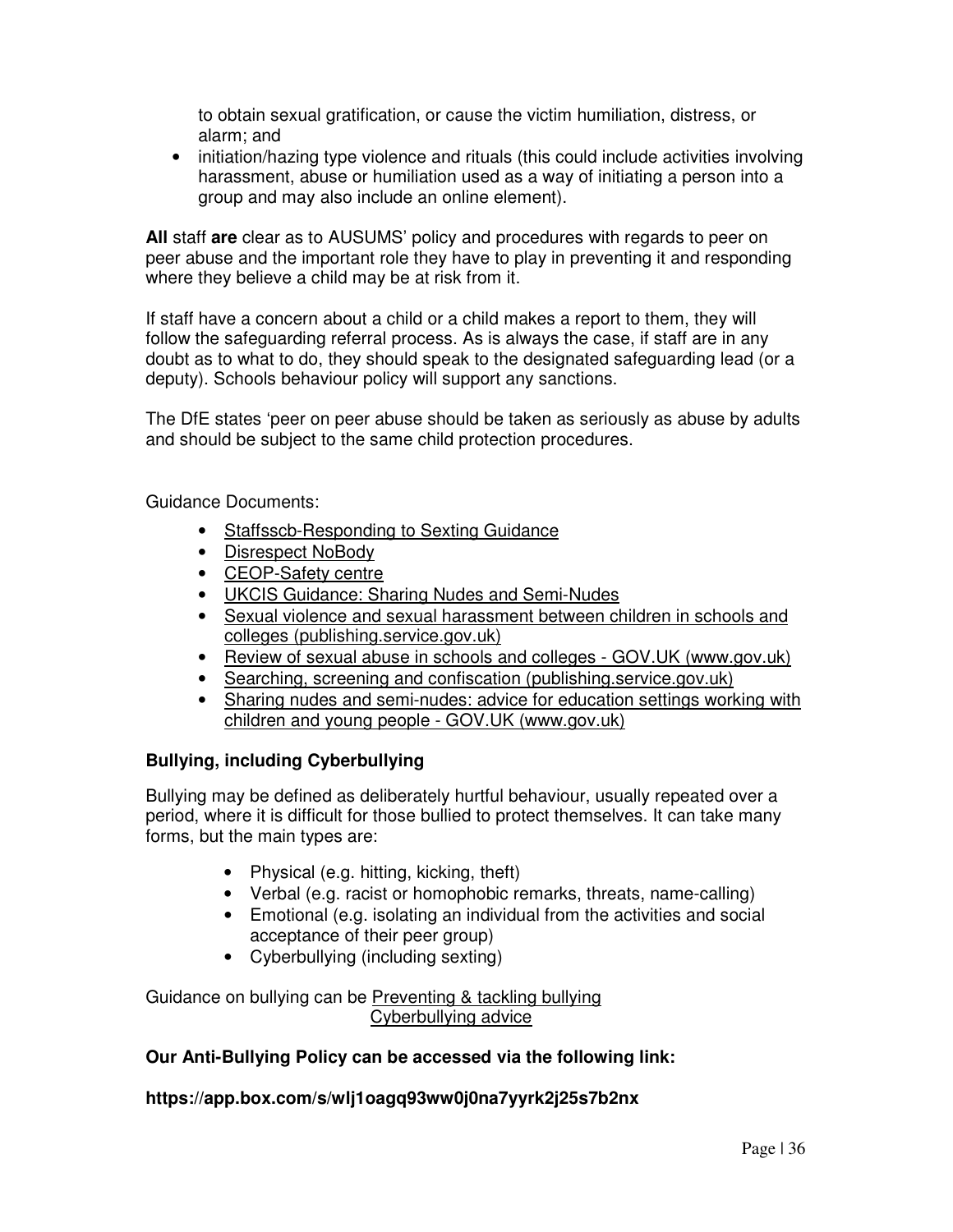# **Private Fostering**

A private fostering arrangement is one that is made privately (without the involvement of a local authority) for the care of a child under the age of 16 (under 18, if disabled) by someone other than a parent or immediate relative. If the arrangement is to last, or has lasted, for 28 days or more, it is categorised as private fostering.

Close relatives are defined as a grandparent, brother, sister, uncle, or aunt (whether of full blood or half blood or by marriage or civil partnership), or a stepparent. People become involved in private fostering for all kinds of reasons. Examples of private fostering include:

- Children who need alternative care because of parental illness.
- Children whose parents cannot care for them because their work or study involves long or antisocial hours.
- Children sent from abroad to stay with another family, usually to improve their educational opportunities.
- Unaccompanied asylum seeking and refugee children.
- Teenagers who stay with friends (or other non-relatives) because they have fallen out with their parents.
- Children staying with families while attending a school away from their home area.

Our staff at **AU-SUMS** will notify the DSL/DDSL when they become aware of a private fostering arrangement. There is a mandatory duty on AU-SUMS to inform Staffordshire Childrens Social Care of a private fostering arrangement by contacting (0800 1313126), who then have a duty to check that the young person is being properly cared for and that the arrangement is satisfactory.

Guidance Document:

• Children Act 1989 – Private Fostering

# **Preventing Radicalisation**

Children are vulnerable to extremist ideology and radicalisation. Similar to protecting children from other forms of harms and abuse, protecting children from this risk should be a part of a schools' or colleges' safeguarding approach.

- **Extremism** is the vocal or active opposition to our fundamental values, including democracy, the rule of law, individual liberty and the mutual respect and tolerance of different faiths and beliefs. This also includes calling for the death of members of the armed forces.
- **Radicalisation** refers to the process by which a person comes to support terrorism and extremist ideologies associated with terrorist groups.
- **Terrorism** is an action that endangers or causes serious violence to a person/people; causes serious damage to property; or seriously interferes or disrupts an electronic system. The use or threat must be designed to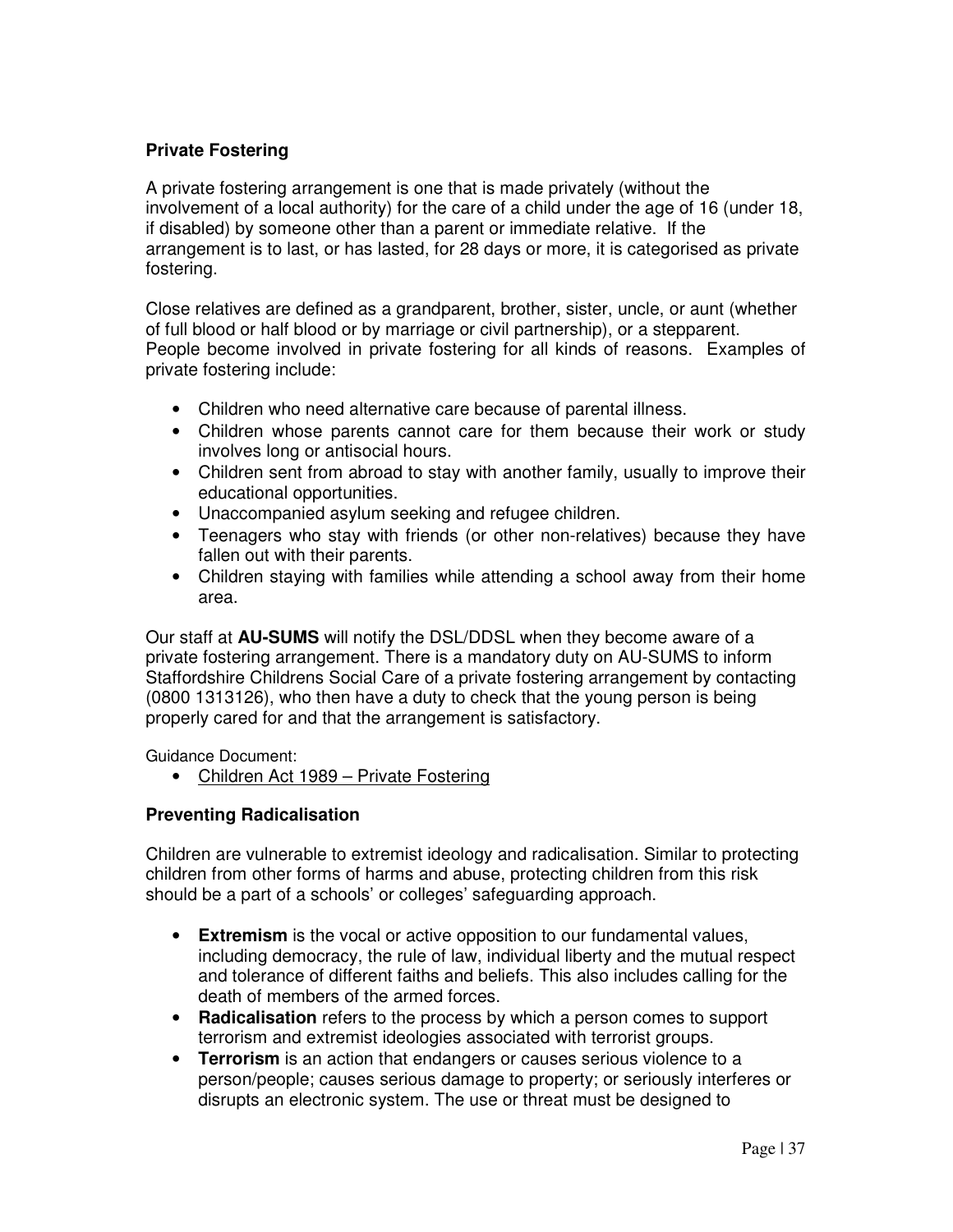influence the government or to intimidate the public and is made for the purpose of advancing a political, religious, or ideological cause.

 At **AU-SUMS** we value freedom of speech and the expression of beliefs and ideology as fundamental rights underpinning our society's values. Pupils/students and staff have the right to speak freely and voice their opinions. However, freedom comes with responsibility and free speech that is designed to manipulate the vulnerable or that leads to violence and harm of others goes against the moral principles in which freedom of speech is valued. Free speech is not an unqualified privilege; it is subject to laws and policies governing equality, human rights, community safety and community cohesion.

There is no single way of identifying whether a child is likely to be susceptible to an extremist ideology. Background factors combined with specific influences such as family and friends may contribute to a child's vulnerability. Similarly, radicalisation can occur through many different methods (such as social media or the internet) and settings (such as within the home).

The normalisation of extreme views may also make children and young people vulnerable to future manipulation and exploitation. **AU-SUMS** is clear that this exploitation and radicalisation must be viewed as a safeguarding concern and that protecting children from the risk of radicalisation is part of the school's safeguarding duty.

The school's or college's designated safeguarding lead (and any deputies) should be aware of local procedures for making a Prevent referral.

 Definitions of radicalisation and extremism, and indicators of vulnerability to radicalisation are in **Appendix 4**.

# **Prevent Duty and Channel**

#### **Prevent**

The AU-SUMS Coordinator and the DSL will assess the level of risk within the school and put actions in place to reduce that risk. Risk assessment may include consideration of the school's RE curriculum, SEND policy, Assembly Policy, the use of school premises by external agencies, integration of students by gender and SEN, anti-bullying policy and other issues specific to the school's profile, community and philosophy.

All schools are subject to a duty to have "due regard to the need to prevent people being drawn into terrorism" (section 26, Counter Terrorism and Security Act 2015). This is known as The Prevent Duty and is part of our AU-SUMS wider safeguarding obligations.

Designated safeguarding leads and other senior leaders familiarise themselves with the revised Prevent duty guidance: for England and Wales, especially paragraphs 57-76, which are specifically concerned with schools (and covers childcare). We follow the guidance in terms of four general themes: risk assessment, working in partnership, staff training, and IT policies.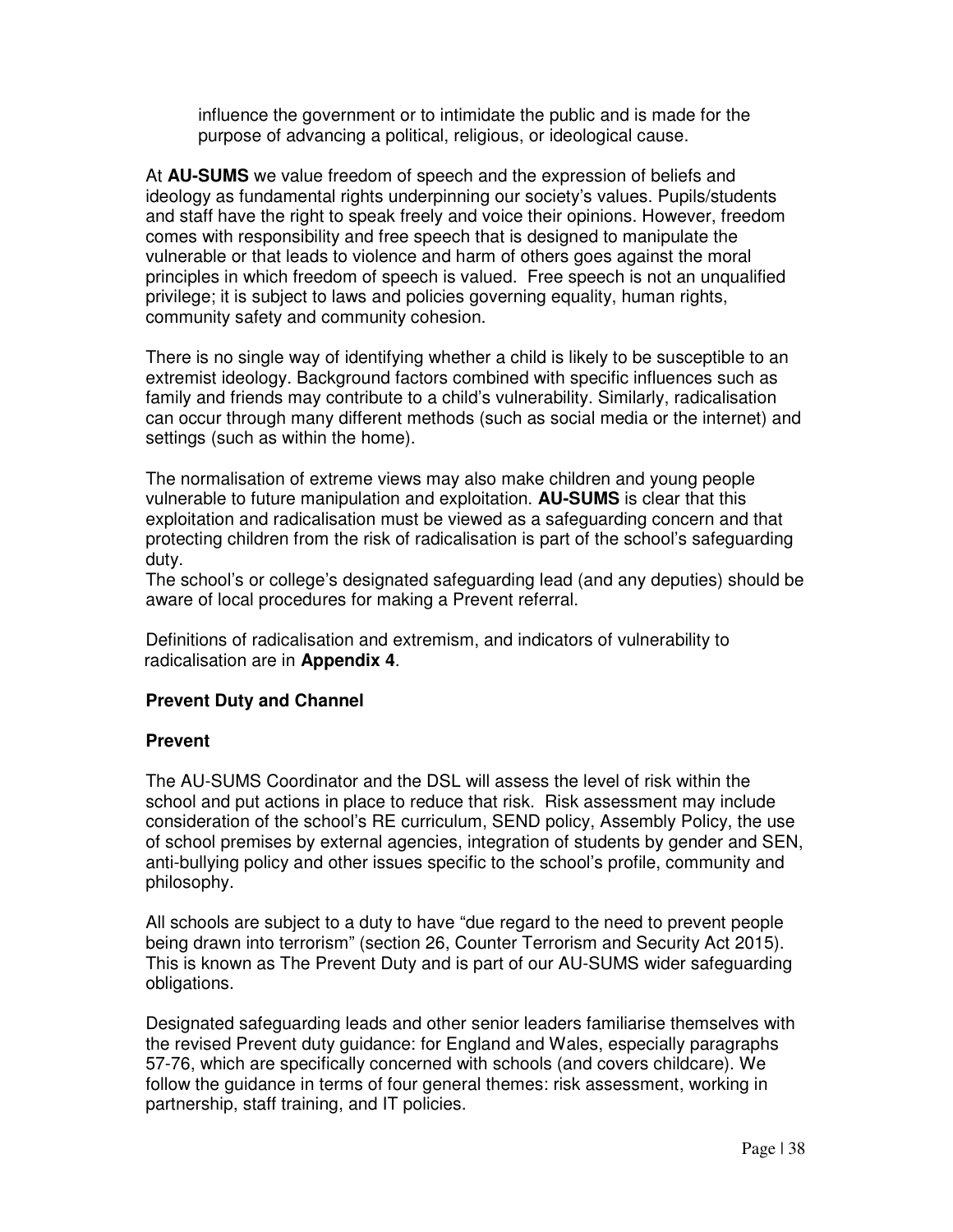AU-SUMS has a Prevent Single Point of Contact (SPOC) who is the lead within the organisation for safeguarding in relation to protecting individuals from radicalisation and involvement in terrorism: this will normally be the DSL.

The SPOC for our school is **Angela Southall.**

Our School will monitor online activity within the school to ensure that inappropriate sites are not accessed by students or staff.

#### **Channel**

Channel is a multi-agency approach to provide support to individuals who are at risk of being drawn into terrorist related activity. It is led by the Staffordshire Police Counter-Terrorism Unit, and it aims to:

- Establish an effective multi-agency referral and intervention process to identify vulnerable individuals.
- Safeguard individuals who might be vulnerable to being radicalised, so that they are not at risk of being drawn into terrorist-related activity; and
- Provide early intervention to protect and divert people away from the risks they face and reduce vulnerability.
- The Channel programme focuses on providing support at an early stage to people who are identified as being vulnerable to being drawn into terrorism. It provides a mechanism for schools to make referrals if they are concerned that an individual might be vulnerable to radicalisation. An individual's participation in the programme is entirely voluntary at all stages.
- Schools have a duty to cooperate with the Channel programme in the carrying out of its functions, and with the Police in providing information about an individual who is referred to Channel (Section 38, Counter Terrorism and Security Act 2015).

Guidance Documents:

- The Prevent Duty.
- Educate Against Hate
- ACT Early | Prevent radicalisation

#### **Serious Violence**

All staff should be aware of the indicators, which may signal children are at risk from, or are involved with serious violent crime. These may include increased absence, a change in friendships or relationships with older individuals or groups, a significant decline in performance, signs of self-harm or a significant change in wellbeing, or signs of assault or unexplained injuries. Unexplained gifts or new possessions could also indicate that children have been approached by, or are involved with, individuals associated with criminal networks or gangs and may be at risk of criminal exploitation.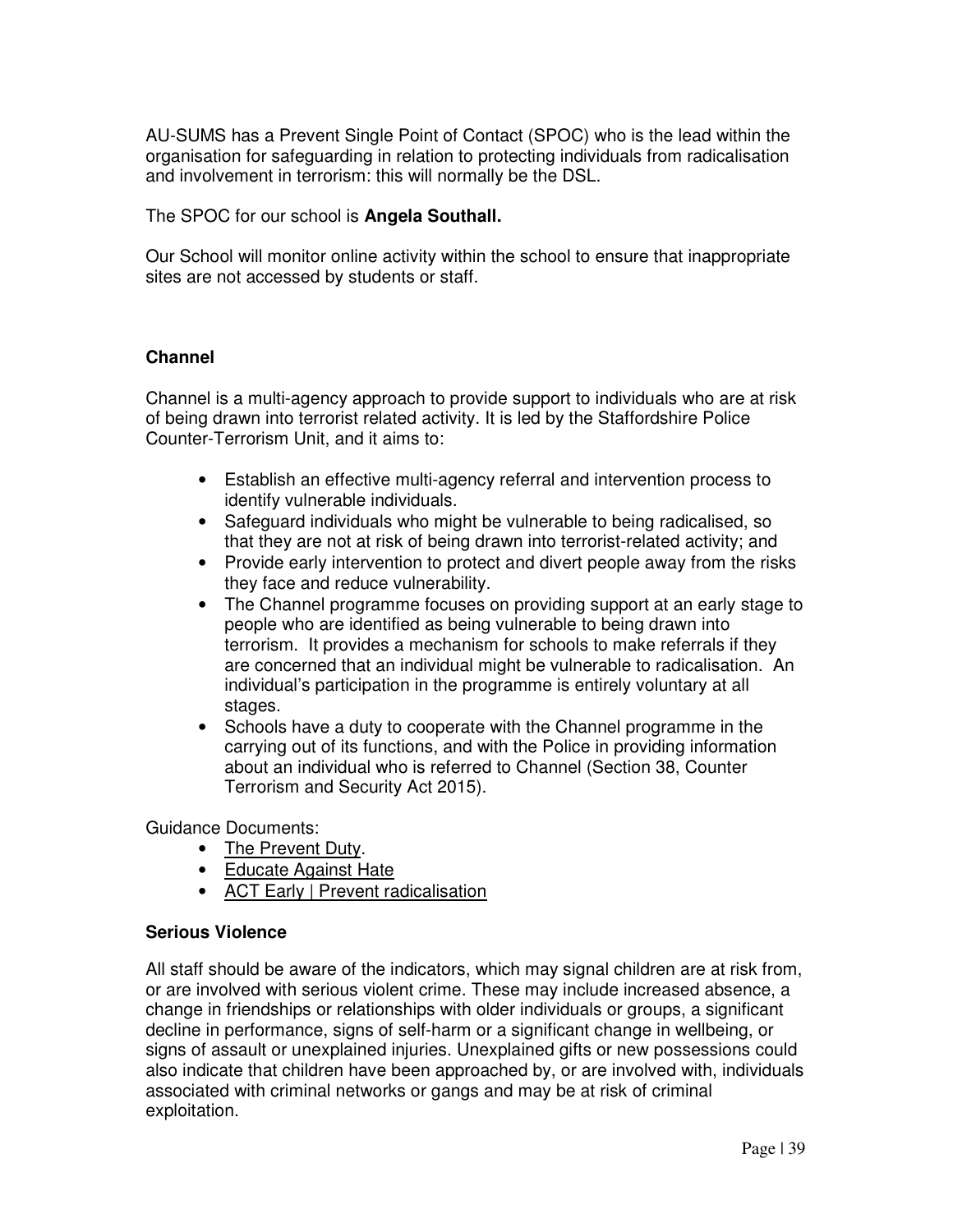All staff should be aware of the range of risk factors which increase the likelihood of involvement in serious violence, such as being male, having been frequently absent or permanently excluded from school, having experienced child maltreatment and having been involved in offending, such as theft or robbery.

Guidance documents:

- Home Office Preventing Youth Violence and Gang Involvement
- Criminal Exploitation of Children and Vulnerable Adults; County Lines

# **12. VULNERABLE CHILDREN**

We recognise that our safeguarding responsibilities are clearly linked to our responsibilities for ensuring that appropriate responses are in place for children who are **absent from school** or **who go missing from education**. We will inform the local authority of any pupil who fails to attend school regularly, or who has been absent without school permission for a continuous period of **10 school days or more. Our attendance policy can be accessed via the following link:** 

#### https://app.box.com/s/wlj1oagq93ww0j0na7yyrk2j25s7b2nx

As a learning community we are aware of the potential for children with SEN to have **additional barriers when it comes to safeguarding**, the school recognises that this group can be more vulnerable to abuse and neglect. Disabled children may be **especially vulnerable to abuse** because they may have an impaired capacity to resist or avoid abuse. They may have speech, language and communication needs which may make it **difficult to tell** others what is happening.

Heightened vulnerability linked to:

- Communications skills
- Maturity (Lower cognitive ability)
- Perceptions of intent from others
- Lower self-esteem/confidence
- Potential to trust unreservedly
- A need to have "friends" or find a partner
- Differing boundaries
- Online safety digital technology understanding

A **combination** of these factors can make them more susceptible to risks.

Children develop and mature at different rates, so what appears to be worrying for a younger child might be normal behaviour for an older child. Parental behaviours may also indicate child abuse or neglect, so you should also be alert to parent/child interactions which are concerning and other parental behaviours. This could include parents who are under the influence of drugs or alcohol, if there is a sudden change in their mental health or if domestic abuse is present. By **understanding the warning signs**, you can respond to problems as early as possible and provide the right support and services for the child and their family.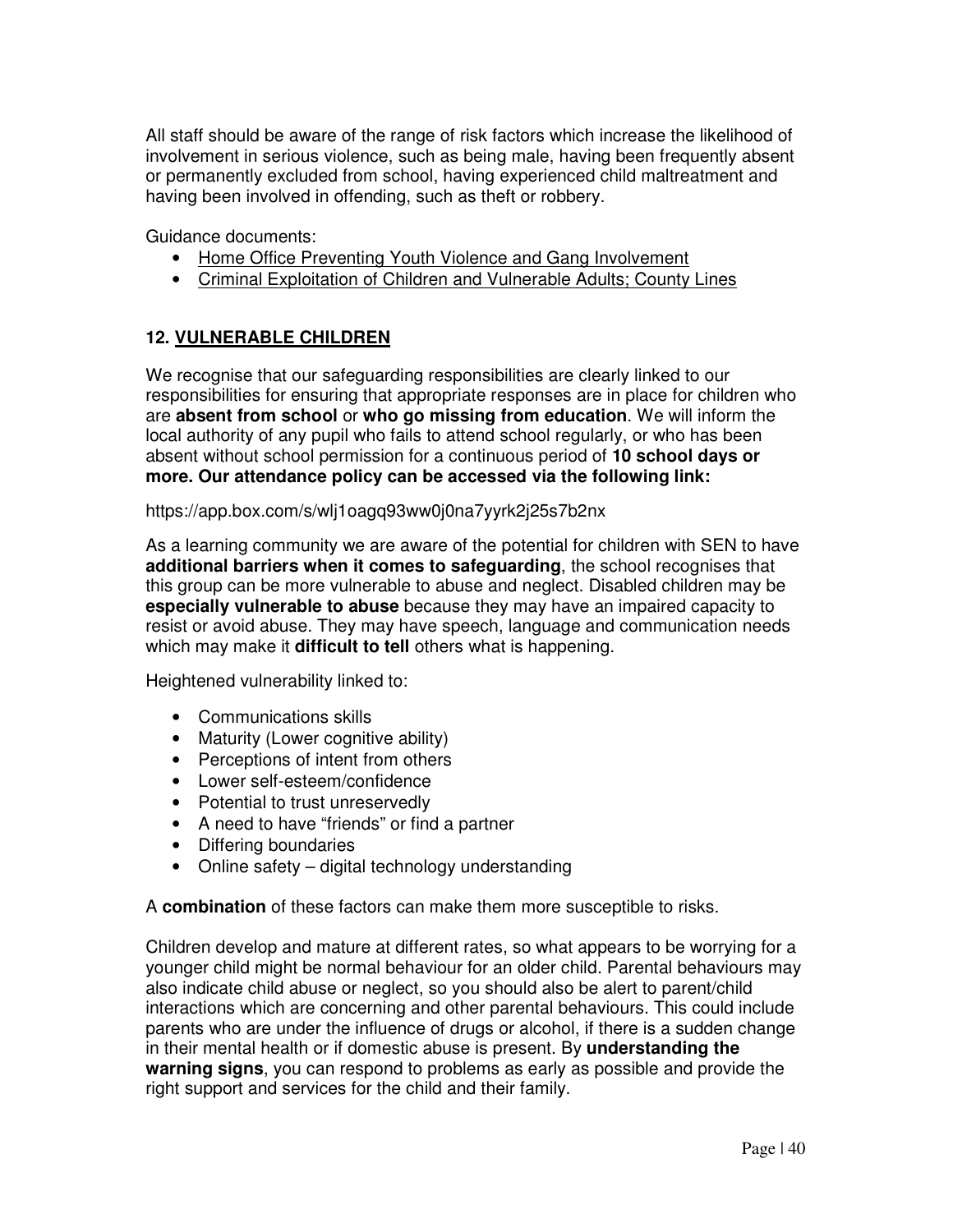Children say they need:

- **Vigilance**: to have adults notice when things are troubling them
- **Understanding and action**: to be heard and understood; and to have that understanding acted upon.
- **Stability**: to be able to develop an on-going stable relationship of trust with those helping them.
- **Respect**: to be treated with the expectation that they are competent, rather than not.
- **Information and engagement**: to be informed about and involved in procedures, decisions, concerns and plans.
- **Explanation**: to be informed of the outcome of assessments, decisions and how they have been reached, positive or negative.
- **Support:** to be provided with support in their own right as well as a member of their family.
- **Advocacy**: to be provided with advocacy, to assist them in putting forward their views.

#### Alternative Provision

At AU-SUMS we know that the cohort of pupils in our provision often have complex needs, our Centre Coordinator and Management Team are aware of this additional risk of harm that their pupils may be vulnerable to.

#### **Guidance**

- https://www.gov.uk/government/publications/alternative-provision
- https://www.gov.uk/government/publications/education-for-children-withhealth-needs-who-cannot-attend-school

# **Children potentially at greater risk of harm-Children who need a social worker (Child in Need & Child Protection Plans)**

Our DSL/DDSL are aware that some children may need a social worker due to safeguarding or welfare needs. Local authorities should share the fact that a child has a social worker. Children may need this help due to abuse, neglect and complex family circumstances.

We know that a child's experiences of adversity and trauma can leave them vulnerable to further harm, as well as educationally disadvantaged in facing barriers to attendance, learning, behaviour, and mental health. The DSL will hold and use information so that decisions can be made in the best interests of the child's safety, welfare, and educational outcomes.

Where children need a social worker, this will inform decisions about safeguarding (for example, responding to unauthorised absence or missing education where there are known safeguarding risks) and about promoting welfare (for example, considering the provision of pastoral and/or academic support, alongside action by statutory services.) We will strengthen provision to reduce absence and exclusions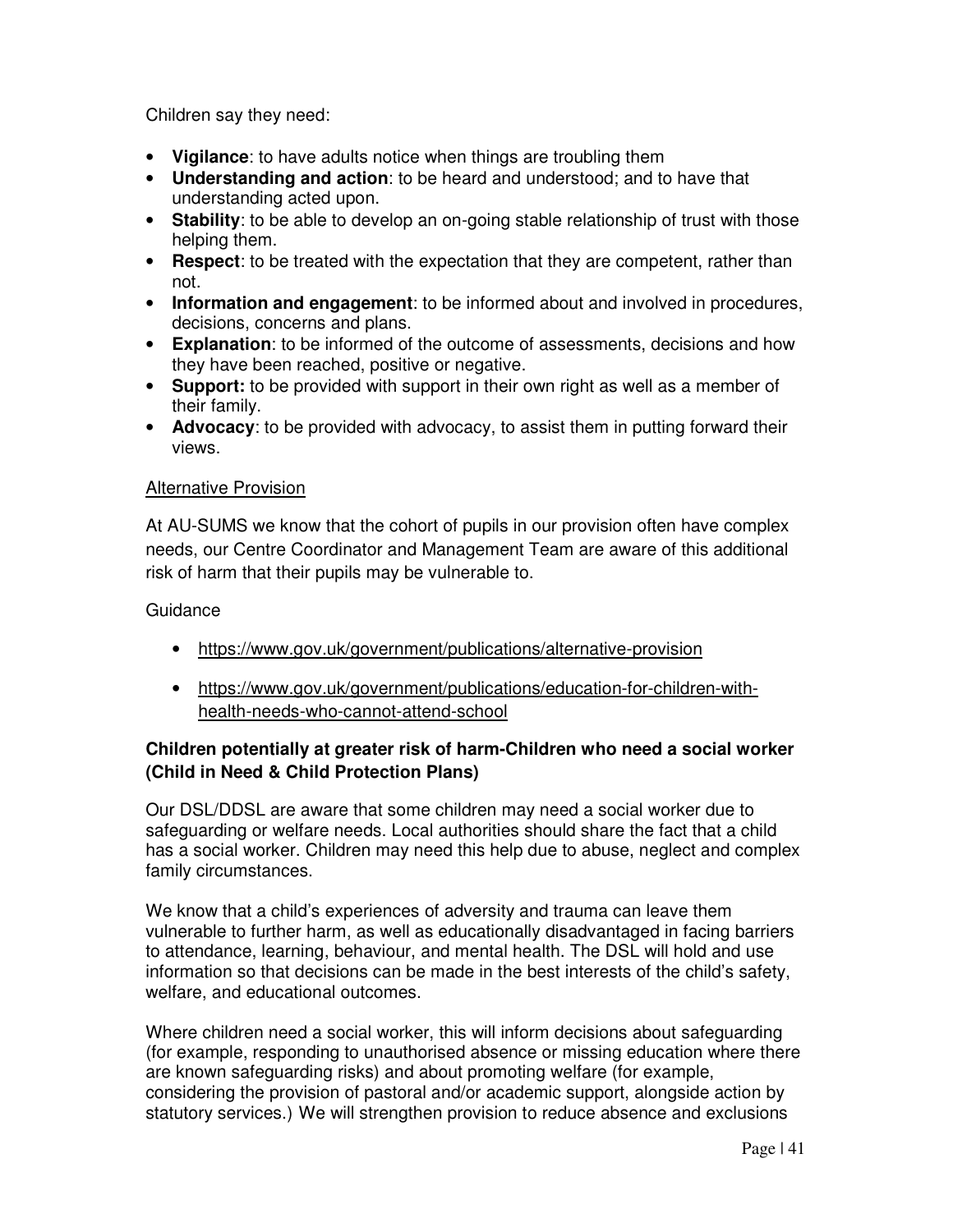for this group as we recognise that regular attendance is important for vulnerable pupils and school can act as a protective factor.

We will work as a whole community to narrow the attainment gap, have high aspirations for all children with a social worker and will design our Pupil Premium strategy to meet the needs of CWSW (Children with a social worker).

We will ensure that they benefit from additional support to recover from the impact of COVID-19 using a strength-based approach with the child's voice central to our planning. (e.g. National Tutoring Programme/Recovery Premium)

AU-SUMS Centre Coordinator will link with the Clinical Director of Midlands Psychology, Dr Naida Southall, to ensure that the Social Emotional & Mental Health needs of Children with a social worker are met, as we recognise that this group of children are more likely to experience issues than their peers.

#### **Looked after children**:

All Local Authorities are advised to support the raising of the educational attainment and achievement of their Looked After Children through the overarching support of the Virtual School. The responsibility for each child's education, target setting, learning, and teaching remains with the schools where they are enrolled. Staffordshire's Virtual School for Looked After Children provides a support and challenge role for schools and Local Authority teams. This is in the form of staffing support; access to additional resources to enable the support of educational outcomes; information, advice and guidance (especially around Personal Education Plans); monitoring and tracking of educational outcomes and targets, and training and support at key transitional moments

#### **Name of LAC designated teacher: Denise Marlow**

The governing body must ensure that the designated teacher undertakes the appropriate training (section 20(2) of the 2008 Act).

#### **The role of the designated teacher for LAC within the school**

The designated teacher plays a crucial role leading the responsibility for helping school staff understand how things affect how looked after children learn and achieve.

The designated teacher will:

- Promote a culture of high expectations and aspirations for how looked after children learn
- Make sure the young person has a voice in setting learning targets. Be a source of advice for staff about differentiated teaching strategies appropriate for individual children and in making full use of Assessment for Learning.
- Make sure that looked after children are prioritised in one-to-one tuition arrangements and that carers understand the importance of supporting learning at home.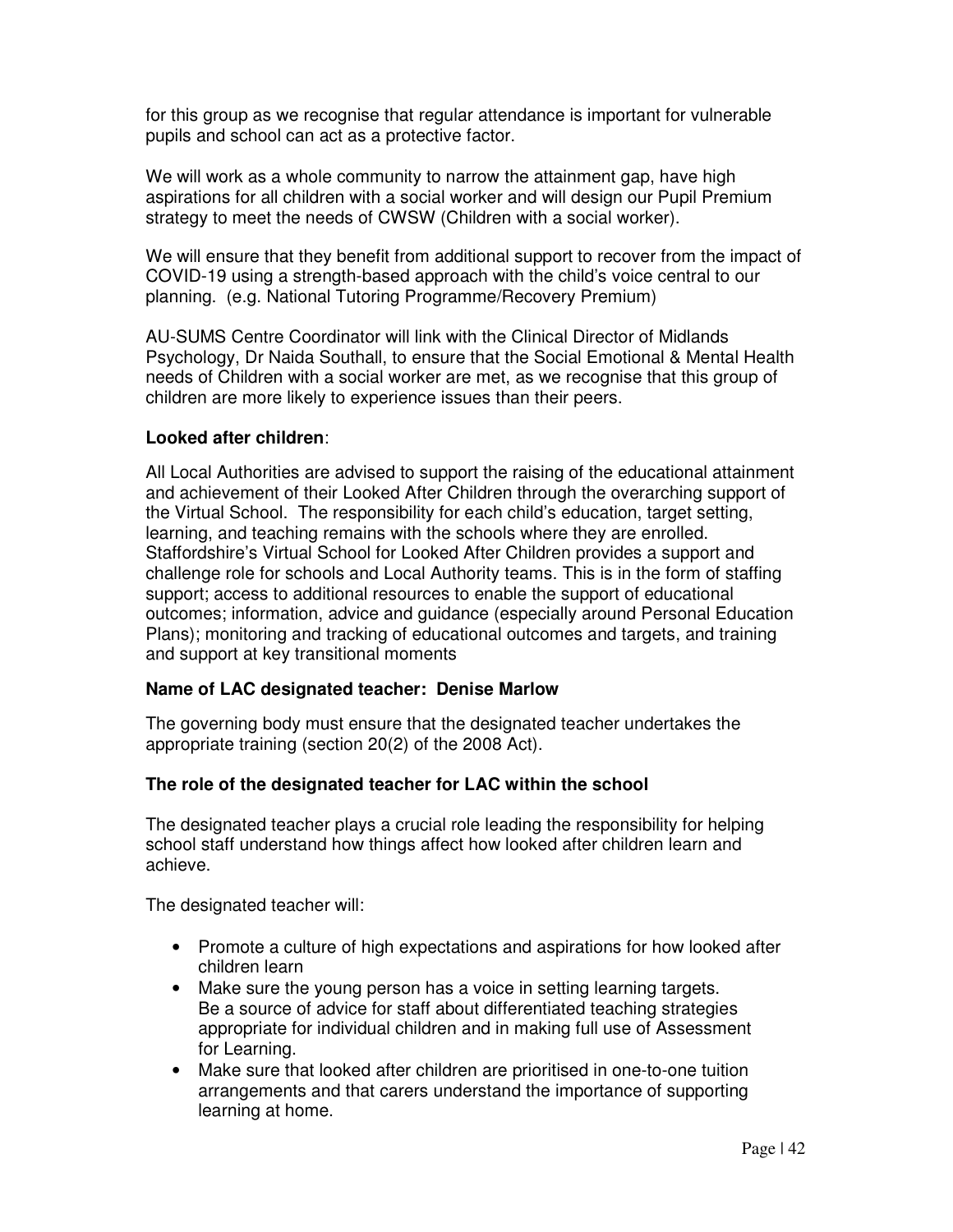• Has the lead responsibility for the development and implementation of the child's personal education plan (PEP) within the school.

Guidance Document:

• Designated Teacher for Looked After Children

# **Children potentially at greater risk of harm**

Children who need a social worker (Child in Need & Child Protection Plans)

Children may need a social worker due to safeguarding or welfare needs. Children may need this help due to abuse, neglect and complex family circumstances. A child's experiences of adversity and trauma can leave them vulnerable to further harm, as well as educationally disadvantaged in facing barriers to attendance, learning, behaviour, and mental health.

Local authorities should share the fact a child has a social worker, and the designated safeguarding lead should hold and use this information so that decisions can be made in the best interests of the child's safety, welfare, and educational outcomes. This should be considered as a matter of routine. There are clear powers to share this information under existing duties on both local authorities and schools and colleges to safeguard and promote the welfare of children. Where children need a social worker, this should inform decisions about safeguarding (for example, responding to unauthorised absence or missing education where there are known safeguarding risks) and about promoting welfare (for example, considering the provision of pastoral and/or academic support, alongside action by statutory services).

# **13. EDUCATIONAL VISITORS**

We will undertake risk assessment and use professional judgement and experience when deciding whether to seek an enhanced DBS for any volunteer not engaging in regulated activity. In doing so we will consider:

- What we know about the individual/company, including formal and informal information offered by staff, parents, other establishments, or volunteers.
- Whether the individual/company has other employment or undertakes voluntary activities where references can be advised, and suitability recorded.
- Whether the role is eligible for an enhanced DBS check
- We will clearly have decided the level of supervision required through risk assessment – the supervision will be "reasonable in all the circumstances to ensure the protection of children" as stated in KCSIE 2021

We have clear visitor's procedure that enables us to offer pupil experiences of meeting other professionals to extend knowledge and curriculum. This clearly states whether they are supervised or unsupervised within the school.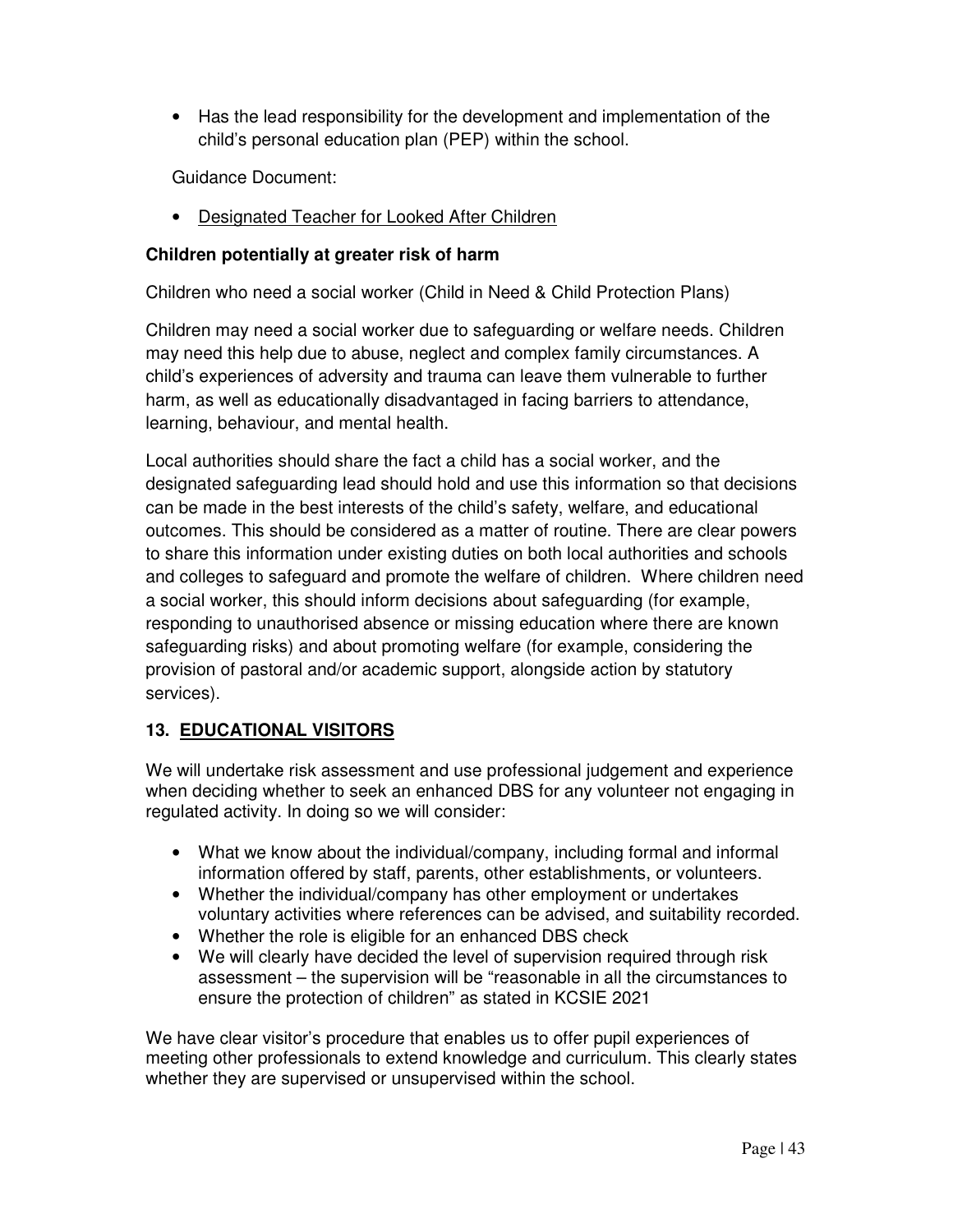# **14. MANAGING ALLEGATIONS AGAINST ALL STAFF, INCLUDING SUPPLY STAFF, VOLUNTEERS AND CONTRACTORS**

Our aim is to provide a safe and supportive environment securing wellbeing and best possible outcomes for the children at **AU-SUMS**. We do recognise that sometimes the behaviour of adults may lead to an allegation of abuse being made.

The Governing Body ensures that there are procedures in place for dealing with the two sections covering two levels (see below) of concern and/or allegations against staff members, supply staff, volunteers, and contractors.

- Allegations that may meet the harms threshold.
- Allegation/concerns that do not meet the harms threshold referred to for the purposes of this guidance as 'low level concerns'.

#### Allegations that may meet the harms threshold

We follow KCSIE 2021 guidance where it is alleged that anyone working in our education setting providing education for children under 18 years of age, including supply teachers, volunteers and contractors has:

- **behaved in a way that has harmed a child or may have harmed a child and/or;**
- **possibly committed a criminal offence against or related to a child and/or;**
- **behaved towards a child or children in a way that indicates he or she may pose a risk of harm to children; and/or**
- **behaved or may have behaved in a way that indicates they may not be suitable to work with children.**

This relates to members of staff, supply staff, volunteers, and contractors, who are currently working in any education setting, regardless of whether the school or college is where the alleged abuse took place. Allegations against a teacher who is no longer teaching and/or historical allegations of abuse will be referred to the police.

Where we are not the employer of an individual, we still have responsibility to ensure allegations are dealt with appropriately and that they liaise with relevant parties. In no circumstances will we decide to cease to use a supply teacher due to safeguarding concerns, without finding out the facts and liaising with the LADO to determine a suitable outcome. Our Governing body/proprietor will discuss with the agency whether it is appropriate to suspend the supply teacher, or redeploy them to another part of the school, whilst they carry out their investigation.

We take all possible steps to safeguard our children and to ensure that the adults in our school are safe to work with children. We ensure that the procedures outlined in *Staffordshire Safeguarding Children's Board Protocol: Managing Allegations of abuse Against Persons who work with Children and role of LADO* and Part 4 of *'Keeping Children Safe in Education'*, DfE (2021) are adhered to and will seek appropriate advice from the Local Authority Designated Officer (LADO). **0800 13 13 126**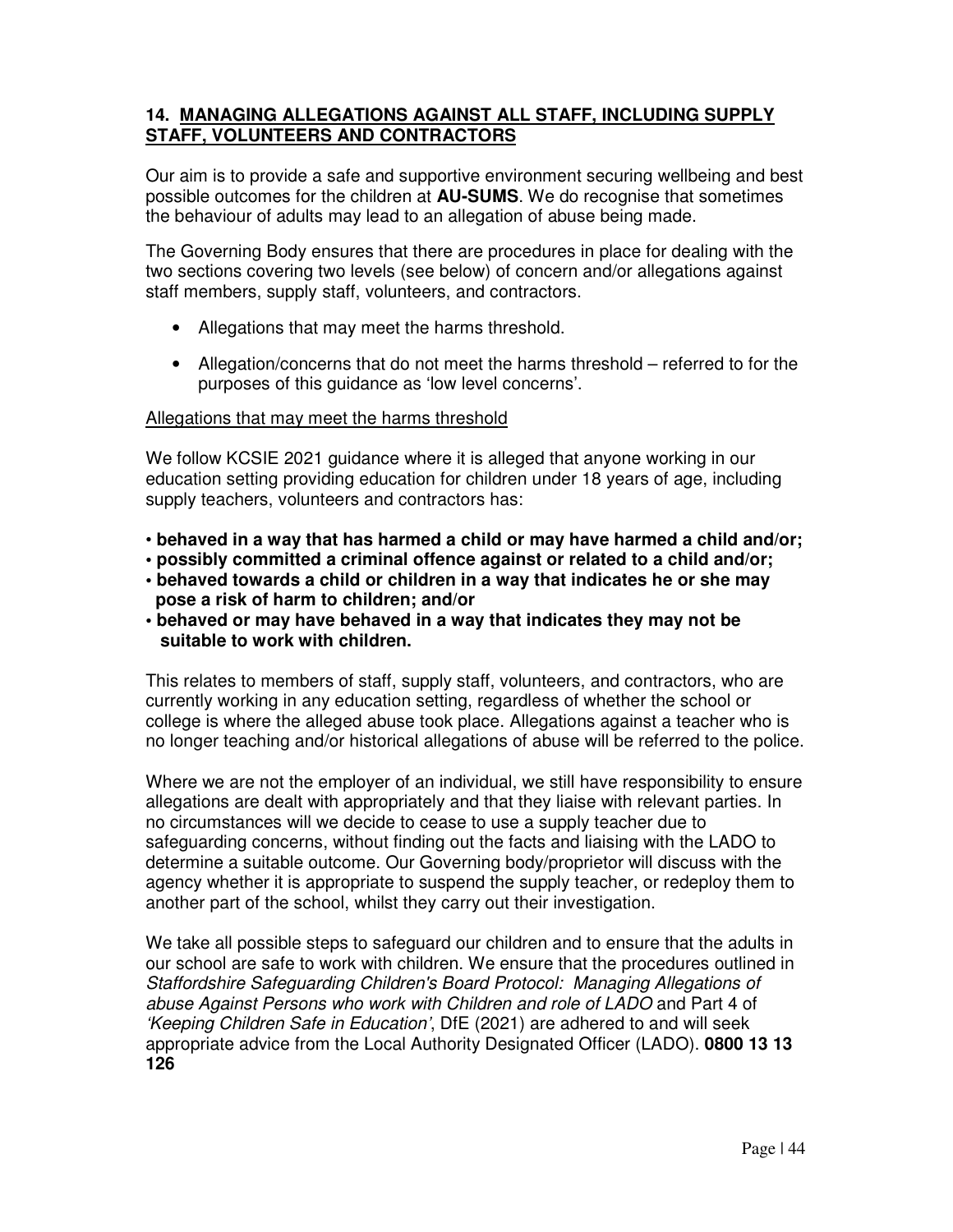If an allegation is made or information is received about an adult who works at **AU-SUMS** which indicates that they may be unsuitable to work with children, the member of staff receiving the information should inform the Centre Coordinator immediately. If it is about the sole proprietor of an Independent school, then this needs to be raised with the Designated Officer. Should an allegation be made against the Centre Coordinator, this will be reported to the CEO at Midlands Psychology and the Chair of the Board.

If the Centre Coordinator is not contactable on that day, the information must be passed to and dealt with by either the member of staff acting up as Centre Coordinator or the Director of Services/ CEO at Midlands Psychology.

This person will seek advice from the LADO within one working day. No member of staff or the governing body will undertake further investigations before receiving advice from the LADO.

#### Allegation/concerns that do not meet the harms threshold – referred to for the purposes of this guidance as 'low level concerns'.

We are aware that concerns may arise in several ways and from several sources, for example: suspicion; complaint; or disclosure made by a child, parent or other adult within or outside of our setting; or as a result of vetting checks undertaken.

We have the appropriate policies and processes in place to manage and record any such concerns and take appropriate action to safeguard children. As part of our whole school approach to safeguarding, we promote an open and transparent culture in which **all** concerns about **all** adults working in or on behalf of our setting (including supply teachers, volunteers and contractors) are dealt with promptly and appropriately.

We have created a culture in which all concerns about adults (including allegations that do not meet the harms threshold) are shared responsibly and with the right person, recorded and dealt with appropriately, and this is critical. We encourage an open and transparent culture; enabling us to identify concerning, problematic or inappropriate behaviour early; minimise the risk of abuse; and ensure that adults working in or on behalf of **AU-SUMS** are clear about professional boundaries and act within these boundaries, and in accordance with the ethos and values of the institution.

Low level does not mean that it is insignificant, it means that the behaviour towards a child does not meet the harms threshold. Low level concern is still a concern, no matter how small, and even if no more than causing a sense of unease or a 'nagging doubt' - that an adult working in or on behalf of the school or college may have acted in a way that

- is inconsistent with the staff code of conduct, including inappropriate conduct outside of work.
- and does not meet the allegations threshold or is otherwise not considered serious enough to consider a referral to the LADO.

Examples of such behaviour could include, but are not limited to: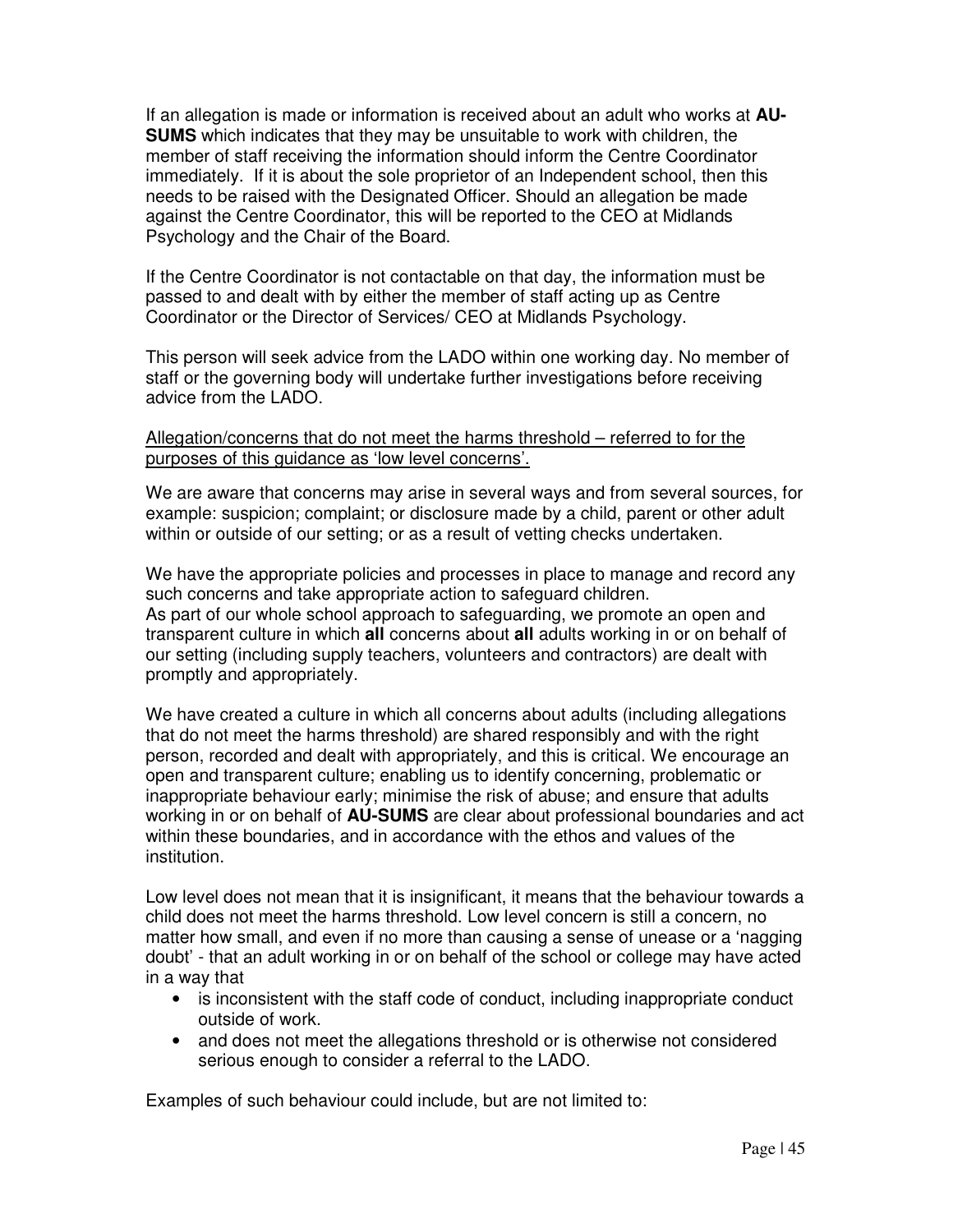- being over friendly with children.
- having favourites.
- taking photographs of children on their mobile phone.
- engaging with a child on a one-to-one basis in a secluded area or behind a closed door; or,
- using inappropriate sexualised, intimidating, or offensive language.

We understand how crucial it is that any such concerns, including those which do not meet the harm threshold, are shared responsibly and with the right person, and recorded and dealt with appropriately. Ensuring they are dealt with effectively will also protect those working in or on behalf of our setting from potential false allegations or misunderstandings.

Any member of staff or volunteer who does not feel confident to raise their concerns with the Head teacher or Chair of Governors should contact **the LADO directly on 0800 1313126.** 

General guidance on whistle blowing can be found at this link

The NSPCC whistleblowing helpline is available for staff who do not feel able to raise concerns regarding child protection failures internally. Staff can call 0800 028 0285 and the line is available from 8:00am to 8:00pm, Monday to Friday and Email: help@nspcc.org.uk.

AU-SUMS has a legal duty to refer to the Disclosure and Barring Service anyone who has harmed, or poses a risk of harm, to a child, or if there is reason to believe the member of staff has committed one of a number of listed offences, and who has been removed from working (paid or unpaid) in regulated activity, or would have been removed had they not left. The DBS will consider whether to bar the person. If these circumstances arise in relation to a member of staff, a referral will be made as soon as possible after the resignation or removal of the individual in accordance with advice from the LADO and/or HR. The DSL has a responsibility to inform Barring service.

# **15. INFORMATION SHARING**

At all times we will work in partnership and endeavour to establish effective working relationships with parents, carers, and colleagues from other agencies in line with Working Together to Safeguard Children (2018). Our setting works closely with Stoke and Staffordshire Children's Social Care and, where appropriate from a placing local authority.

Information sharing is vital in identifying and tackling all forms of abuse and neglect, and in promoting children's welfare, including their educational outcomes. Schools and colleges have clear powers to share, hold and use information for these purposes.

As part of meeting a child's needs, our Centre Coordinator, AU-SUMS Management Team and the Board of Midlands Psychology all recognise the importance of information sharing between practitioners and local agencies. This includes ensuring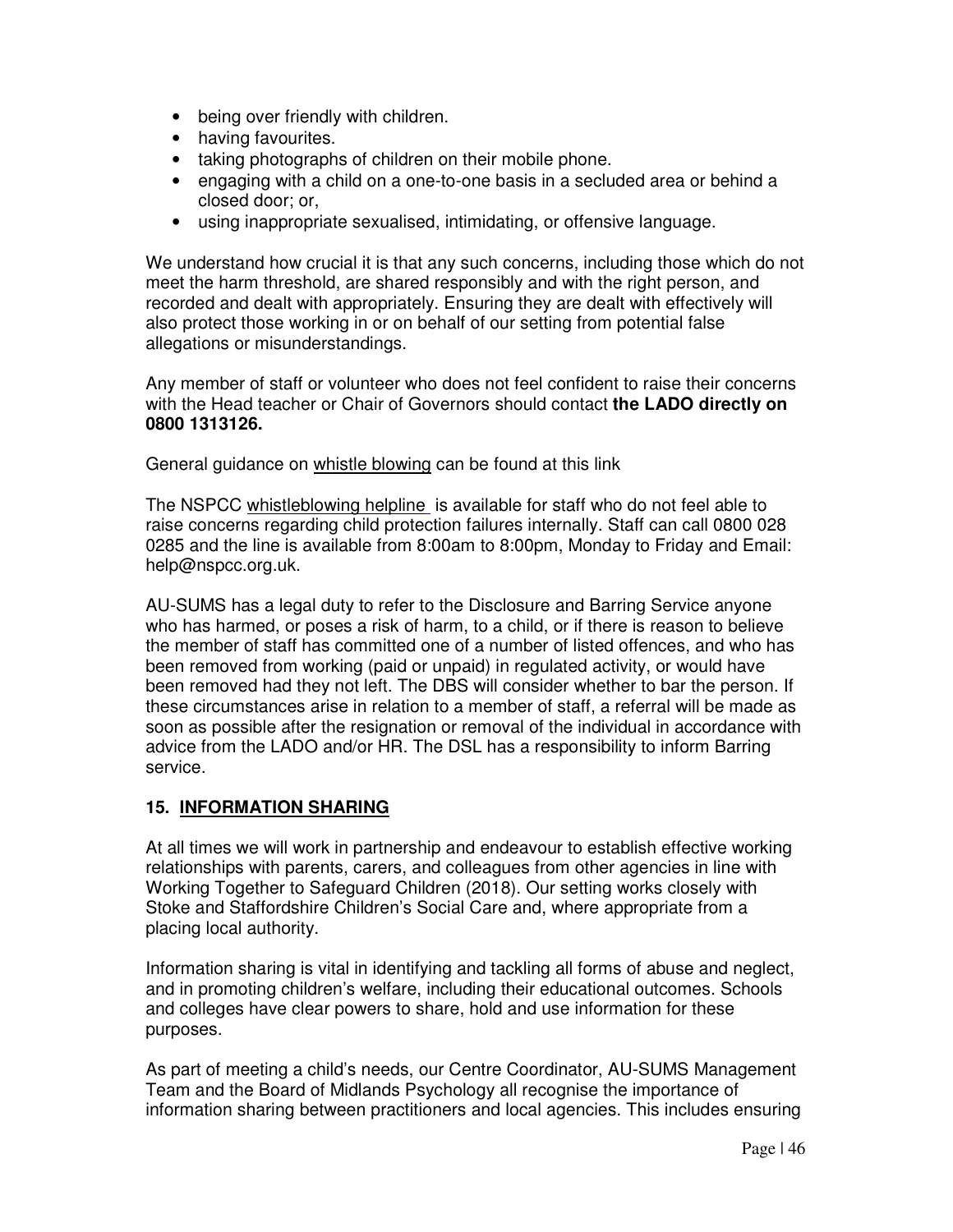arrangements are in place to set out clearly the processes and principles for sharing information within our setting and with the three safeguarding partners, other organisations, agencies, and practitioners as required.

We are proactive in sharing information as early as possible to help identify, assess and respond to risks or concerns about the safety and welfare of children, whether this is when problems are first emerging, or where a child is already known to the local authority children's social care.

Our Management Teams are aware that among other obligations, the Data Protection Act 2018 and the GDPR place duties on organisations and individuals to process personal information fairly and lawfully and to keep the information they hold safe and secure. Our Board ensures that relevant staff have due regard to the relevant data protection principles, which allow them to share (and withhold) personal information, as provided for in the Data Protection Act 2018 and the GDPR. Where children leave AU-SUMS, the DSL will ensure that any relevant Child Protection file is transferred to the new setting as soon as possible, ensuring secure transit, with confirmation of receipt.

In addition to the child protection file, our DSL will also consider if it would be appropriate to share any information with the new school/college in advance of the child leaving. For example, information that would allow the new setting to continue supporting the victims of abuse and have that support in place for when the child arrives.

**The Data Protection Act 2018 and GDPR do not prevent the sharing of information for the purposes of keeping children safe. Fears about sharing information must not be allowed to stand in the way of the need to safeguard and promote the welfare and protect the safety of children.** 

Guidance documents:

• Data Protection: Toolkit for schools

# **16. MANAGING COMPLAINTS**

As a learning community we encourage children and families to raise compliments, concerns or comments and have a robust internal investigation process.

The compliment, comment, or complaint policy states clearly the stages of complaints and where to escalate concerns following completion of process either through Ofsted or EFSA. Our complaints policy is on our school website for parents/carers to access.

**Safeguarding concerns should be raised with us immediately**. If a concern means a child is **at immediate risk, then the individual needs to contact Staffordshire Childrens Advice and Support Team on (0800 1313126**). All visitors are given safeguarding information in paper format**,** which outlines how to share concerns and code of conduct expected by visitors/contractors.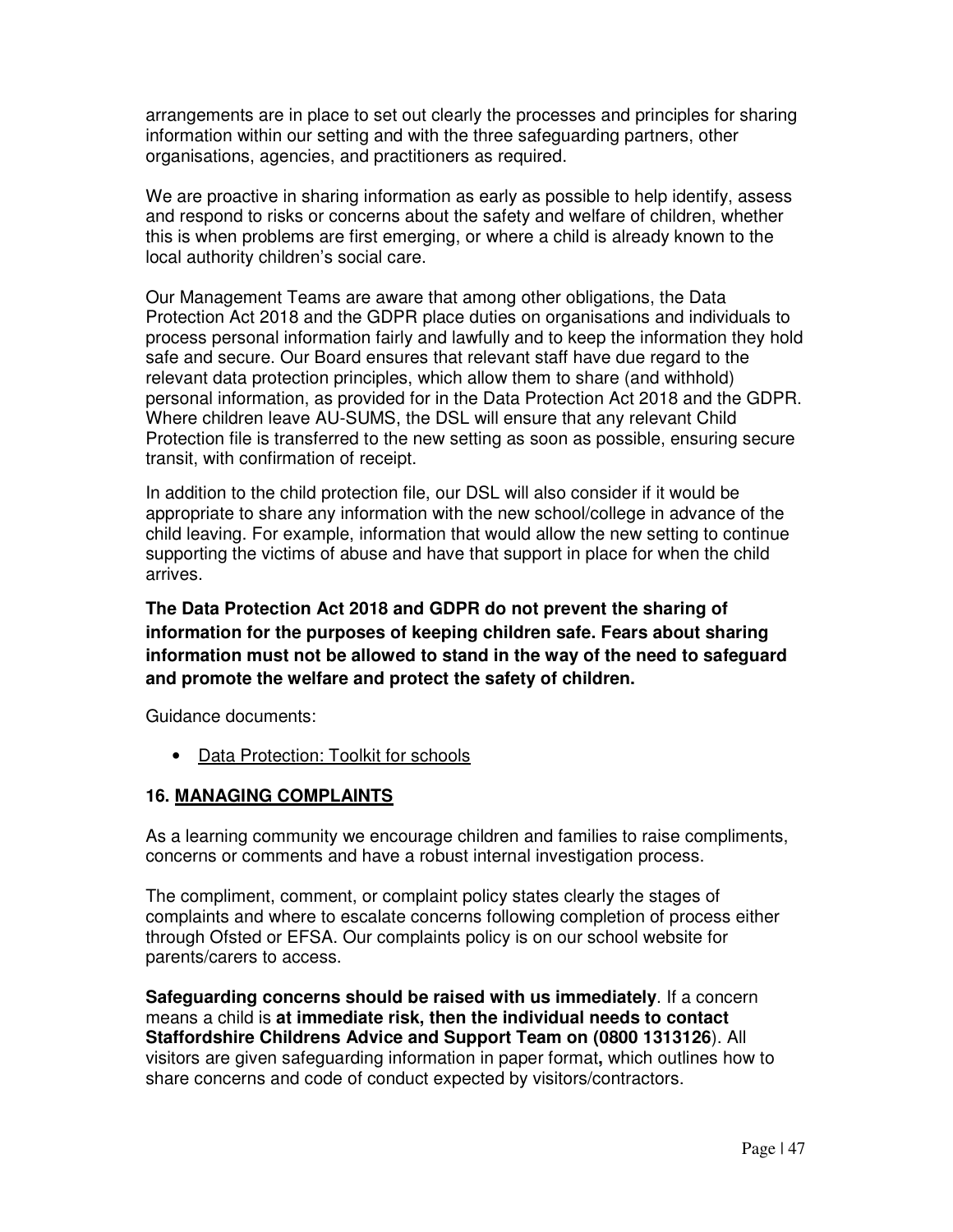# **17. SITE SECURITY**

AU-SUMS Learning Centre is located within the Wolverhampton University building in Staffordshire Place. This **is** a secure site which is controlled by precise management directives, but the site is only as secure as the people who use it. All people on the site must adhere to the rules which govern it. Laxity can cause potential problems with safeguarding, therefore: -

- Visitors gain access through the main entrance.
- Visitors, volunteers, and students must only enter through the main entrance and after signing in at Reception will be issued with a school lanyard or visitor's pass. AU-SUMS has a clear system of ensuring that visitors are accompanied / supervised by regulated staff member. Any visitor on site who is not identifiable by a visitor's pass will be challenged by any staff member and this will be reported to a member of the Senior Leadership Team.
- Children will only be allowed home with adults with parental responsibility or confirmed permission.
- Empty classrooms should have closed windows and doors.
- Children should never be allowed to leave the Centre alone during designated attendance hours unless collected by an adult such as a parent who is doing so for a valid reason. They should make appropriate arrangements with the Centre Coordinator to do this.
- Two members of staff are always on duty at break times.
- A health and safety audit is completed annually with risk assessment/safety planning and will form part of AU-SUMS' annual report. This will include a fire evacuation risk assessment.
- The risk management of site security is managed by the Centre Coordinator. We have a clear system of risk assessments and review timescales of these.

# **18. KEY LEGISLATION**

This policy has been devised in accordance with the following legislation and guidance:

- Working Together to Safeguard Children 2018 (DfE)
- Staffordshire Safeguarding Children Board Procedures
- Staffordshire Safeguarding Children Board-Learning Zone
- Keeping Children Safe in Education 2021
- Disqualification under the Child Care Act 2006 **(include reference if relevant to specific setting)**
- Information Sharing Advice for practitioners providing safeguarding services
- The Children Act 1989 and 2004
- Education Act 2002
- What to do if you're worried a child is being abused
- Midlands Psychology Whistle Blowing policy
- Online Safety Toolkit
- Children Missing Education policy
- Early Years Statutory Framework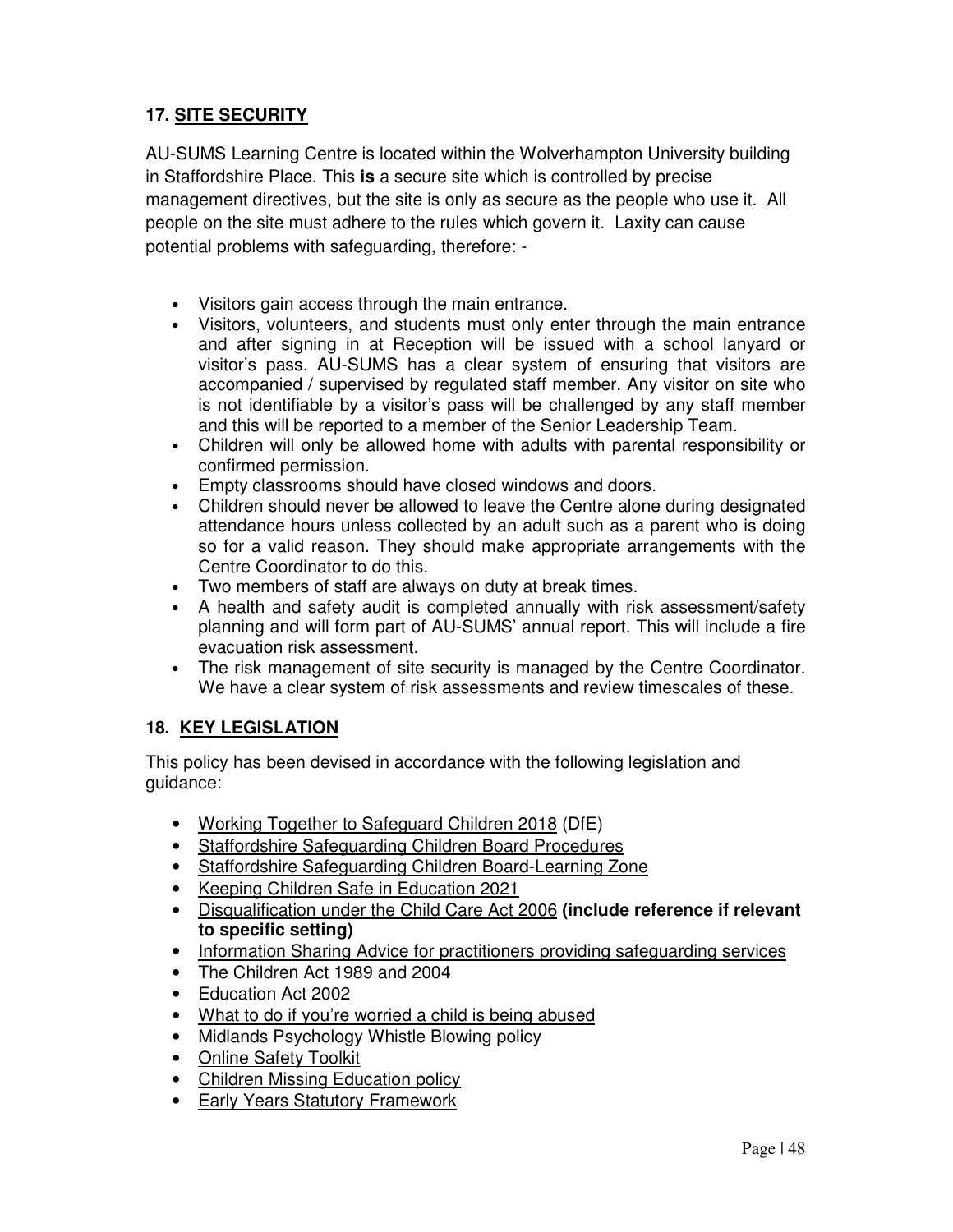- Statutory policies for schools
- NSPCC/TES safeguarding in education tool
- Visa Immigration/Asylum
- Children's commissioner

# **19. AU-SUMS POLICIES**

To underpin the values and ethos of AU-SUMS and our intent to ensure that pupils at our school are appropriately safeguarded the following policies are also included under our safeguarding umbrella:

- Anti-Bullying (including cyber bullying indicators)
- Attendance Policy
- Behaviour Policy-Some settings have a restorative behaviour policy
- Child on Child/Peer on Peer Sexual Violence and Sexual Harassment
- First aid
- Equality
- Health and Safety including site security
- Online safety IT code of conduct
- Safer Recruitment & Selection
- Whistleblowing

#### **Safeguarding Induction Sheet for new or supply staff and regular visitors or volunteers. AU-SUMS**

We all have a statutory duty to safeguard and promote the welfare of children, and at AU-SUMS we take this responsibility seriously.

If you have any concerns about a child or young person in our school, you must share this information immediately with our Designated Safeguarding Lead **Angela Southall** or Deputy Designated Safeguarding Lead **Alex Smith**

Do not think that your worry is insignificant if it is about hygiene, appearance, or behaviour – we would rather you told us as we would rather know about something that appears small than miss a worrying situation.

**If you think the matter is very serious and may be related to child protection, for example, physical, emotional, sexual abuse or neglect, you must find one of the Designated Safeguarding Leads and provide them with a written/electronic record of your concern. A copy of the form to complete is attached to this and others can be obtained from Brett Winsper, by contacting him on 01785 748447 or by emailing him at** 

**brett.winsper@midlandspsychology.co.uk. Please ensure you complete all sections as described.** 

Any allegation concerning a member of staff, a child's foster carer or a volunteer should be reported immediately to the Centre Coordinator. If an allegation is made about the Centre Coordinator, you should pass this information to the Services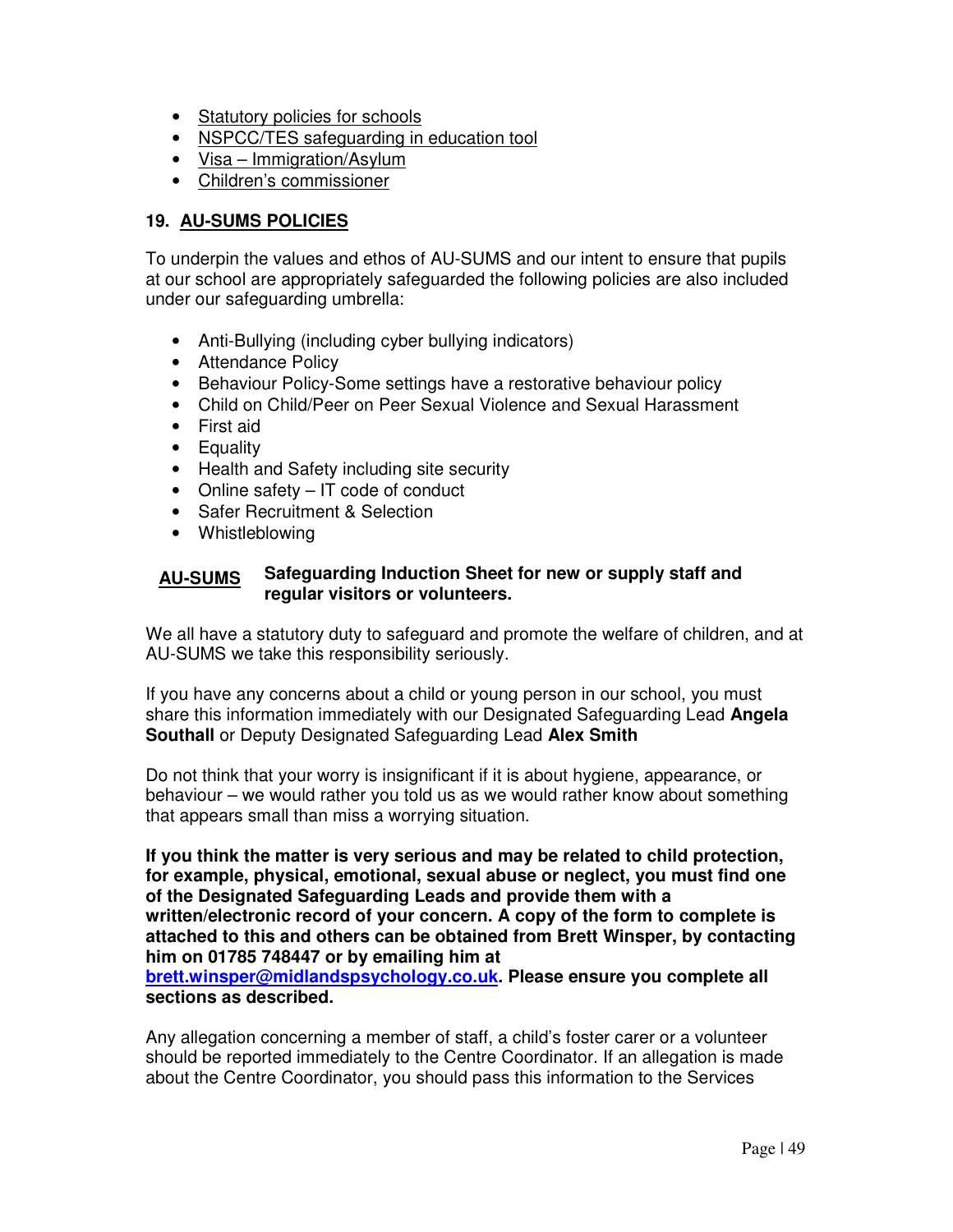Director/ CEO at Midlands Psychology, **Angela Southall**. Alternatively, you can contact the Local Authority Designated Officer on 0800 1313126.

The people you should talk to at AU-SUMS are:

Designated Safeguarding Lead: **Angela Southall** Location of office: Midland House, 92 Cambridge Street, Stafford ST16 3PG Contact Number: 01785 478447

Deputy Designated Safeguarding Lead: **Alex Smith** Location of office: : Midland House, 92 Cambridge Street, Stafford ST16 3PG Contact Number: 01785 478447

Chair of Board**: Dr Robina Barry**  Contact Number: 01785 468447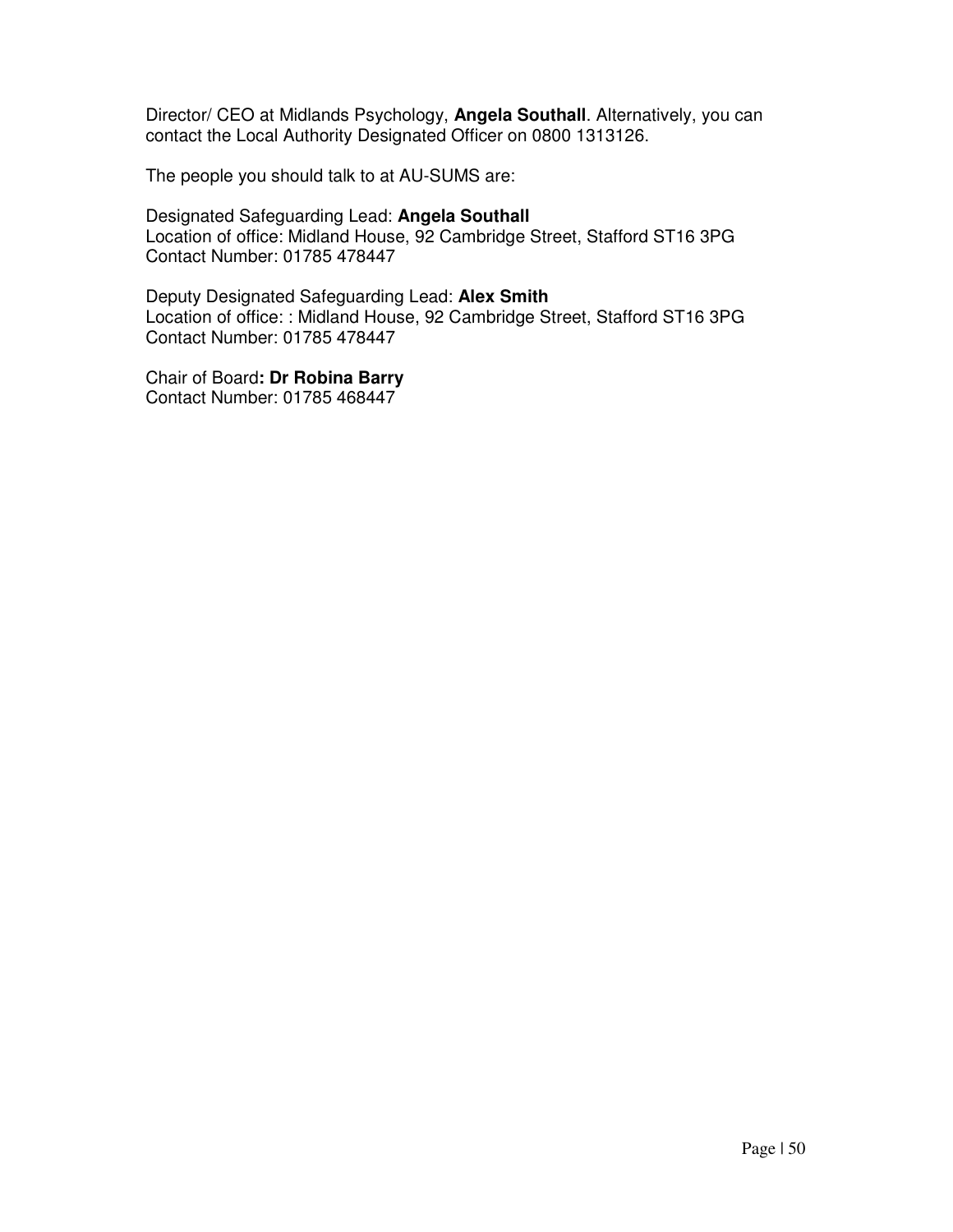# **Safeguarding Induction Checklist**

# **Name:** Date:

|                  | <b>Criteria</b>                                                                         | <b>Comments</b> | <b>Signature</b> |
|------------------|-----------------------------------------------------------------------------------------|-----------------|------------------|
| DAY <sub>1</sub> | Welcome                                                                                 |                 |                  |
|                  | <b>Employment Checks Complete</b>                                                       |                 |                  |
|                  | AU-SUMS Background information:<br>Pupils, Ofsted, Community/Special                    |                 |                  |
|                  | <b>AU-SUMS Structure, Governance</b><br>arrangements                                    |                 |                  |
|                  | <b>AU-SUMS Ethos explained</b>                                                          |                 |                  |
|                  | Keeping Children Safe In Education,<br>Part 1 issued and explained                      |                 |                  |
|                  | Role & Responsibility: reporting<br>structure, Safeguarding roles in AU-<br><b>SUMS</b> |                 |                  |
|                  | Name of DSL, role described and<br>contact details                                      |                 |                  |
|                  | <b>Staff Conduct of Code Policy</b>                                                     |                 |                  |
|                  | <b>Behaviour Policy</b>                                                                 |                 |                  |
|                  | Children Missing from education<br>process                                              |                 |                  |
|                  | Confidentiality and breaches                                                            |                 |                  |
|                  | <b>General Data Protection Act</b>                                                      |                 |                  |
|                  | Health & Safety: Fire procedures and<br>Fire officers (review date)                     |                 |                  |
| WEEK1            | Meet with Centre Coordinator & DSL                                                      |                 |                  |
|                  | Alternatives to reporting in school in<br>an emergency                                  |                 |                  |
|                  | Signs and types of Abuse                                                                |                 |                  |
|                  | Where to find safeguarding policy                                                       |                 |                  |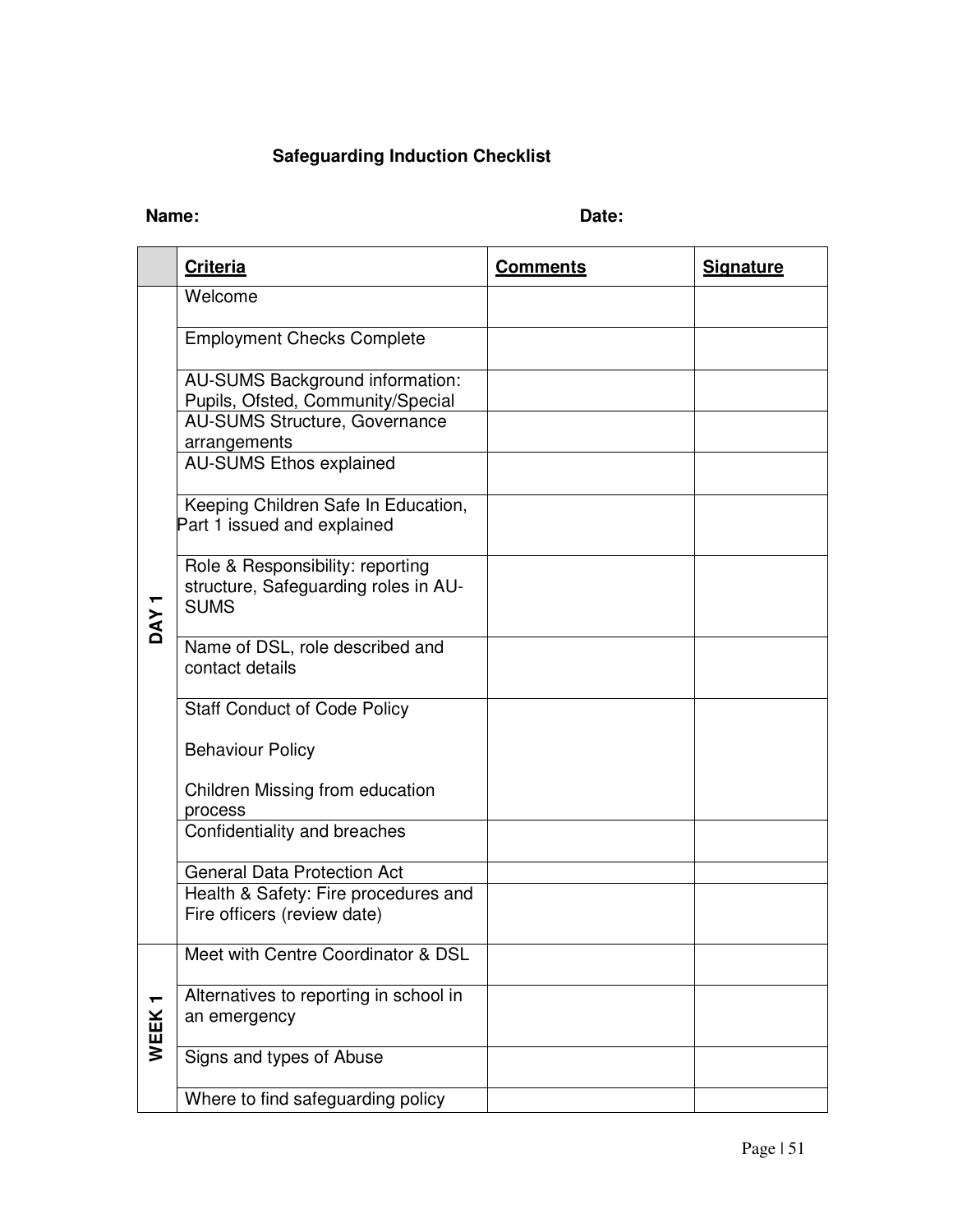|                   | What to do regarding disclosure -<br>reporting systems |  |
|-------------------|--------------------------------------------------------|--|
|                   | Policies to read:                                      |  |
|                   | Health & Safety                                        |  |
|                   | Complaints                                             |  |
|                   | Safeguarding<br>Peer on peer abuse policy              |  |
|                   | Code of Conduct                                        |  |
|                   | <b>Whistle Blowing</b>                                 |  |
|                   | KCSIE (part 1 or 2)<br><b>Online Safety</b>            |  |
|                   | Prevent                                                |  |
|                   | <b>Site Security</b>                                   |  |
|                   | Behaviour                                              |  |
|                   | Training needs identified                              |  |
| $\mathbf{\Omega}$ | Training needs scheduled                               |  |
| WEEK              | Any other issues                                       |  |
|                   |                                                        |  |
|                   |                                                        |  |
|                   | Review date:                                           |  |

**Date Induction carried out on:** 

**By:** 

**Signed by Employee:** 

**Date of Completion:** 

**Areas to follow up:** 

**Training needs Identified**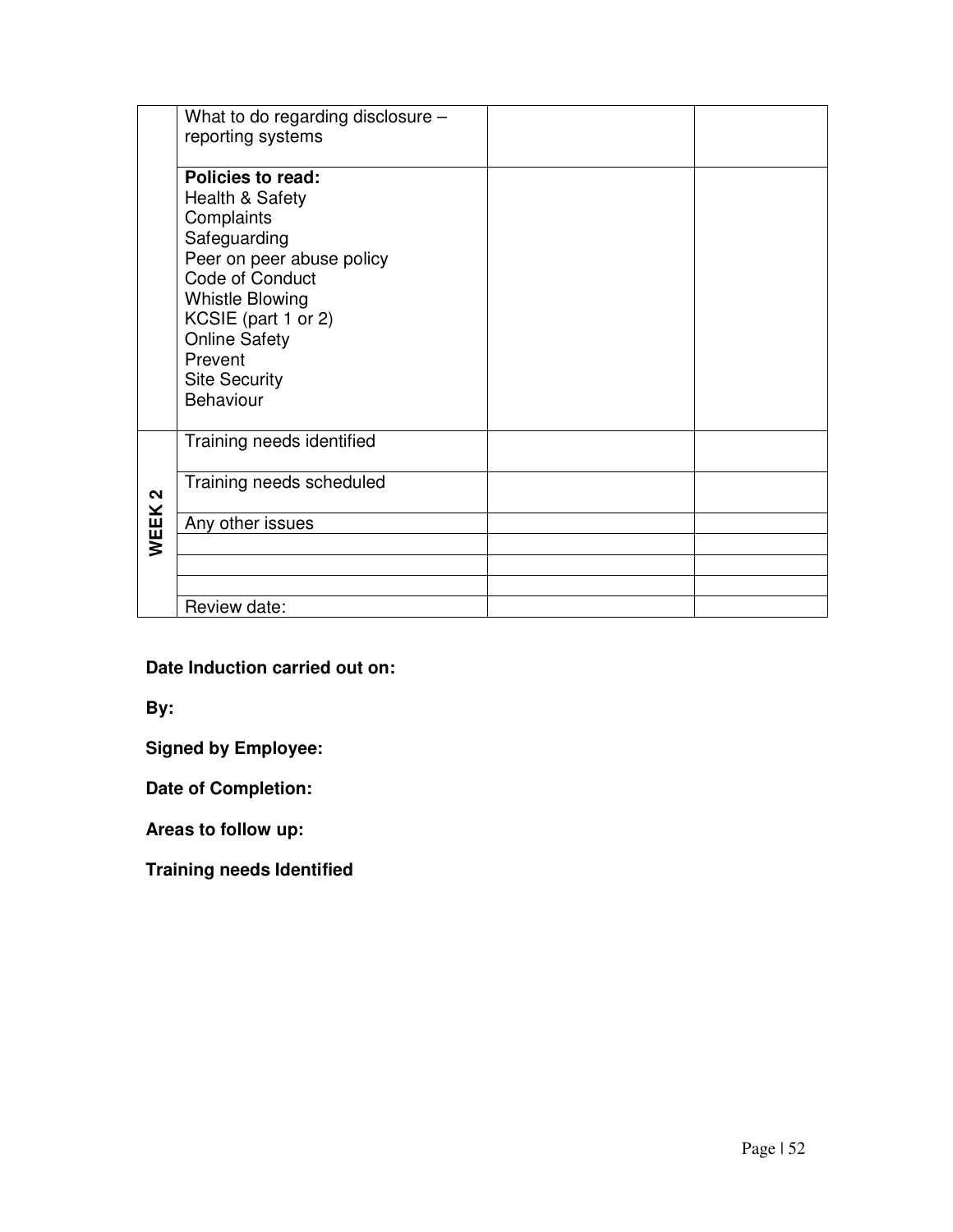# **Definitions and Indicators of Abuse**

# 1. **Neglect**

Neglect is the persistent failure to meet a child's basic physical and/or psychological needs, likely to result in the serious impairment of the child's health or development. Neglect may occur during pregnancy as a result maternal substance abuse. Once a child is born, neglect may involve a parent or carer failing to:

- Provide adequate food, clothing, and shelter (including exclusion from home or abandonment).
- Protect a child from physical and emotional harm or danger.
- Ensure adequate supervision (including the use of inadequate caregivers); or
- Ensure access to appropriate medical care or treatment.

It may also include neglect of, or unresponsiveness to, a child's basic emotional needs.

The following may be indicators of neglect (this is not designed to be used as a checklist):

- Constant hunger.
- Stealing, scavenging and/or hoarding food.
- Frequent tiredness or listlessness.
- Frequently dirty or unkempt.
- Often poorly or inappropriately clad for the weather.
- Poor school attendance or often late for school.
- Poor concentration.
- Affection or attention seeking behaviour.
- Illnesses or injuries that are left untreated.
- Failure to achieve developmental milestones, for example growth, weight.
- Failure to develop intellectually or socially.
- Responsibility for activity that is not age appropriate such as cooking, ironing, caring for siblings.
- The child is regularly not collected or received from school; or
- The child is left at home alone or with inappropriate carers.
- Adolescent neglect
- Affluent neglect

#### **2. Physical Abuse**

Physical abuse may involve hitting, shaking, throwing, poisoning, burning or scalding, drowning, suffocating or otherwise causing physical harm to a child. Physical harm may also be caused when a parent or carer fabricates the symptoms of, or deliberately induces, illness in a child.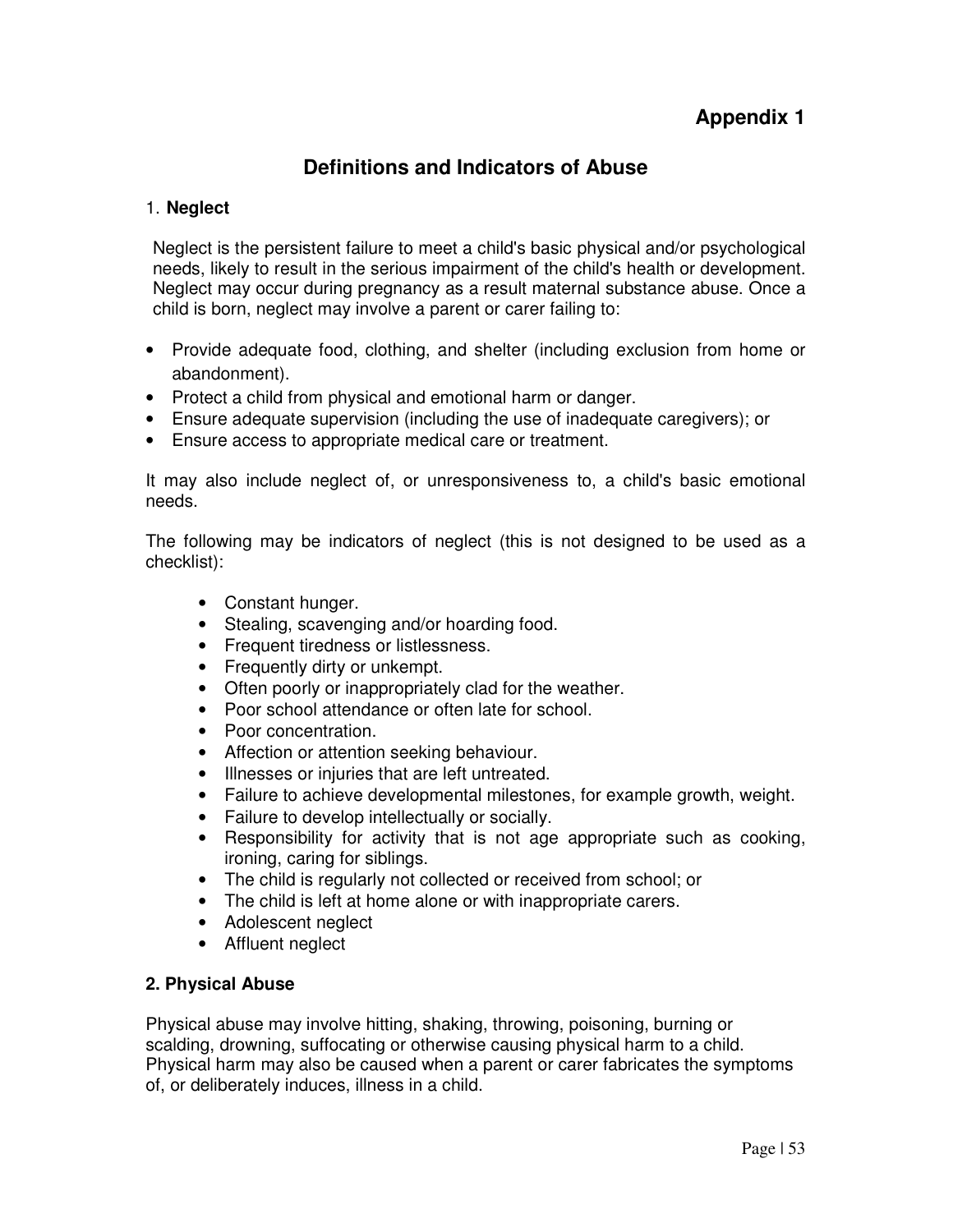The following may be indicators of physical abuse (this is not designed to be used as a checklist):

- Multiple bruises in clusters, or of uniform shape.
- Bruises that carry an imprint, such as a hand or a belt.
- Bite marks.
- Round burn marks.
- Multiple burn marks and burns on unusual areas of the body such as the back, shoulders, or buttocks.
- An injury that is not consistent with the account given.
- Changing or different accounts of how an injury occurred.
- Bald patches.
- Symptoms of drug or alcohol intoxication or poisoning.
- Unaccountable covering of limbs, even in hot weather.
- Fear of going home or parents being contacted.
- Fear of medical help.
- Fear of changing for PE.
- Inexplicable fear of adults or over-compliance.
- Violence or aggression towards others including bullying; or
- Isolation from peers.

#### **3. Sexual Abuse**

Sexual abuse involves forcing or enticing a child or young person to take part in sexual activities, not necessarily involving a high level of violence, whether the child is aware of what is happening. The activities may involve physical contact, including assault by penetration (for example, rape or oral sex) or non-penetrative acts such as masturbation, kissing, rubbing, and touching outside of clothing*.* They may also include non-contact activities, such as involving children in looking at, or in the production of, sexual images, watching sexual activities, encouraging children to behave in sexually inappropriate ways, or grooming a child in preparation for abuse (including via the internet). Sexual abuse is not solely perpetrated by adult males. Women can also commit acts of sexual abuse, as can other children.

The following may be indicators of sexual abuse (this is not designed to be used as a checklist):

- Sexually explicit play or behaviour or age-inappropriate knowledge.
- Anal or vaginal discharge, soreness, or scratching.
- Reluctance to go home.
- Inability to concentrate, tiredness.
- Refusal to communicate.
- Thrush, persistent complaints of stomach disorders or pains.
- Eating disorders, for example anorexia nervosa and bulimia.
- Attention seeking behaviour, self-mutilation, substance abuse.
- Aggressive behaviour including sexual harassment or molestation.
- Unusual compliance.
- Regressive behaviour, enuresis, soiling.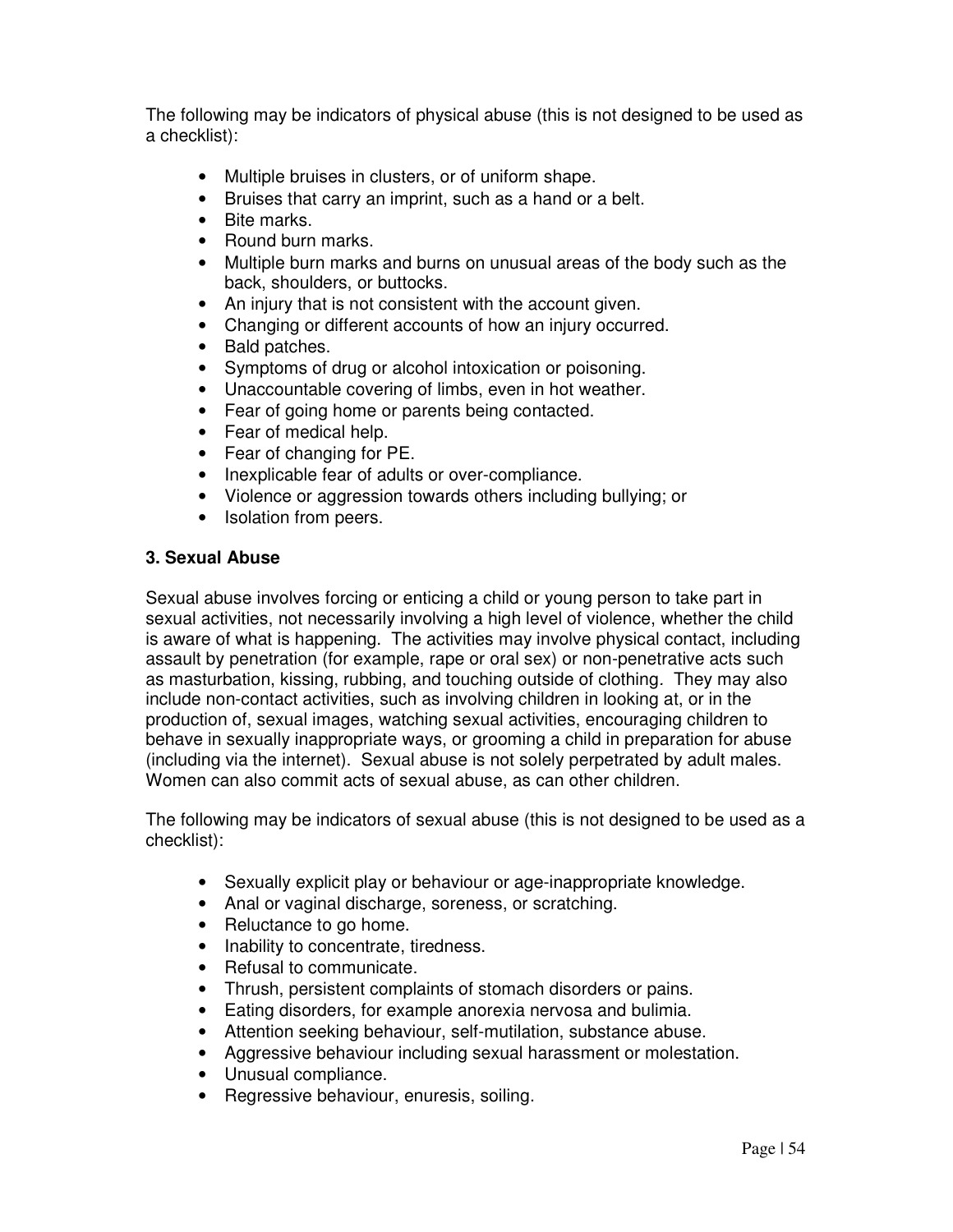- Frequent or open masturbation, touching others inappropriately.
- Depression, withdrawal, isolation from peer group.
- Reluctance to undress for PE or swimming; or
- Bruises or scratches in the genital area.

# **4. Exploitation**

Child Sexual Exploitation occurs when a child or young person, or another person, receives "something" (for example food, accommodation, drugs, alcohol, cigarettes, affection, gifts, money) as a result of the child/young person performing sexual activities, or another person performing sexual activities on the child/young person.

The presence of any significant indicator for sexual exploitation should trigger a referral to Staffordshire Childrens Social Care. The significant indicators are:

- Having a relationship of concern with a controlling adult or young person (this may involve physical and/or emotional abuse and/or gang activity).
- Entering and/or leaving vehicles driven by unknown adults.
- Possessing unexplained amounts of money, expensive clothes or other items.
- Frequenting areas known for risky activities.
- Being groomed or abused via the Internet and mobile technology; and
- Having unexplained contact with hotels, taxi companies or fast-food outlets.
- Missing for periods of time (CSE and County Lines)

# **5. Emotional Abuse**

Emotional abuse is the persistent emotional maltreatment of a child such as to cause severe and persistent adverse effects on the child's emotional development. It may involve conveying to children that they are worthless or unloved, inadequate, or valued only insofar as they meet the needs of another person. It may include not giving the child opportunities to express their views, deliberately silencing them or 'making fun' of what they say or how they communicate. It may feature age or developmentally inappropriate expectations being imposed on children. These may include interactions that are beyond the child's developmental capability, as well as overprotection and limitation of exploration and learning, or preventing the child participating in normal social interaction. It may also involve seeing or hearing the illtreatment of another person. It may involve serious bullying (including cyber bullying)*,* causing children frequently to feel frightened or in danger, or the exploitation or corruption of children. Some level of emotional abuse is involved in all types of maltreatment.

The following may be indicators of emotional abuse (this is not designed to be used as a checklist):

- The child consistently describes him/herself in very negative ways as stupid, naughty, hopeless, ugly.
- Over-reaction to mistakes.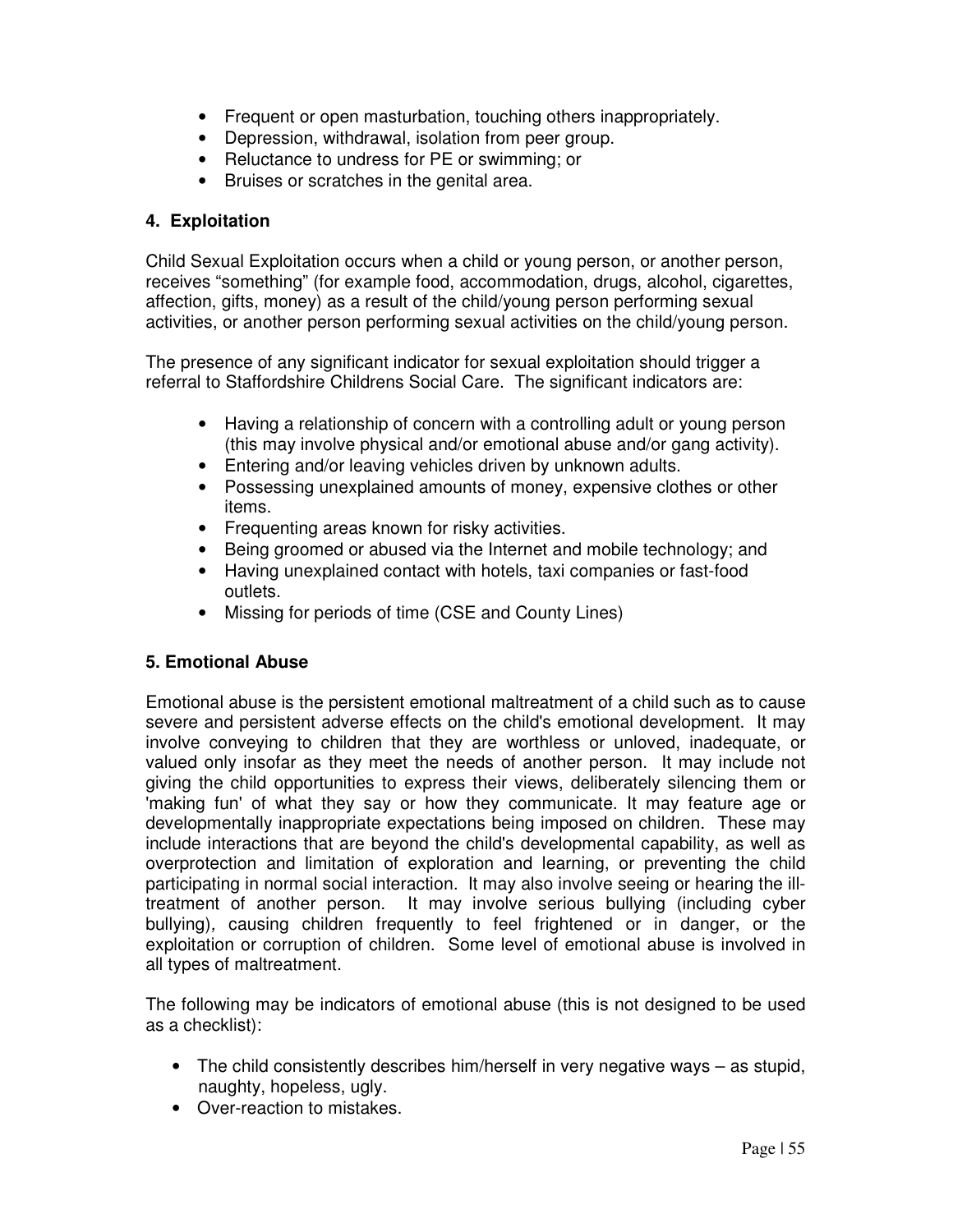- Delayed physical, mental, or emotional development.
- Sudden speech or sensory disorders.
- Inappropriate emotional responses, fantasies.
- Neurotic behaviour: rocking, banging head, regression, tics and twitches.
- Self-harming, drug, or solvent abuse.
- Fear of parents being contacted.
- Running away.
- Compulsive stealing.
- Appetite disorders anorexia nervosa, bulimia; or
- Soiling, smearing faeces, enuresis.

N.B.: Some situations where children stop communicating suddenly (known as "traumatic mutism") can indicate maltreatment.

#### **6. Responses from Parents/Carers**

Research and experience indicate that the following responses from parents may suggest a cause for concern across all five categories:

- Delay in seeking treatment that is obviously needed.
- Unawareness or denial of any injury, pain, or loss of function (for example, a fractured limb).
- Incompatible explanations offered, several different explanations or the child is said to have acted in a way that is inappropriate to her/his age and development.
- Reluctance to give information or failure to mention other known relevant injuries.
- Frequent presentation of minor injuries.
- A persistently negative attitude towards the child.
- Unrealistic expectations or constant complaints about the child.
- Alcohol misuse or other drug/substance misuse.
- Parents request removal of the child from home; or
- Violence between adults in the household.
- Evidence of coercion and control.

#### **7. Disabled Children**

When working with children with disabilities, practitioners need to be aware that additional possible indicators of abuse and/or neglect may also include:

- A bruise in a site that may not be of concern on an ambulant child such as the shin, maybe of concern on a non-mobile child.
- Not getting enough help with feeding leading to malnourishment.
- Poor toileting arrangements.
- Lack of stimulation.
- Uniustified and/or excessive use of restraint.
- Rough handling, extreme behaviour modification such as deprivation of medication, food, or clothing, disabling wheelchair batteries.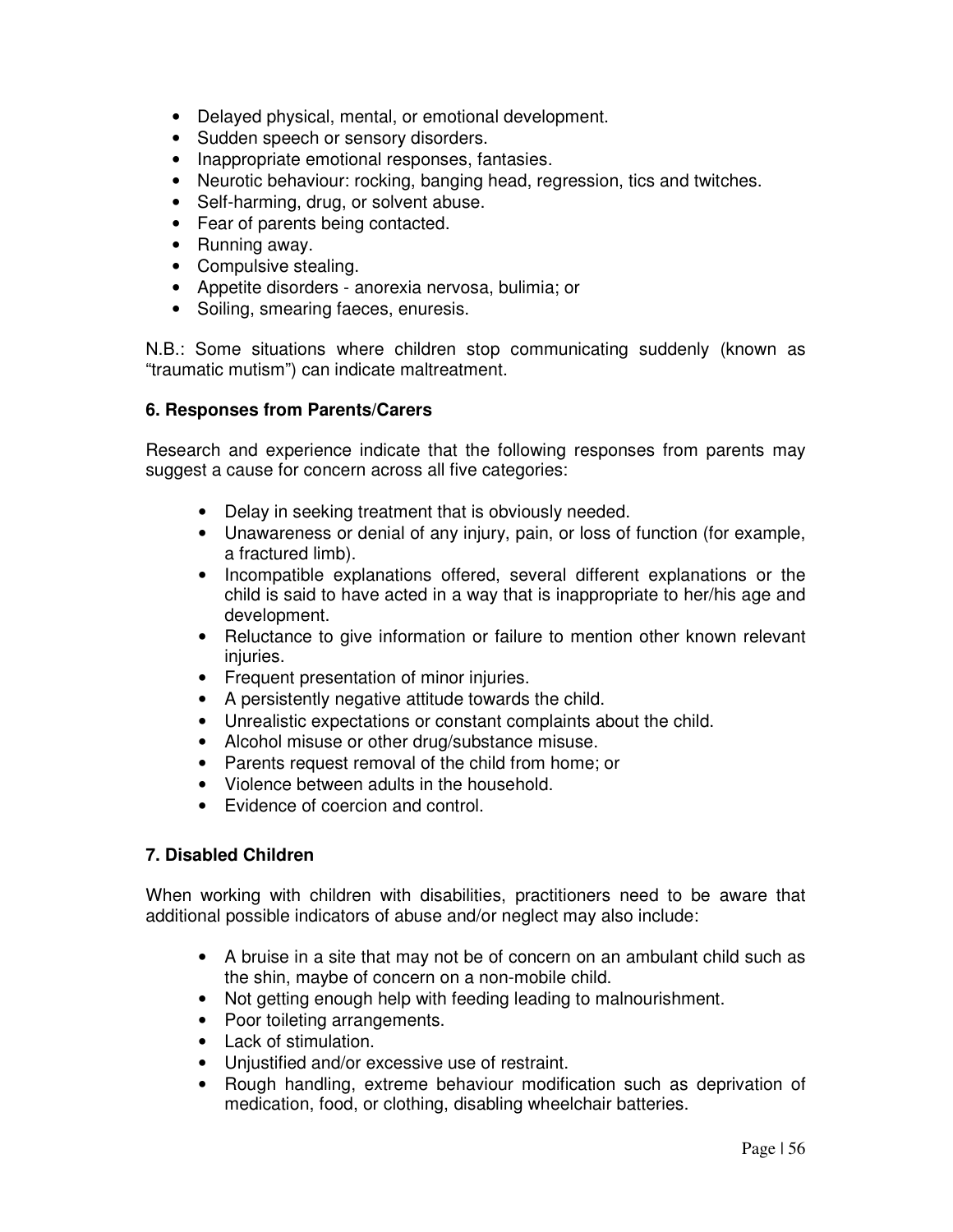- Unwillingness to try to learn a child's means of communication.
- Ill-fitting equipment, for example, callipers, sleep boards, inappropriate splinting.
- Misappropriation of a child's finances; or
- Inappropriate invasive procedures.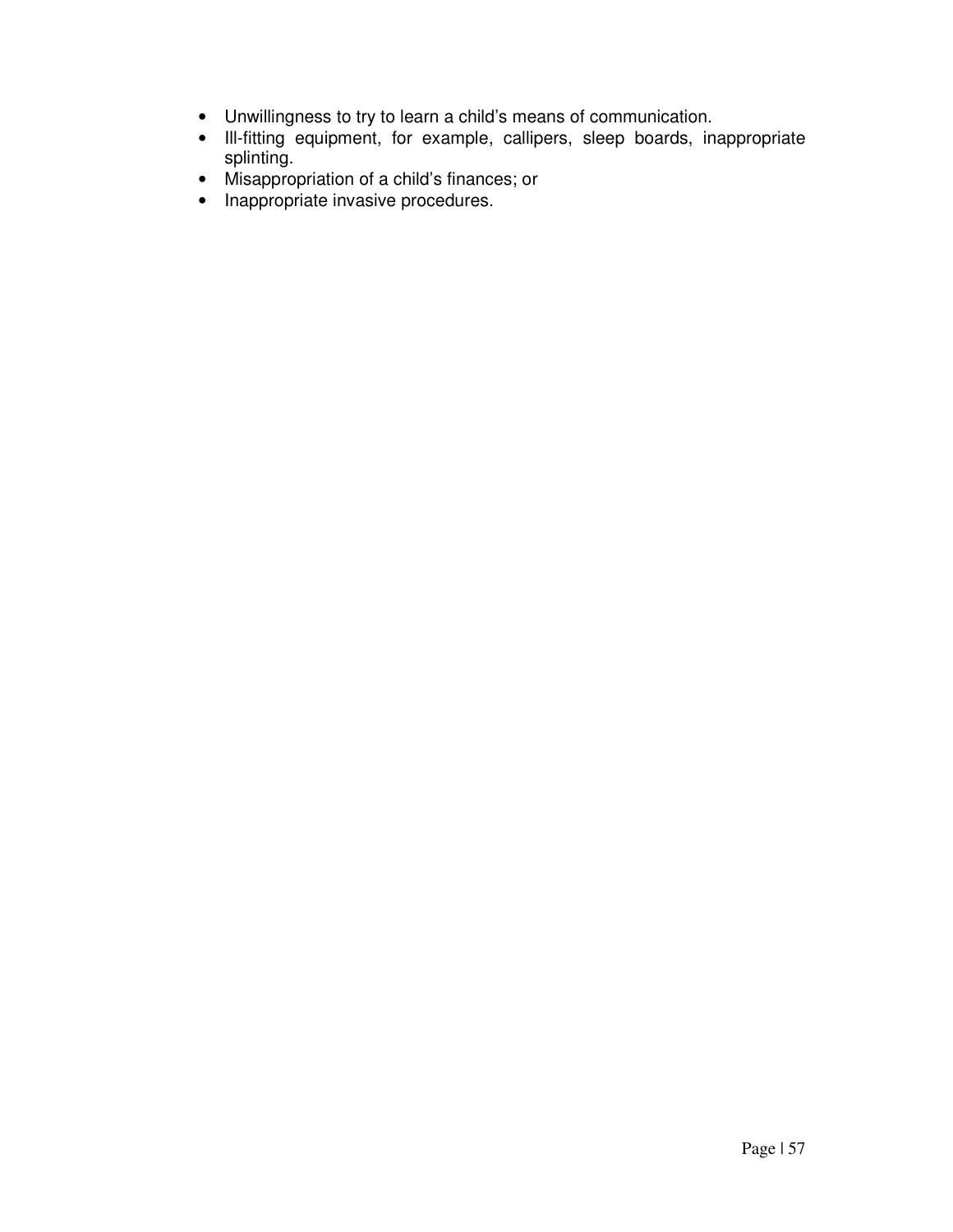# **Appendix 2**

# **Dealing with a Disclosure of Abuse**

#### **When a pupil tells me about abuse, they have suffered, what should I remember?**

- Stay calm
- Do not communicate shock, anger, or embarrassment
- Reassure the child and tell them that you are pleased that they are speaking to you
- Never agree or promise to keep it a secret. Assure them that you will try to help but let the child know that you will have to tell other people to do this and state who this will be and why.
- Tell them that you believe them. Children very rarely lie about abuse; but they may have tried to tell others and not been heard or believed.
- Tell the child that it is not their fault
- Encourage the child to talk but do not ask "leading questions" or press for information
- Use the acronym **T.E.D**: **T**ell me. **E**xplain. **D**escribe
- Listen and remember to check that you have understood correctly what the child is trying to tell you
- Communicate that they have a right to be safe and protected
- It is inappropriate to make any comments about the alleged offender
- Be aware that the child may retract what they have told you. It is essential to record in writing, all you have heard, though not necessarily at the time of the disclosure.
- At the end of the conversation, tell the child again who you are going to tell and why it is that person or people who need to know
- As soon as you can afterwards, make a detailed record of the conversation using the child's own language. Include any questions that you may have asked. Do not add any opinions or interpretations. (dates, times, names mentioned and to whom the information was passed need to be clearly recorded).
- Use the schools written/electronic recording forms
- If the disclosure relates to a physical injury do not photograph the injury, but record in writing in as much detail as possible

The information should then be passed, in a timely way, to the DSL/DDSL and immediately if the child discloses any abuse they have suffered or may be at risk of suffering.

If DSL/DDSL not available, it is the staff member's **responsibility** to make a referral to Staffordshire Childrens Advice and Support and inform the DSL at the earliest opportunity. (**Staffordshire Childrens Advice and Support 0800 13 13 126) or email www.staffordshire.gov.uk/reportconcern**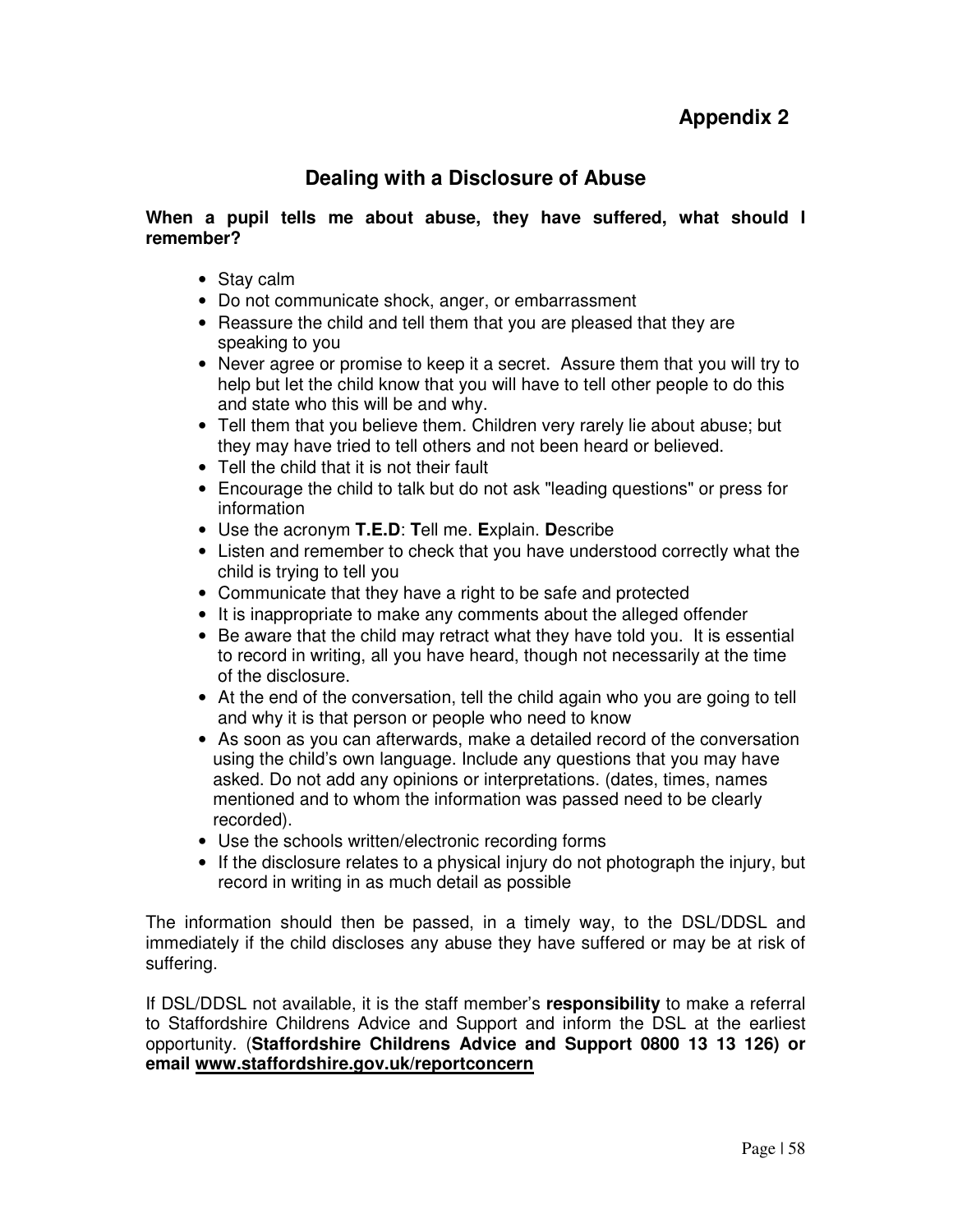# **Allegations about a Member of Staff (Incl supply), Governor or Volunteer**

1. Inappropriate behaviour by staff/supply staff/volunteers could take the following forms:

# • **Physical**

For example, the intentional use of force as a punishment, slapping, use of objects to hit with, throwing objects, or rough physical handling.

# • **Emotional**

For example, intimidation, belittling, scapegoating, sarcasm, lack of respect for children's rights, and attitudes that discriminate on the grounds of race, gender, disability, or sexuality.

#### • **Sexual**

For example, sexualised behaviour towards pupils, sexual harassment, inappropriate phone calls and texts, images via social media, sexual assault, and rape.

# • **Neglect**

For example, failing to act to protect a child or children, failing to seek medical attention or failure to carry out an appropriate risk assessment.

# • **Spiritual Abuse**

For example, using undue influence or pressure to control individuals or ensure obedience, follow religious practices that are harmful such as beatings or starvation.

- 2. If a child makes an allegation about a member of staff, supply staff, Governor, visitor or volunteer the Headteacher/Principal must be informed immediately. The Headteacher/Principal must carry out an urgent initial consideration to establish whether there is substance to the allegation. The Headteacher or Principal should not carry out the investigation him/herself or interview pupils.
- 3. The Headteacher/Principal will exercise and be accountable for their professional judgement on the action to be taken as follows:
	- If the actions of the member of staff, and the consequences of the actions, raise credible Child Protection concerns the Head Teacher/Principal will notify the Staffordshire Designated Officer **(LADO) (0800 1313126)**. The LADO will liaise with the Chair of Governors and advise about action to be taken and may initiate internal referrals within Staffordshire Childrens Social Care to address the needs of children likely to have been affected.
	- If the actions of the member of staff, and the consequences of the actions, do not raise credible child protection concerns, but do raise other issues in relation to the conduct of the member of staff or the pupil. These should be addressed through the school's own internal procedures.
	- If the Headteacher/Principal decides that the allegation is without foundation and no further formal action is necessary, all those involved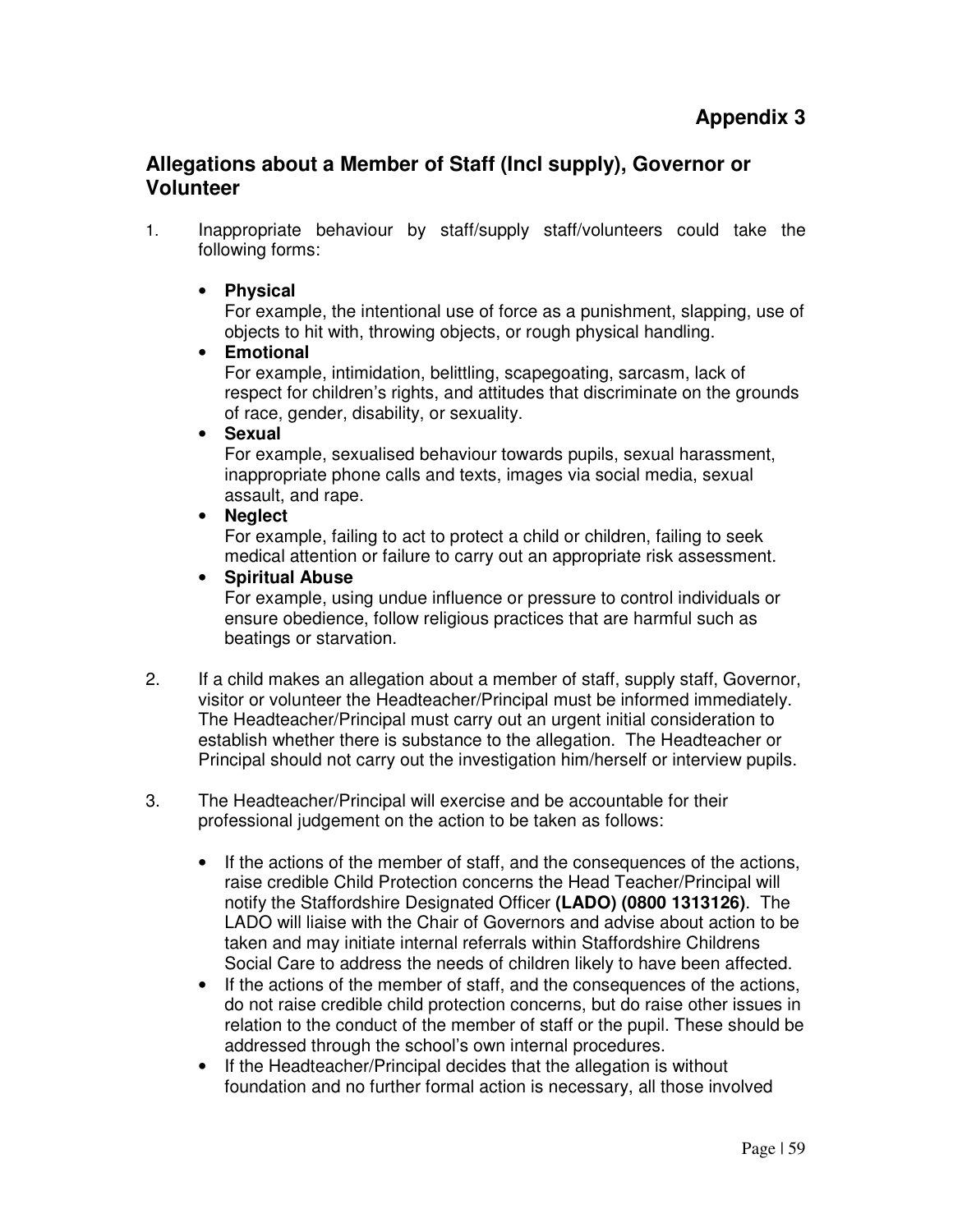should be informed of this conclusion, and the reasons for the decision should be recorded on the child safeguarding file.

- 4. Where we are not the employer of an individual, we still have responsibility to ensure allegations are dealt with appropriately and that they liaise with relevant parties (this includes supply teachers and volunteers). In no circumstances will our school/college decide to cease to use a supply teacher due to safeguarding concerns, without finding out the facts and liaising with the LADO to determine a suitable outcome. Our Governing body/proprietor will discuss with the agency whether it is appropriate to suspend the supply teacher, or redeploy them to another part of the school, whilst they carry out their investigation.
- 5. Where an allegation has been made against the Headteacher/Principal or Proprietor, then the Chair of the Governing Body takes on the role of liaising with the LADO in determining the appropriate way forward. Managing Allegations of Abuse against a person who works with children
- 6. Where the allegation is against the sole proprietor, the referral should be made to the LADO directly.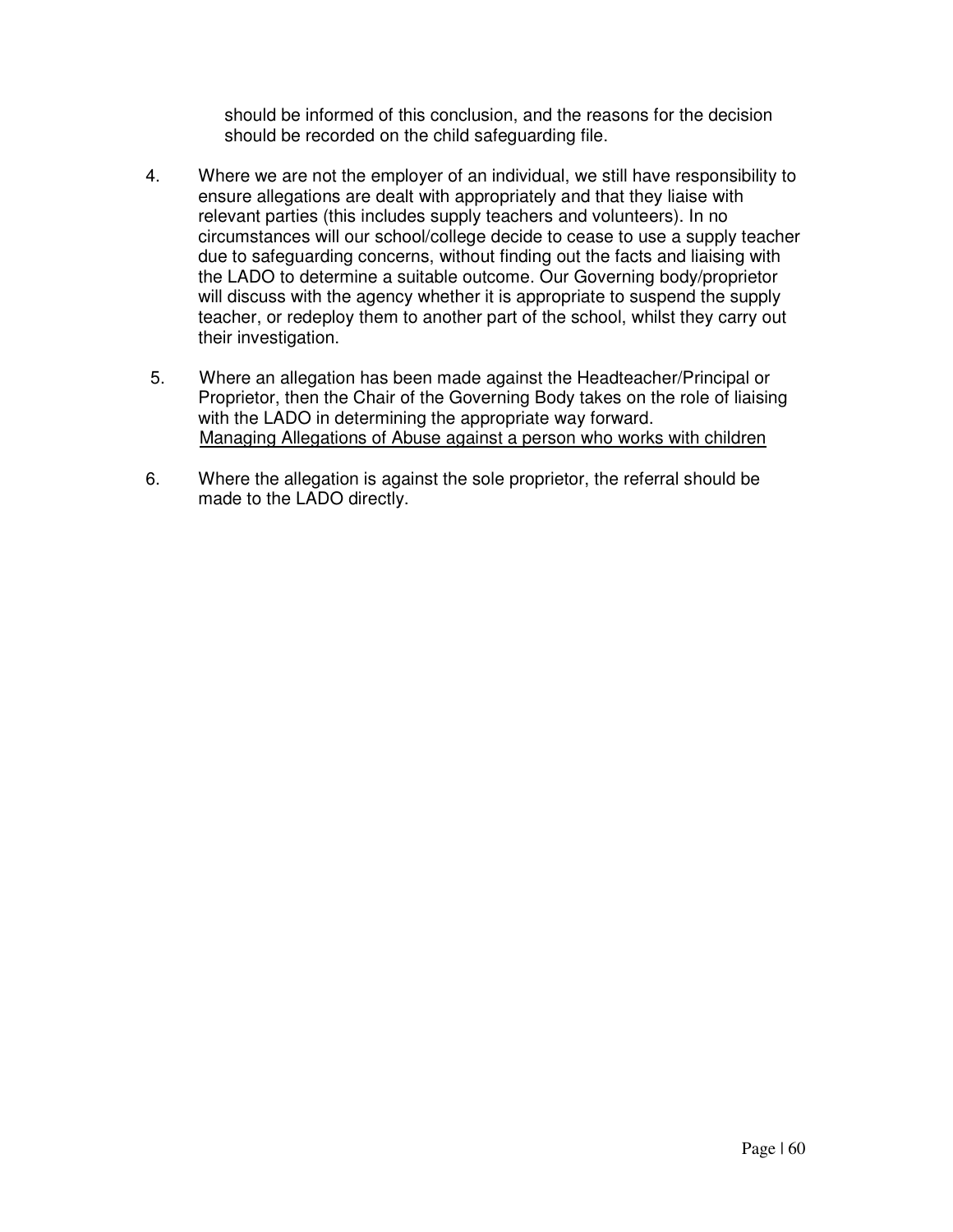# **Indicators of Vulnerability to Radicalisation**

- 1. Radicalisation refers to the process by which a person comes to support terrorism and forms of extremism leading to terrorism.
- 2. Extremism is defined by the Government in the Prevent Strategy as: Vocal or active opposition to fundamental British values, including democracy, the rule of law, individual liberty and mutual respect and tolerance of different faiths and beliefs. We also include in our definition of extremism calls for the death of members of our armed forces, whether in this country or overseas.
- 3. Extremism is defined by the Crown Prosecution Service as:
	- The demonstration of unacceptable behaviour by using any means or medium to express views which
	- Encourage, justify, or glorify terrorist violence in furtherance of beliefs
	- Seek to provoke others to terrorist acts
	- Encourage other serious criminal activity or seek to provoke others to serious criminal acts or
	- Foster hatred which might lead to inter-community violence in the UK.
- 4. There is no such thing as a "typical extremist": those who become involved in extremist actions come from a range of backgrounds and experiences, and most individuals, even those who hold radical views, do not become involved in violent extremist activity.
- 5. Pupils may become susceptible to radicalisation through a range of social, personal, and environmental factors - it is known that violent extremists exploit vulnerabilities in individuals to drive a wedge between them and their families and communities. It is vital that school staff can recognise those vulnerabilities.
- 6. Indicators of vulnerability include:
	- Identity Crisis the student/pupil is distanced from their cultural/religious heritage and experiences discomfort about their place in society.
	- Personal Crisis the student/pupil may be experiencing family tensions; a sense of isolation; and low self-esteem; they may have dissociated from their existing friendship group and become involved with a new and different group of friends; they may be searching for answers to questions about identity, faith and belonging;
	- Personal Circumstances migration; local community tensions; and events affecting the student/pupil's country or region of origin may contribute to a sense of grievance that is triggered by personal experience of racism or discrimination or aspects of Government policy.
	- Unmet Aspirations the student/pupil may have perceptions of injustice; a feeling of failure; rejection of civic life.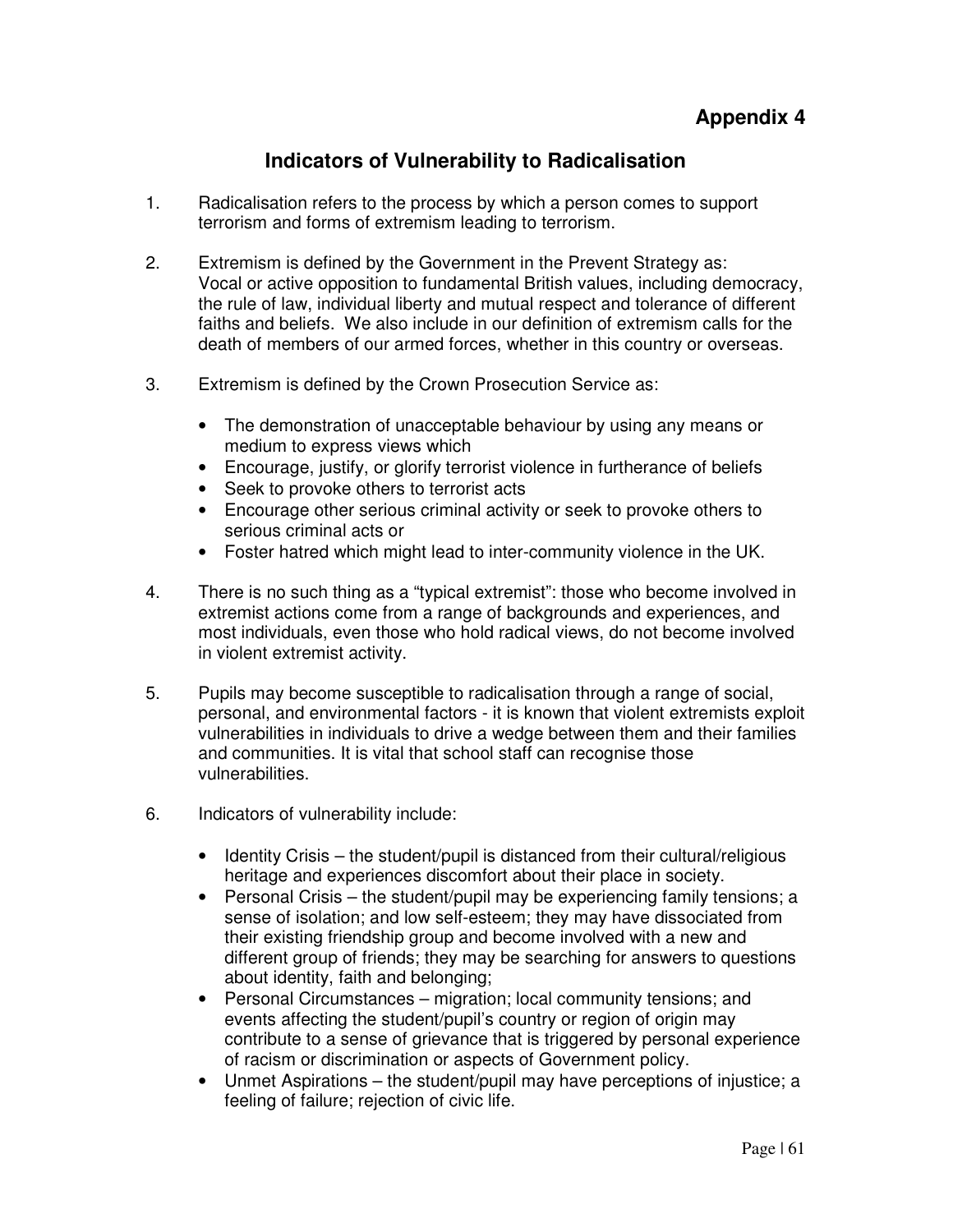- Experiences of Criminality which may include involvement with criminal groups, imprisonment, and poor resettlement/reintegration.
- Special Educational Need students/pupils may experience difficulties with social interaction, empathy with others, understanding the consequences of their actions and awareness of the motivations of others.
- 7. This list is not exhaustive, nor does it mean that all young people experiencing the above are at risk of radicalisation for the purposes of violent extremism.
- 8. More critical risk factors could include:
	- Being in contact with extremist recruiters.
	- Family members convicted of a terrorism act or subject to a Channel intervention.
	- Accessing violent extremist websites, especially those with a social networking element.
	- Possessing or accessing violent extremist literature.
	- Using extremist narratives and a global ideology to explain personal disadvantage.
	- Justifying the use of violence to solve societal issues.
	- Joining or seeking to join extremist organisations.
	- Significant changes to appearance and/or behaviour; and
	- Experiencing a high level of social isolation resulting in issues of identity crisis and/or personal crisis.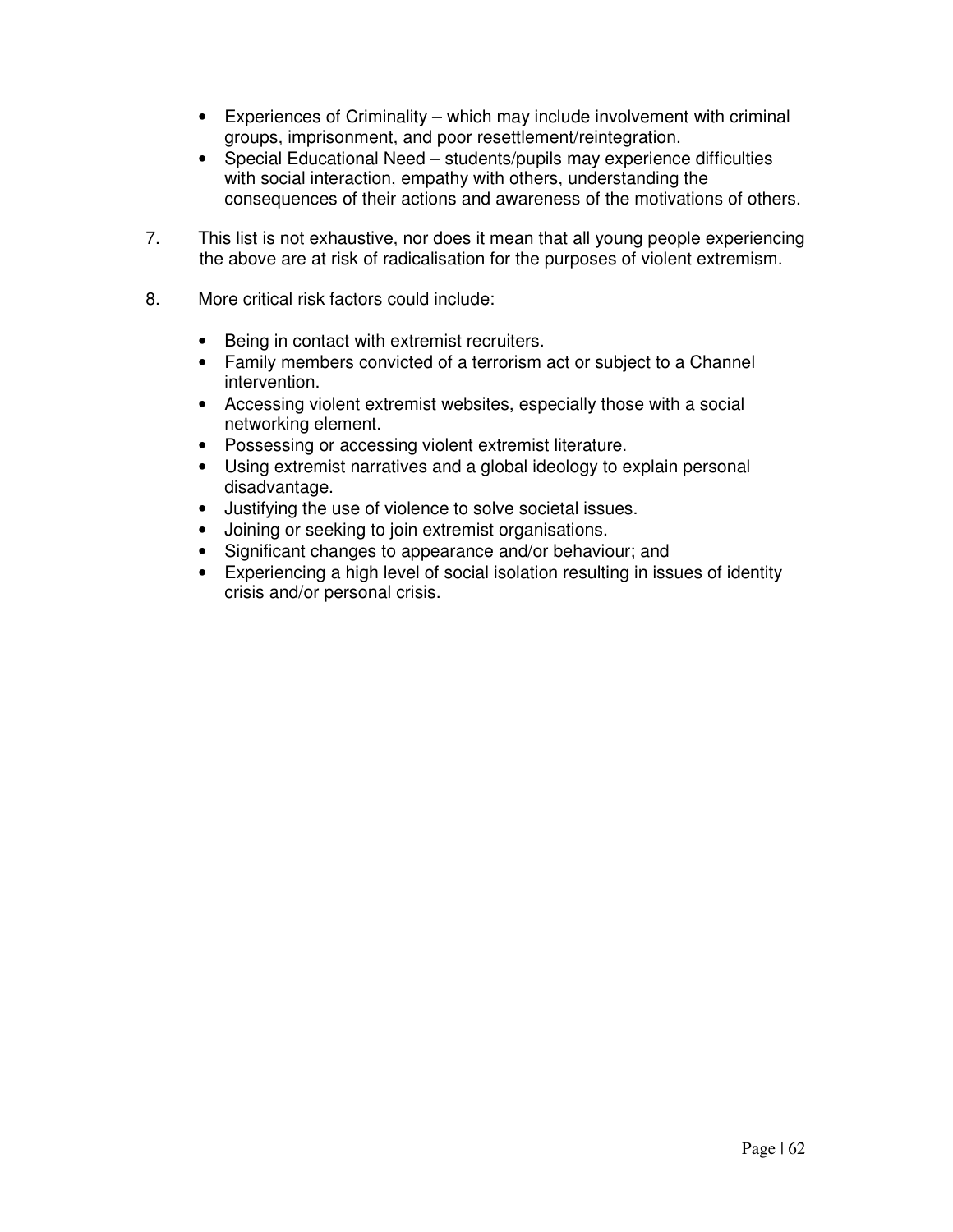# **Appendix 5**

# **SPOC Contacts**

| <b>Prevent Leads</b>                                                         | <b>Contact Name</b>   | <b>Email Address</b>                |
|------------------------------------------------------------------------------|-----------------------|-------------------------------------|
|                                                                              | Kerry Wright          | KerryWright@cannockchasedc.gov.uk   |
| <b>Cannock</b>                                                               | Karla Vowles          | KarlaVowles@cannockchasedc.gov.uk   |
|                                                                              | <b>Mike Hovers</b>    | Michael.hovers@eaststaffsbc.gov.uk  |
| <b>East Staffs</b>                                                           | Sal Khan              | sal.khan@eaststaffsbc.gov.uk        |
| <b>Lichfield</b>                                                             | Susan Bamford         | Susan.Bamford@lichfielddc.gov.uk    |
| <b>Newcastle</b>                                                             | Sarah Moore           | Sarah.moore@newcastle-staffs.gov.uk |
| <b>South Staffs</b>                                                          | <b>Helen Marshall</b> | H.Marshall@sstaffs.gov.uk           |
| <b>Stafford</b>                                                              | Victoria Cooper       | vcooper@staffordbc.gov.uk           |
| <b>Staffs Moorlands</b>                                                      | David Smith           | david.smith@staffsmoorlands.gov.uk  |
| <b>Tamworth</b>                                                              | Joanne Sands          | joanne-sands@tamworth.gov.uk        |
| <b>Staffordshire County</b><br><b>Council (Safer</b><br><b>Communities</b> ) | Fiona Chapman         | fiona.chapman@staffordshire.gov.uk  |
| <b>Staffordshire Police</b><br><b>Prevent Team</b>                           | Sgt. Calum Forsyth    | prevent@staffordshire.pnn.police.uk |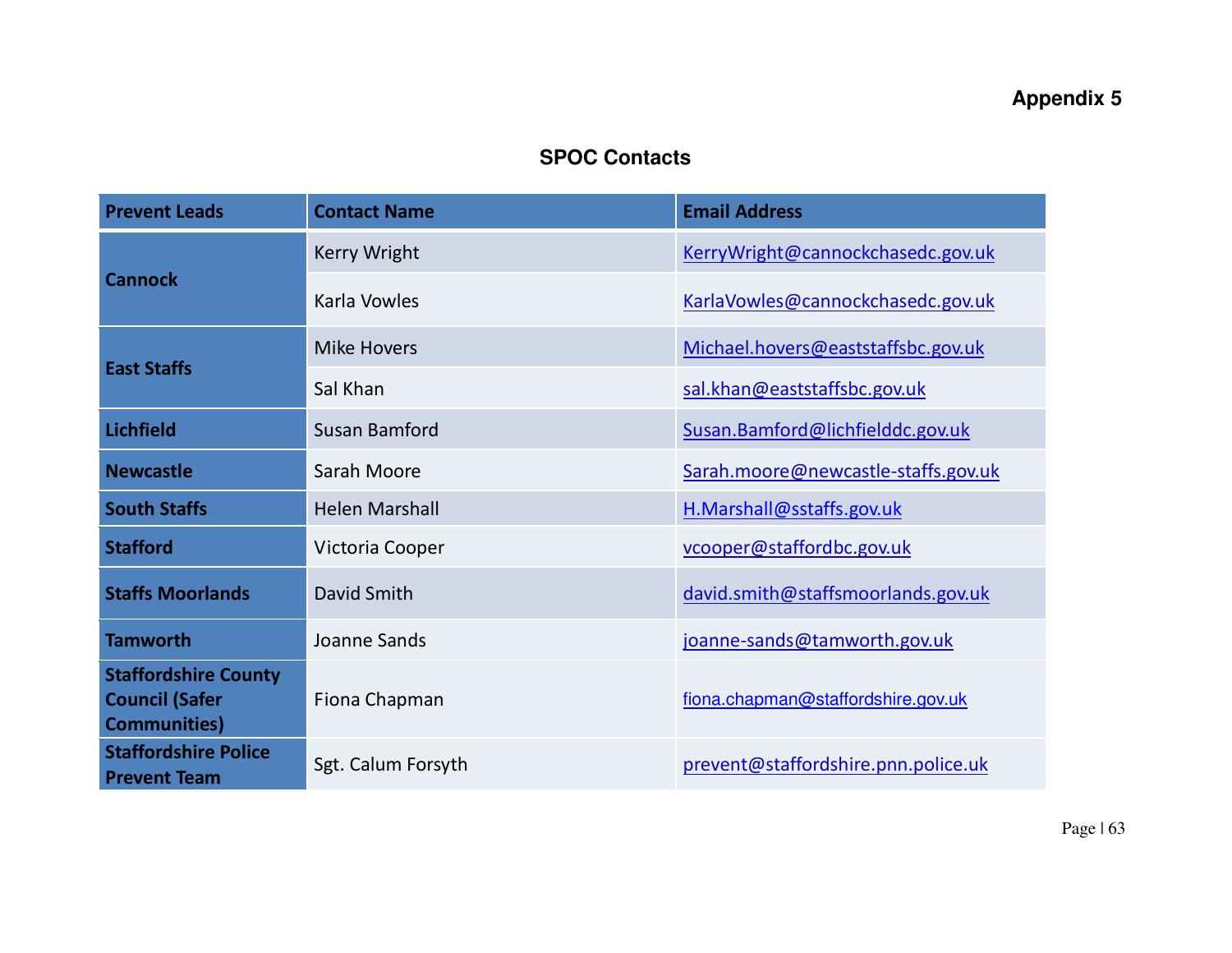# **Role of the Staffordshire LADO**

The Staffordshire LADO (Local Authority Designated Officer) promotes a safer children's workforce by providing effective guidance, advice, and investigation oversight to cases. They may be able to offer advice and assist with communication in situations which sit outside the statutory criteria, albeit at the discretion of the LADO Duty Officer and where the broader goals of a safer children's workforce are relevant.

The service will give advice on how concerns or allegations should be investigated, including if a referral needs to be raised with the Police and/or Children's Social Care. Staffordshire LADO is not directly responsible for investigatory activities but will actively support any investigation and give advice around a range of parameters including suspension, possible media interest, when to tell the adult, and ensure all interested parties are appropriately linked together. They will retain oversight of individual cases to ensure concerns or allegations are investigated thoroughly in a fair and timely manner, and will advise in relation to any subsequent duties to communicate with regulatory bodies and/or the DBS.

The StaffsSCB inter-agency procedures for:

Managing Allegations of Abuse against a person who works with children is based on the framework for dealing with allegations made against an adult who works with children, this is detailed in Working Together 2018 and should be followed by all organisations providing services for children and young people. Compliance with these procedures will help to ensure that allegations are dealt with consistently and in a timely manner; that a thorough, proportionate, and fair process is followed and that processes are open to challenge.

Arrangements for managing concerns or allegations of this nature should be robust and effective in keeping children safe. All allegations should be taken seriously, approached with an open mind, and not be driven by preconceived opinions about whether a child has or has not been harmed.

Guide for Safer Working Practice for Adults who work with Children is available which will help individuals form judgements on what may constitute behaviour that is unsafe or abusive.

#### *Who to refer concerns to:*

All reports of concern or allegation to the Staffordshire LADO (Local Authority Designated Officer) that an adult working or volunteering with children:

- behaved in a way that has harmed a child or may have harmed a child.
- possibly committed a criminal offence against or related to a child.
- behaved towards a child or children in a way that indicates he or she may pose a risk of harm to children; or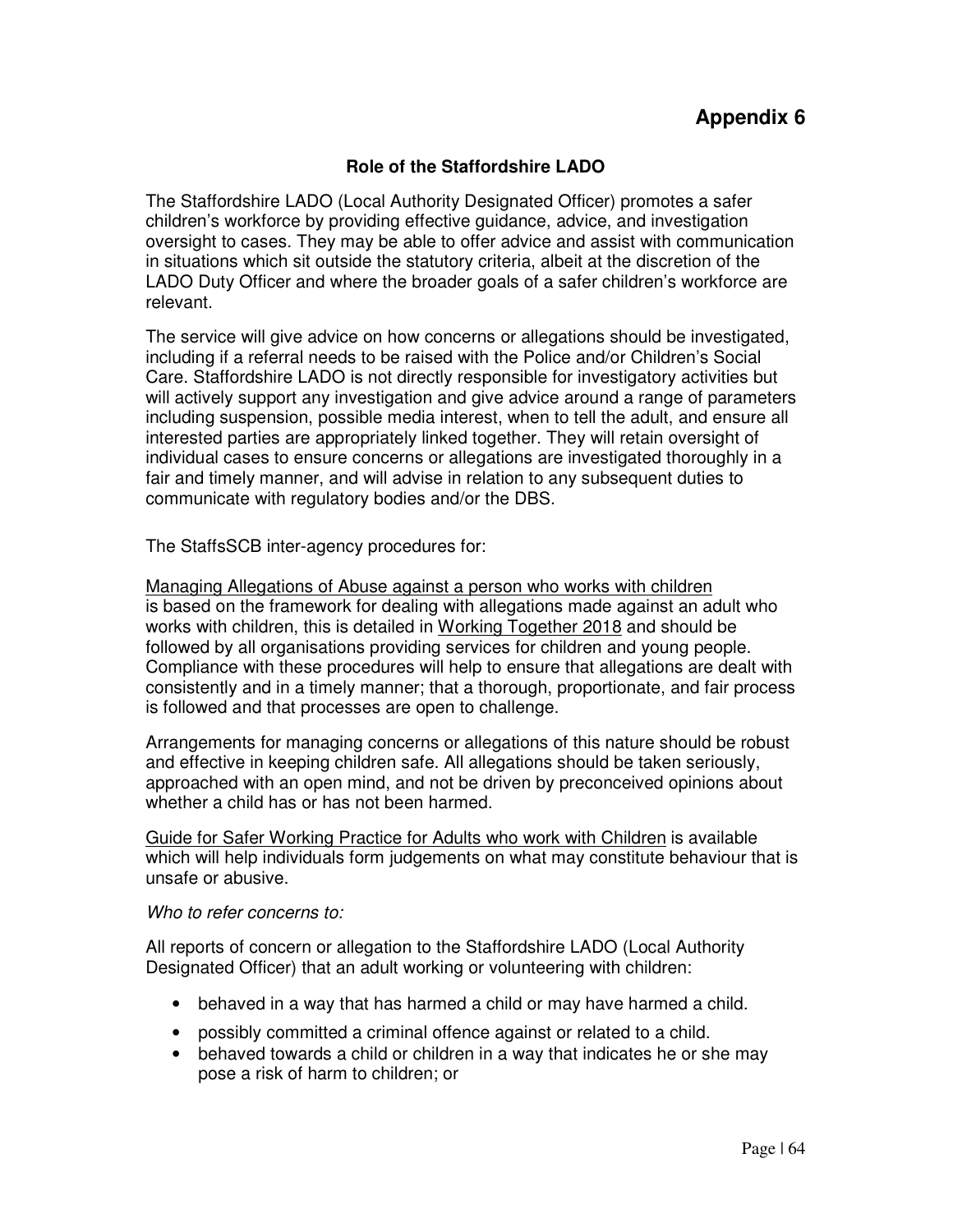• behaved or may have behaved in a way that indicates they may not be suitable to work with children

**Step 1:** Follow KCSiE 2021 Guidance. Headteacher/ Chair of Governors/ Proprietor will contact the LADO on 0800 13 13 126

**Step 2:** Staffordshire Childrens Advice and Support Team will ensure that the matter is passed promptly to the Staffordshire LADO Duty Officer and assist in initiating any additional safeguarding activities.

If your concern or allegation is urgent and outside of office hours telephone: 0845 6042 886 (the Emergency Duty Team).

This single referral point will provide a responsive and inclusive service for all children's workforce sectors, focus the advice and support where it is needed most and enable the team to continue to work effectively with partners.

# **Further Contacts**

#### **Further advice on Safeguarding matters can also be obtained from:**

#### **Local Contacts**

- Staffordshire County Council's Education Safeguarding Advice Service 01785 895836 e-mail: esas@staffordshire.gov.uk
- LADO Staffordshire 0800 13 13 126
- Staffordshire Children's Social Care Services: Staffordshire Childrens Advice and Support team within the Multi Agency Safeguarding Hub (M.A.S.H.) 0800 1313 126 or using the online referral Report a concern online
- Emergency Duty Services (out of hours safeguarding concerns) 0345 604 2886 or email eds.team.manager@staffordshire.gov.uk
- Staffordshire Police M.A.S.H. can be contacted on 101. In the event of an emergency please dial 999
- Stoke-on-Trent Children's Services: Chat and Advice Service (CHAD) 01782 235100 Emergency Duty Team: 01782 234234 (outside office hours, weekends, and bank holidays) Minicom: 01782 236037
- Sam Hubza School Guidance around Asylum Seekers (Central Thoroughfare Team) Tel: 01785 854906
- Staffordshire Police coordinator: Mark Hardern Tel: 07539 3636299 Email: mark.hardern@staffordshire.pnn.police.uk
- Staffordshire Police Prevent Team 01785 232054, 01785 233109 or email prevent@staffordshire.pnn.police.uk

#### **NSPCC**

- Harmful Sexual Behaviour project: **0844 892 0273**
- Keeping children safe online-online safety/sexting/sending nudes